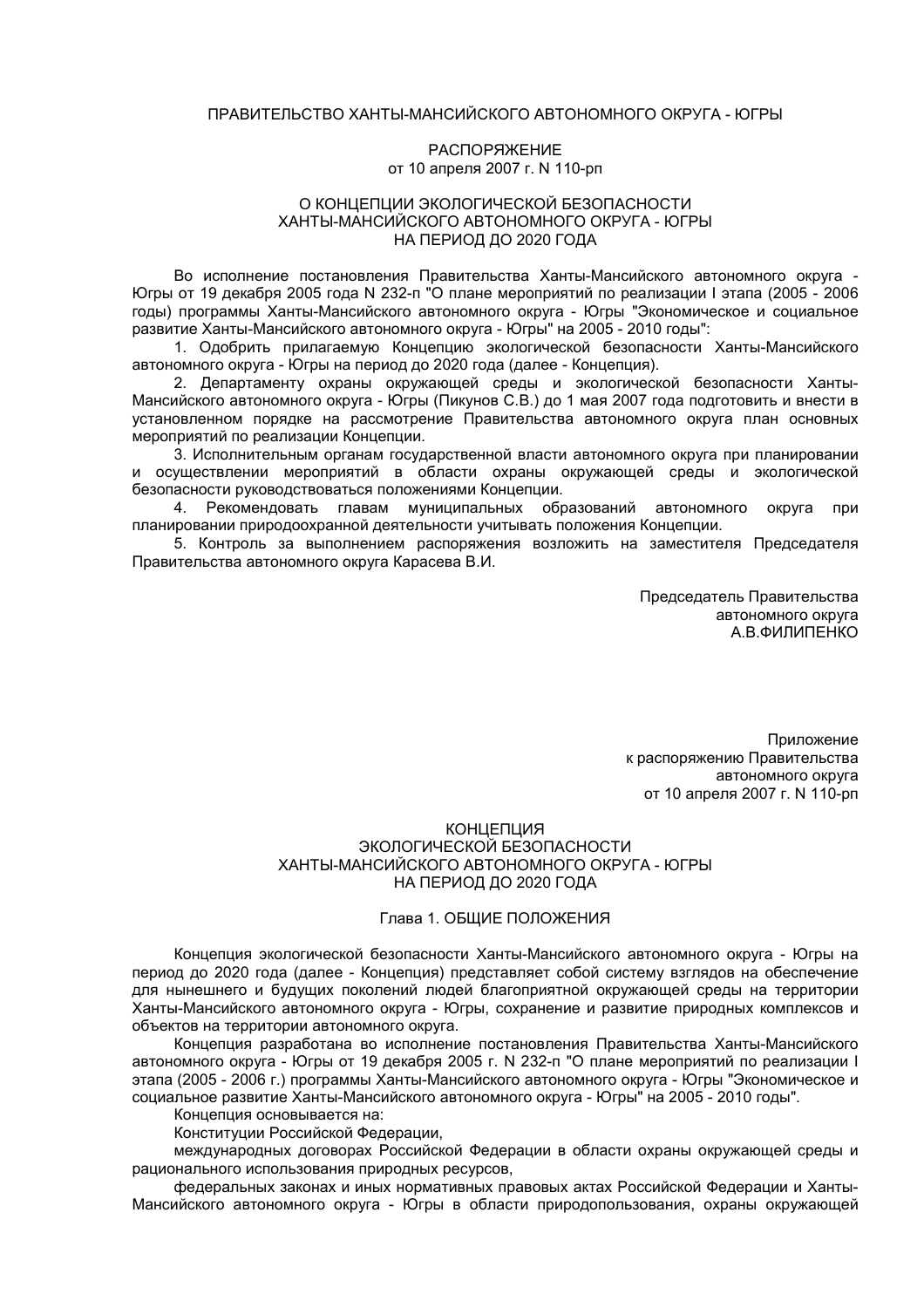среды и защиты населения и территорий от чрезвычайных ситуаций природного и техногенного характера.

Экологической доктрине Российской Федерации, одобренной распоряжением Правительства Российской Федерации от 31 августа 2002 г. N 1225-р.

Схеме развития и размешения производительных сил Ханты-Мансийского автономного округа - Югры (2006 - 2015 годы и до 2020 года), одобренной распоряжением Правительства Ханты-Мансийского автономного округа - Югры от 4 августа 2006 г. N 299-рп.

программе автономного округа "Экономическое и социальное развитие Ханты-Мансийского автономного округа - Югры" на 2005 - 2010 годы.

Концепция учитывает рекомендации Конференции ООН по окружающей среде и развитию, состоявшейся в 1992 году в Рио-де-Жанейро ("Декларация Рио-де-Жанейро по окружающей среде и развитию", Рио-де-Жанейро, 14 июня 1992 г., "Повестка дня на XXI век"), и Всемирной встречи на высшем уровне по устойчивому развитию (Йоханнесбург, Южная Африка, 26 августа - 4 сентября 2002 г.), важную роль естественных экологических систем Ханты-Мансийского автономного округа - Югры в глобальных экологических процессах, современное состояние окружающей среды и ее воздействие на качество жизни населения Ханты-Мансийского автономного округа - Югры, региональные особенности окружающей среды и природопользования, фундаментальные научные и практические знания в области экологии и смежных наук.

На основе Концепции должны быть определены необходимые и достаточные условия для создания организованного и четко управляемого государственного механизма, ориентированного, в первую очередь, на обеспечение систематического повышения уровня экологической безопасности и качества жизни населения, а также сформированы современные экономические механизмы, стимулирующие снижение экологической опасности; разработаны формы участия в этой работе органов местного самоуправления, природопользователей, общественных организаций и населения автономного округа.

Обеспечение экологической безопасности. являющейся неотъемлемым условием устойчивого развития Ханты-Мансийского автономного округа - Югры, должно стать одним из приоритетных направлений деятельности органов государственной власти автономного округа и органов местного самоуправления муниципальных образований автономного округа.

Соблюдение требований по обеспечению экологической безопасности должно стать одной из основ при планировании и осуществлении хозяйственной и иной деятельности на территории автономного округа, быть неразрывно связанным с долгосрочными экономическими интересами природопользователей, осознанной общественной обязанностью населения Ханты-Мансийского автономного округа - Югры.

Реализация положений Концепции предполагает:

разработку законов и иных нормативных правовых актов в области регионального регулирования рационального и безопасного природопользования и охраны окружающей среды;

создание эффективной системы управления охраной окружающей среды и обеспечением экологической безопасности:

разработку, реализацию и координацию совместных планов и программ действий федеральных органов государственной власти, органов государственной власти Хантысамоуправления, Мансийского автономного округа Югры, органов местного  $\sim$ природопользователей и населения на основе системного и научно обоснованного подхода к обеспечению экологической безопасности.

# Глава 2. ОСНОВНЫЕ ПОНЯТИЯ, ИСПОЛЬЗУЕМЫЕ В КОНЦЕПЦИИ

Экологическая безопасность - состояние защищенности природной среды и жизненно важных интересов человека от возможного негативного воздействия хозяйственной и иной деятельности, чрезвычайных ситуаций природного и техногенного характера, их последствий,

Охрана окружающей среды - деятельность органов государственной власти Российской Федерации, органов государственной власти субъектов Российской Федерации, органов местного самоуправления, общественных и иных некоммерческих объединений, юридических и физических лиц, направленная на сохранение и восстановление природной среды, рациональное использование и воспроизводство природных ресурсов, предотвращение негативного воздействия хозяйственной и иной деятельности на окружающую среду и ликвидацию ее последствий (далее также - природоохранная деятельность).

Вред окружающей среде - негативное изменение окружающей среды в результате ее загрязнения, повлекшее за собой деградацию естественных экологических систем и истошение природных ресурсов.

Негативное воздействие на окружающую среду - воздействие хозяйственной и иной деятельности, последствия которой приводят к негативным изменениям качества окружающей среды.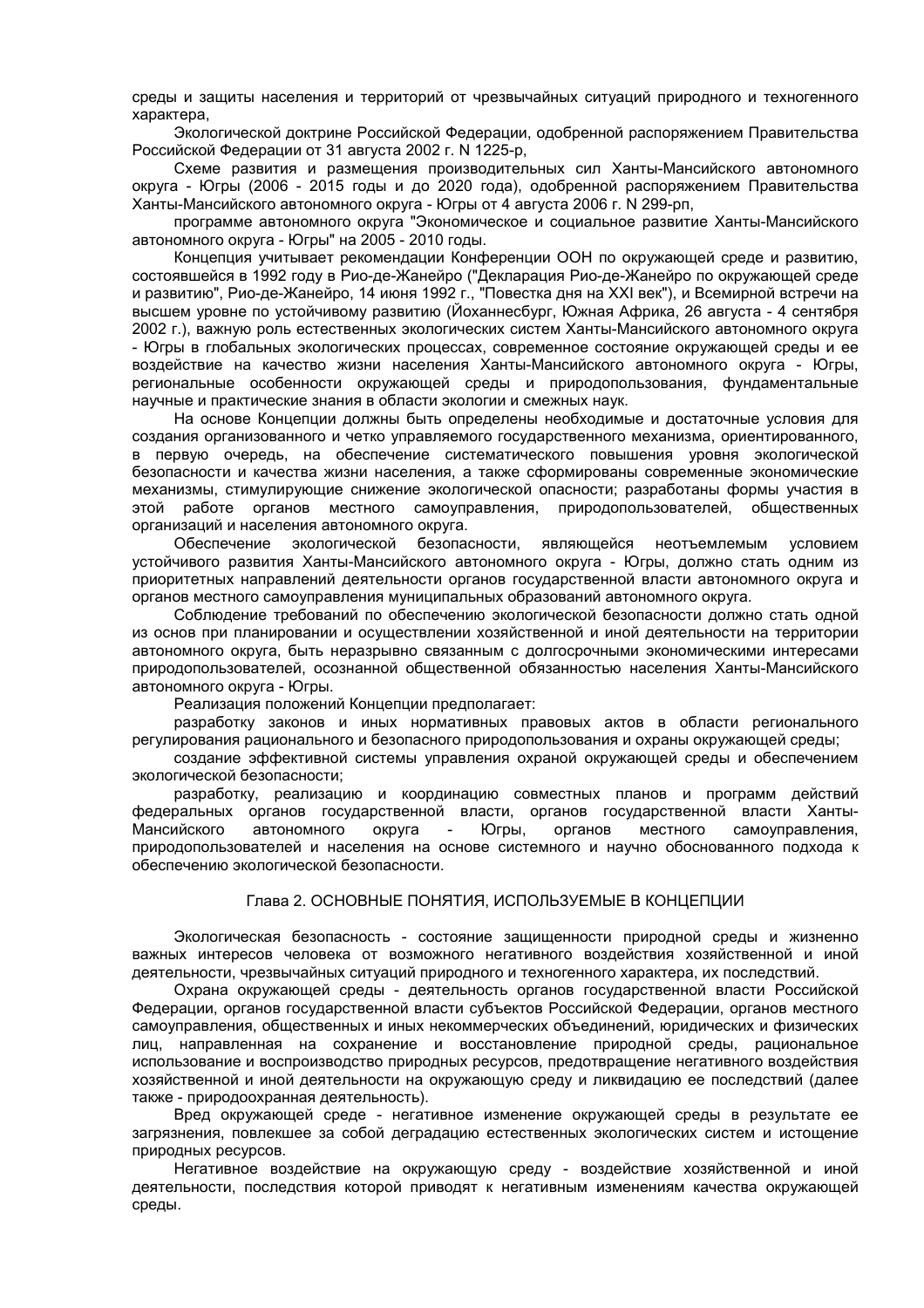Качество окружающей среды - состояние окружающей среды, которое характеризуется физическими, химическими, биологическими и иными показателями и (или) их совокупностью.

Благоприятная окружающая среда - окружающая среда, качество которой обеспечивает устойчивое функционирование естественных экологических систем, природных и природноантропогенных объектов.

Окружающая среда - совокупность компонентов природной среды, природных и природноантропогенных объектов, а также антропогенных объектов.

Природная среда (далее также - природа) - совокупность компонентов природной среды, природных и природно-антропогенных объектов.

Компоненты природной среды - земля, недра, почвы, поверхностные и подземные воды, атмосферный воздух, растительный, животный мир и иные организмы, а также озоновый слой атмосферы и околоземное космическое пространство, обеспечивающие в совокупности благоприятные условия для существования жизни на Земле.

Естественная экологическая система - объективно существующая часть природной среды, которая имеет пространственно-территориальные границы и в которой живые (растения, животные и другие организмы) и неживые ее элементы взаимодействуют как единое функциональное целое и связаны между собой обменом веществом и энергией.

Природный объект - естественная экологическая система, природный ландшафт и составляющие их элементы, сохранившие свои природные свойства.

Природно-антропогенный объект - природный объект, измененный в результате хозяйственной и иной деятельности, и (или) объект, созданный человеком, обладающий свойствами природного объекта и имеющий рекреационное и защитное значение.

Природный комплекс - комплекс функционально и естественно связанных между собой природных объектов, объединенных географическими и иными соответствующими признаками.

Природный ландшафт - территория, которая не подверглась изменению в результате хозяйственной и иной деятельности и характеризуется сочетанием определенных типов рельефа местности, почв, растительности, сформированных в единых климатических условиях.

Природные ресурсы - компоненты природной среды, природные объекты и природноантропогенные объекты, которые используются или могут быть использованы при осуществлении хозяйственной и иной деятельности в качестве источников энергии, продуктов производства и предметов потребления и имеют потребительскую ценность.

Использование природных ресурсов - эксплуатация природных ресурсов, вовлечение их в хозяйственный оборот, в том числе все виды воздействия на них в процессе хозяйственной и иной деятельности.

Загрязнение окружающей среды - поступление в окружающую среду вещества и (или) энергии, свойства, местоположение или количество которых оказывают негативное воздействие на окружающую среду.

Загрязняющее вешество - вешество или смесь вешеств, количество и (или) концентрация которых превышают установленные для химических веществ, в том числе радиоактивных, иных вешеств и микроорганизмов, нормативы и оказывают негативное воздействие на окружающую среду.

Нормативы в области охраны окружающей среды (далее также - природоохранные нормативы) - установленные нормативы качества окружающей среды и нормативы допустимого воздействия на нее, при соблюдении которых обеспечивается устойчивое функционирование естественных экологических систем и сохраняется биологическое разнообразие.

Нормативы качества окружающей среды - нормативы, которые установлены в соответствии с физическими, химическими, биологическими и иными показателями для оценки состояния окружающей среды и при соблюдении которых обеспечивается благоприятная окружающая среда.

Оценка воздействия на окружающую среду - вид деятельности по выявлению, анализу и учету прямых, косвенных и иных последствий воздействия на окружающую среду планируемой хозяйственной и иной деятельности в целях принятия решения о возможности или невозможности ее осуществления.

Мониторинг окружающей среды (экологический мониторинг) - комплексная система наблюдений за состоянием окружающей среды, оценки и прогноза изменений состояния окружающей среды под воздействием природных и антропогенных факторов.

Государственный мониторинг окружающей среды (государственный экологический мониторинг) - мониторинг окружающей среды, осуществляемый органами государственной власти Российской Федерации и органами государственной власти субъектов Российской Федерации в соответствии с их компетенцией.

Контроль в области охраны окружающей среды (экологический контроль) - система мер. направленных на предотвращение, выявление и пресечение нарушения законодательства в области охраны окружающей среды, обеспечение соблюдения субъектами хозяйственной и иной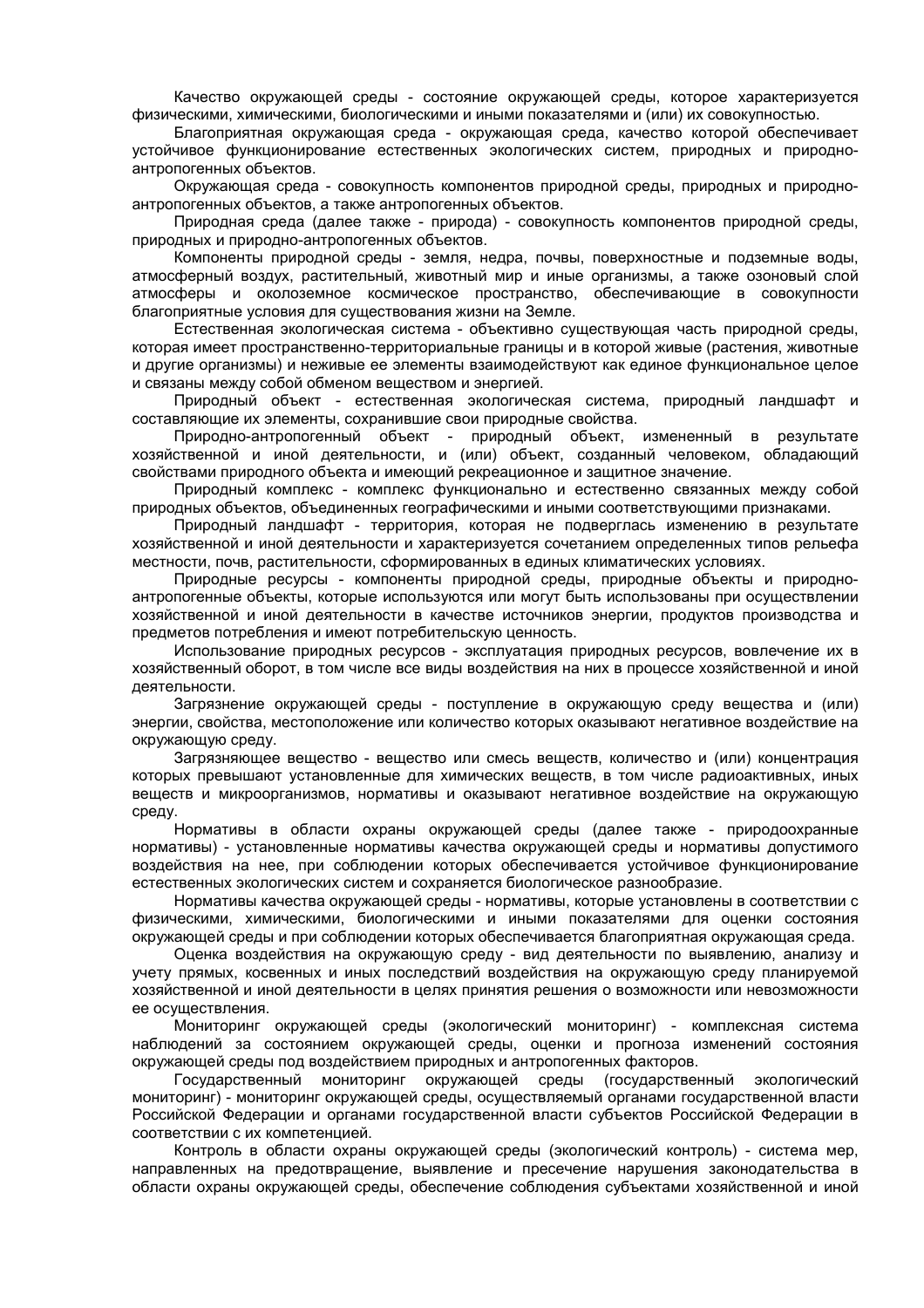деятельности требований, в том числе нормативов и нормативных документов, в области охраны окружающей среды.

Требования в области охраны окружающей среды (далее также - природоохранные требования) - предъявляемые к хозяйственной и иной деятельности обязательные условия, ограничения или их совокупность, установленные законами, иными нормативными правовыми актами, природоохранными нормативами, государственными стандартами и иными нормативными документами в области охраны окружающей среды.

Производственные отходы предприятий нефтегазового комплекса - солевые отложения и шлам, извлеченные из технологического оборудования при его ремонте и очистке, элементы технологического оборудования и конструкций, не предназначенные для дальнейшего использования по их назначению, почва и грунты на территории предприятий и пр., в которых могут накапливаться природные радионуклиды в процессе производственной деятельности предприятий нефтегазового комплекса.

Производственные отходы с повышенным содержанием природных радионуклидов - вязкие, сыпучие и твердые отходы предприятий нефтегазового комплекса, в которых эффективная удельная активность природных радионуклидов может превышать 1500 Бк/кг.

## Глава 3. СОВРЕМЕННАЯ ЭКОЛОГИЧЕСКАЯ СИТУАЦИЯ И ПРОБЛЕМЫ ЭКОЛОГИЧЕСКОЙ БЕЗОПАСНОСТИ В ХАНТЫ-МАНСИЙСКОМ АВТОНОМНОМ ОКРУГЕ - ЮГРЕ

Неблагоприятное качество окружающей среды, рост влияния негативных факторов среды обитания на здоровье населения автономного округа, повышенный риск возникновения чрезвычайных ситуаций техногенного характера, истощение природных ресурсов и деградация природных комплексов являются основными причинами угрозы экологической безопасности в Ханты-Мансийском автономном округе - Югре.

В современных условиях необходимо учитывать не только внутренние, но и внешние угрозы экологической безопасности от источников, находящихся на территории других субъектов Российской Федерации и даже иностранных государств (например, экологически опасные объекты, находящиеся на территории других субъектов Российской Федерации, в частности на территории Тюменской и других областей, в Республике Казахстан и т.д.).

Кроме того, объекты, находящиеся на территории автономного округа, могут быть источниками экологической опасности для других субъектов Российской Федерации, например, для Ямало-Ненецкого автономного округа.

Неблагоприятное состояние окружающей среды создает угрозу устойчивому развитию автономного округа.

Особенно опасно загрязнение окружающей среды для территорий традиционного природопользования и компактного проживания коренных малочисленных народов Севера.

> Состояние окружающей среды в Ханты-Мансийском автономном округе - Югре

Официальные данные, содержащиеся в государственных докладах о состоянии окружающей среды в Российской Федерации и в официальных документах Ханты-Мансийского автономного округа - Югры за последние годы, свидетельствуют о высоком техногенном воздействии на окружающую среду в автономном округе.

Преобладание ресурсодобывающих и ресурсоемких секторов в экономике Ханты-Мансийского автономного округа - Югры с опасными техногенными нагрузками на окружающую среду приводит к деградации естественных экологических систем, что ведет к дестабилизации окружающей среды, утрате ее способности поддерживать надлежащее качество, необходимое для жизнедеятельности общества в настоящее время и в будущем.

# 1. Атмосферный воздух

Состояние атмосферного воздуха в автономном округе оценивается как неблагополучное.

Ханты-Мансийский автономный округ - Югра на протяжении последних лет занимает первое место в Российской Федерации по объему выбросов загрязняющих веществ в атмосферный воздух от стационарных источников.

Наибольший вклад в загрязнение атмосферы вносят предприятия нефтегазодобывающей промышленности. Они влияют на атмосферу организованными и неорганизованными выбросами загрязняющих веществ и парниковых газов.

Наибольшую опасность в экологическом плане представляет сжигание попутного нефтяного газа на факелах, которые потребляют кислород и загрязняют атмосферу оксидами азота и серы,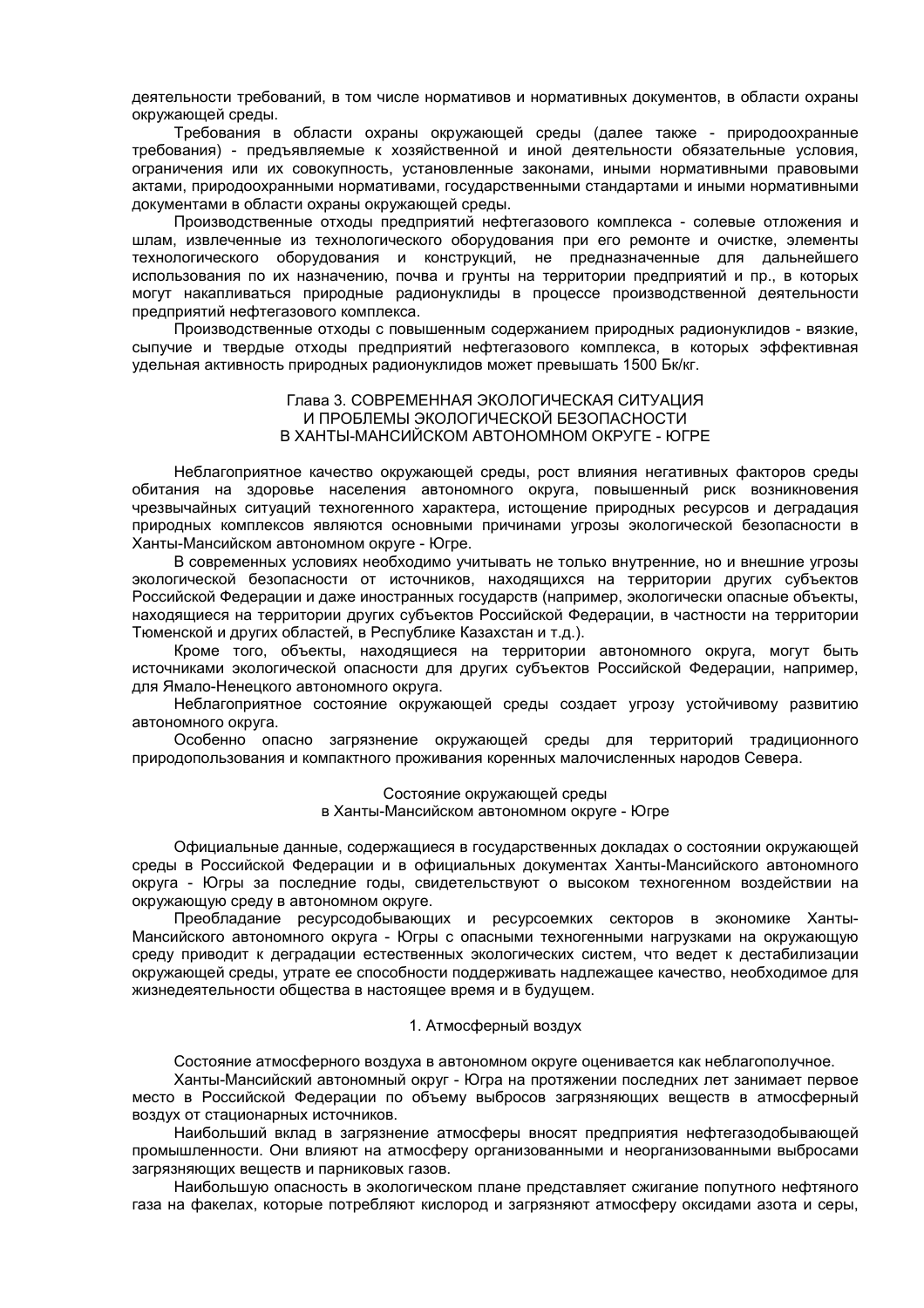оксидами углерода, а также продуктами неполного сгорания углеводородов, которые в свою очередь взаимодействуют с атмосферной влагой, трансформируются под влиянием солнечной радиации и выпадают на поверхность суши, формируя поля локальных и региональных загрязнений. Отрицательное воздействие факелов проявляется также в загрязнении почв и водных объектов (поступление загрязняющих вешеств с водосборных плошадей).

Нефтегазовый комплекс в течение ближайших десятилетий будет по-прежнему составлять основу экономики автономного округа, поэтому при увеличении нефтедобычи в автономном округе и дальше сохранится тенденция роста выбросов загрязняющих веществ в атмосферу.

# 2. Поверхностные и подземные воды

Ханты-Мансийский автономный округ - Югра является одним из регионов Российской Федерации, наиболее обеспеченных водными ресурсами (возобновимые воды рек, озер, водноболотных угодий, подземных горизонтов, почвенная влага, пары атмосферы).

Основными источниками покрытия потребностей в свежей воде для нужд промышленности и населения являются ресурсы речного стока и подземные воды.

Речной сток, поступающий транзитом в автономный округ, загрязнен нефтепродуктами, тяжелыми металлами, фенолами и не удовлетворяет требованиям рыбохозяйственного, хозяйственно-питьевого и культурно-бытового водопользования. Река Обь на участках в пределах автономного округа относится к категории "грязная" и "очень грязная". Река Иртыш относится к одному из максимально загрязненных водных объектов, требующих первоочередного осуществления природоохранных мероприятий.

На территории автономного округа качество речного стока ухудшается в результате мощной антропогенной нагрузки нефтегазодобывающей инфраструктуры и сброса загрязненных сточных вод от населенных пунктов.

В результате техногенного воздействия на водные объекты Ханты-Мансийского автономного округа - Югры состояние поверхностных вод характеризуется как неблагополучное.

В Ханты-Мансийском автономном округе - Югре остро стоит проблема качества питьевой воды для населения.

В сельской местности объекты водоснабжения находятся в лучшем состоянии, чем в городах.

Основным источником питьевого и хозяйственно-бытового водоснабжения городов и рабочих поселков автономного округа являются подземные воды (76%).

Повсеместно наблюдается несоответствие качества воды в источниках питьевого водоснабжения установленным санитарным нормам и правилам по железу, марганцу, цветности; в отдельных скважинах - по мутности, окисляемости, сероводороду, азоту аммония, меди. Во многих скважинах низкое содержание кальция, магния, фтора и йода.

Основными причинами неудовлетворительного качества воды в поверхностных и подземных источниках питьевого водоснабжения являются:

хозяйственная деятельность на водосборе:

антропогенное и техногенное воздействие непосредственно на водоем (ливневые стоки, сброс неочищенных и недостаточно очищенных сточных вод промышленных предприятий и сельскохозяйственных комплексов);

(или) несоблюдение отсутствие  $3OH$ санитарной охраны на водозаборах  $\mathsf{M}$ регламентирующего режима хозяйственной деятельности в этих зонах.

Кроме загрязнителей антропогенного характера, в воде источников водоснабжения присутствуют естественные (природные) загрязнители (в основном взвешенные вещества, железо, марганец и органические вещества).

## 3. Земельные ресурсы и обращение с отходами

В Ханты-Мансийском автономном округе - Югре одним из экологических последствий промышленно-транспортного освоения территории является изъятие значительных объемов земельных ресурсов.

Для автономного округа характерно нарушение земель в процессе их использования (захламление, загрязнение, размещение отходов производства и потребления).

Ведущее место в нарушении земель занимают предприятия нефтедобывающей промышленности и геологоразведка.

Одним из основных видов нарушения земель в Ханты-Мансийском автономном округе - Югре является загрязнение земель нефтью и нефтепродуктами, буровыми отходами и растворами, минерализованными водами.

Одной из проблем автономного округа является загрязнение земель отходами производства и потребления.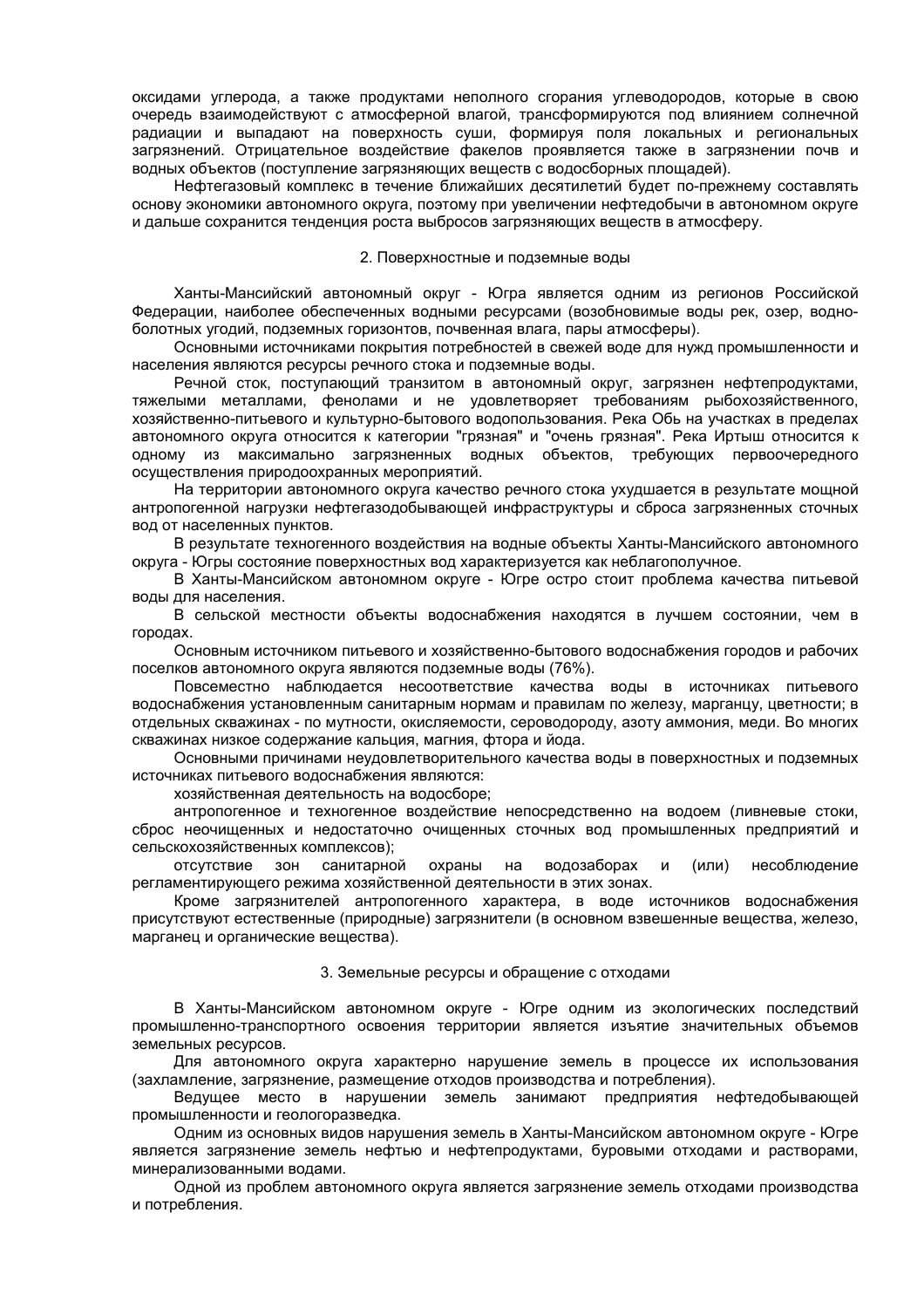## 4. Чрезвычайные ситуации техногенного характера

На территории автономного округа расположено и действует значительное количество потенциально опасных производственных объектов и объектов жизнеобеспечения, аварии на которых могут привести к негативным социальным и экологическим последствиям. Большинство чрезвычайных ситуаций носят техногенный характер. Основными причинами возникновения чрезвычайных ситуаций техногенного характера продолжают оставаться изношенность основных производственных фондов, ухудшение материально-технического обеспечения, снижение производственной и технологической дисциплины, отсутствие современных систем управления опасными процессами.

## 5. Радиационная обстановка

На протяжении последних 5 лет радиационная обстановка на территории Ханты-Мансийского автономного округа - Югры оценивается специалистами как относительно стабильная и благополучная.

## 6. Растительный и животный мир. естественные экологические системы

В результате интенсивного освоения нефтяных месторождений и использования нефтегазодобывающими предприятиями недостаточно эффективных с точки зрения экологической безопасности технологий происходит значительное воздействие на природные экосистемы: уменьшение разнообразия аборигенных (местных) видов животных и растений, сокращение численности ценных промысловых животных, уменьшение продуктивности дикоросов, сокращение площади девственных лесов и др.

В автономном округе изменяются и деградируют как отдельные компоненты естественных экосистем (почвенный покров, мезофауна, растительный покров и др.), так и экосистемы в целом (лесные, водные, болотные и др.).

Подробные данные о состоянии окружающей среды в Ханты-Мансийском автономном округе - Югре приведены в приложении 2 к Концепции.

## Глава 4. ЦЕЛИ И ЗАДАЧИ КОНЦЕПЦИИ

## 1. Стратегическая цель Концепции

Настоящая Концепция определяет стратегическую цель, основные цели, задачи, направления охраны окружающей среды и обеспечения экологической безопасности Ханты-Мансийского автономного округа - Югры на долгосрочный период и является основой:

долгосрочного планирования, разработки и реализации целевых программ и планов действий в области охраны окружающей среды и социально-экономического развития Автономного округа;

создания единой системы целей и задач в области обеспечения экологической безопасности, организации эффективного взаимодействия в деятельности территориальных федеральных органов государственной власти, органов государственной власти Ханты-Мансийского автономного округа Югры. органов местного самоуправления. природопользователей и населения автономного округа;

практической деятельности органов государственной власти Ханты-Мансийского автономного округа - Югры, органов местного самоуправления и природопользователей, осуществляющих хозяйственную и иную деятельность на территории автономного округа, научных и учебных учреждений, а также общественных организаций по обеспечению экологической безопасности.

Стратегическая цель обеспечения экологической безопасности Ханты-Мансийского автономного округа - Югры определяется с учетом задач стратегического развития Российской Федерации и долгосрочных планов социально-экономического развития автономного округа.

Стратегической целью обеспечения экологической безопасности в Ханты-Мансийском автономном округе - Югре является рациональное и безопасное использование имеющегося природно-ресурсного потенциала в интересах Российской Федерации и населения автономного округа, предотвращение вреда природной среде и жизненно важным интересам населения.

Одним из основных средств достижения этой стратегической цели является построение системы управления охраной окружающей среды, которая будет адекватна интенсивному природопользованию и обеспечит защиту жизненно важных интересов государства, общества и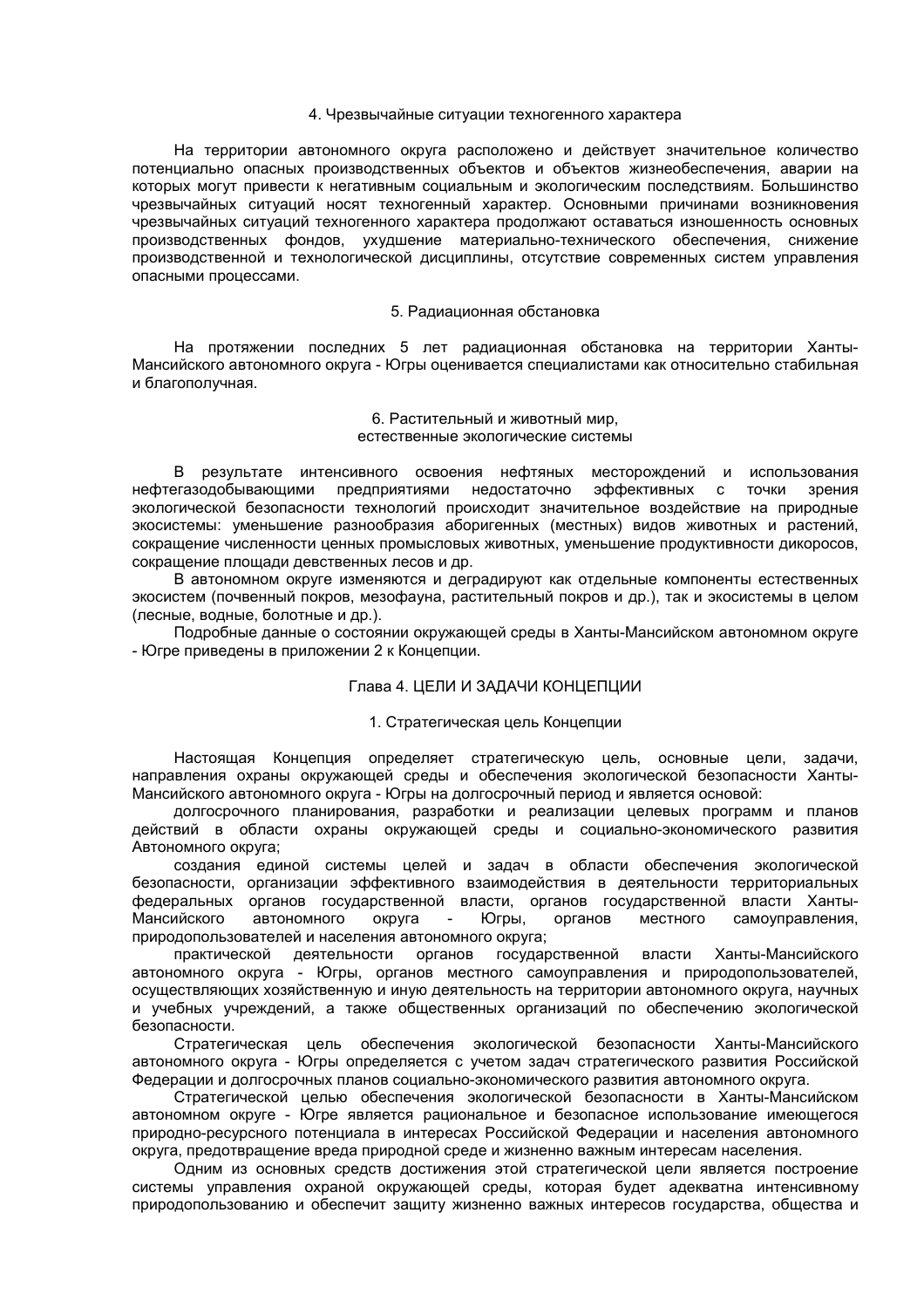экологической опасности, организация эффективного государственного личности  $\Omega$ экологического контроля и производственного экологического контроля, создание эффективной системы территориального экологического мониторинга, сбора и анализа данных о состоянии окружающей среды.

## 2. Основные цели Концепции

Основными целями Концепции являются:

развитие хозяйственной деятельности, которой  $\mathbf{B}$ основе находятся энергоресурсосберегающие и экологически более чистые технологии;

ведение деятельности, способствующей сохранению или увеличению биологического разнообразия в экосистемах;

экологическое воспитание и образование населения;

создание мониторинга как оперативной информационно-аналитической системы наблюдений за динамикой показателей, характеризующих состояние и развитие природной среды;

обеспечение рационального и безопасного природопользования, предусматривающее рациональное использование невозобновляемых природных ресурсов и их глубокую переработку, а также неистощительное использование возобновляемых природных ресурсов и меры по их ВОСПРОИЗВОДСТВУ:

повышение качества и увеличение продолжительности жизни населения за счет обеспечения безопасного состояния окружающей среды как неотъемлемого условия жизни, здоровья и благополучия нынешнего и будущих поколений жителей, а также улучшения демографической ситуации в автономном округе;

снижение уровня опасного воздействия факторов природного и техногенного характера на население и территорию автономного округа, а также на соседние территории;

охрана и восстановление естественных экологических систем на территории автономного округа в целях поддержания их жизнеобеспечивающих функций для населения, обеспечение их целостности, способности к саморегуляции и сохранение биологического разнообразия.

## 3. Задачи

Для достижения этих целей необходимо комплексное, системное и целенаправленное решение следующих основных задач:

прогнозирование, предотвращение, локализация и минимизация последствий чрезвычайных ситуаций природного и техногенного характера для населения и территории автономного округа и соседних территорий;

уменьшение опасного воздействия (выбросов загрязняющих веществ в атмосферный воздух, сбросов загрязняющих вешеств в водные объекты, размешения отходов) на окружающую среду и ее компоненты до безопасного уровня, обеспечение безопасности при обрашении с вторичными ресурсами, отходами производства и потребления:

сохранение естественных экологических систем на территории автономного округа. составляющих естественный резерв для саморегуляции и восстановления природных комплексов;

улучшение качества жизни и увеличение продолжительности жизни населения автономного округа путем уменьшения снижения опасного воздействия экологических факторов, снижение уровня экологозависимых заболеваний;

обеспечение органов государственной власти и населения информацией о состоянии окружающей среды на территории автономного округа, в области обращения с отходами, о состоянии атмосферного воздуха, поверхностных и подземных вод, их загрязнении, состоянии растительного и животного мира,

организация и развитие системы экологического образования и формирования экологической культуры населения.

> 4. Региональные особенности. федеральные и глобальные факторы, угрозы и интересы,

которые необходимо учитывать при решении задач Концепции

4.1. Региональные особенности (специфика Ханты-Мансийского автономного округа - Югры): динамичный рост промышленного производства, интенсивное развитие дорожной сети, начавшаяся реализация крупномасштабных проектов по освоению Приполярного Урала. предусматривающих активизацию хозяйственной и иной деятельности в западной части Ханты-Мансийского автономного округа - Югры;

преобладающая роль нефтегазодобывающего комплекса в экономике автономного округа. являющегося одним из основных загрязнителей окружающей среды (выбросы в атмосферный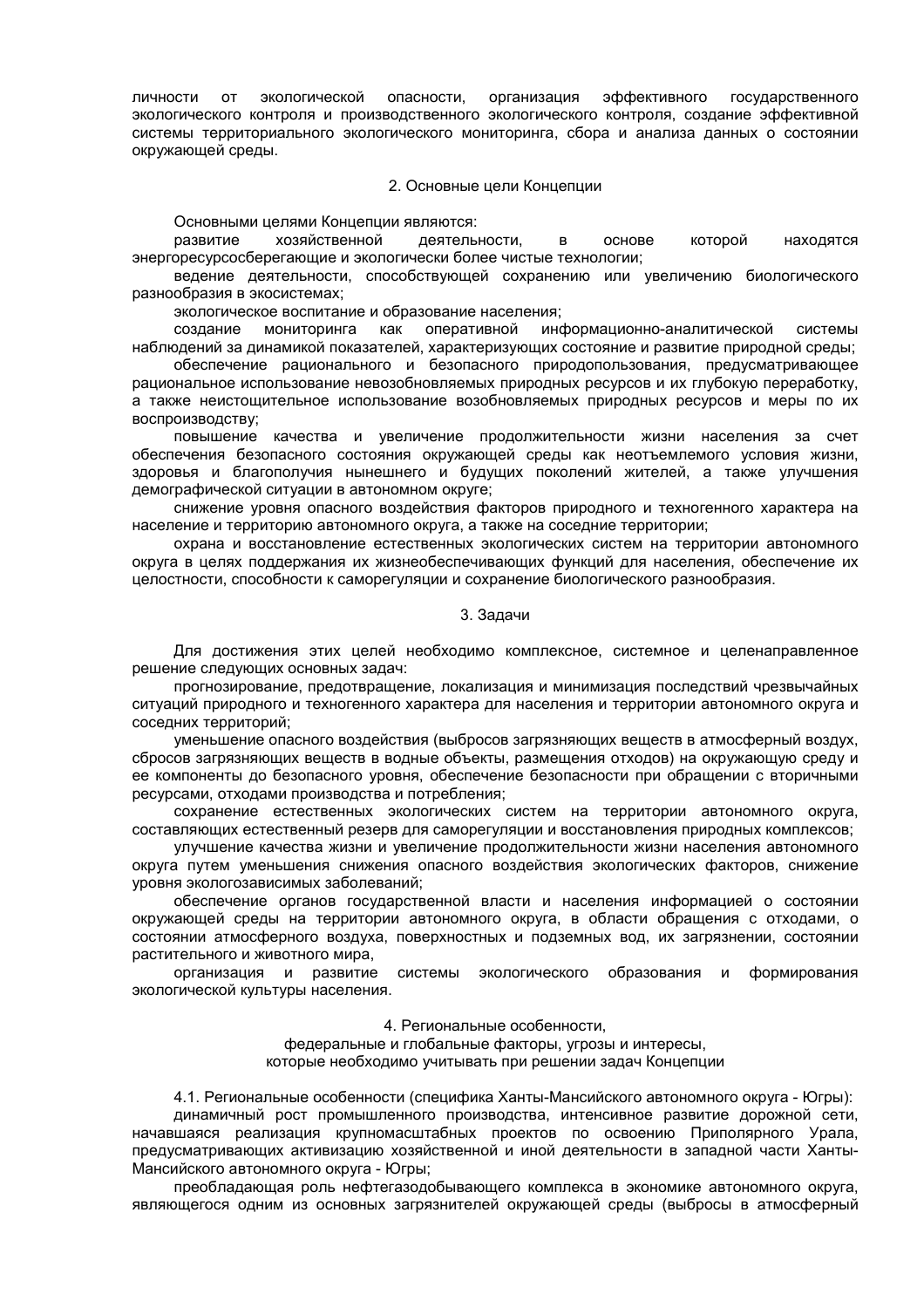воздух, сбросы в водные объекты и образование отходов, в том числе производственных отходов с повышенным содержанием природных радионуклидов);

сжигание огромных объемов попутного нефтяного газа на факелах, использование при добыче и подготовке нефти и газа большого количества опасных химических реагентов;

большие масштабы накопленного загрязнения окружающей среды в результате многолетнего интенсивного освоения месторождений нефти и газа Западной Сибири, наличие большого количества неэксплуатируемых потенциально опасных объектов ("бесхозных скважин");

насыщенность территории автономного округа магистральными и промысловыми нефте- и газопроводами, которые в условиях технологического старения, износа, а также других факторов становятся источниками повышенной экологической опасности;

значительные лесные и водные ресурсы, наличие больших площадей водно-болотных экосистем, имеющих общемировое значение;

климатические особенности территории автономного округа, характеризующиеся замедленностью биологических процессов, вызванной низкими среднегодовыми температурами;

подверженность территории, в первую очередь Обско-Иртышского водного бассейна, воздействию трансграничного переноса загрязняющих веществ;

неоднородность территории автономного округа (разная степень хозяйственной освоенности районов автономного округа, наличие резко отличающихся районов по степени техногенного воздействия, сосредоточение населения и промышленного производства, вносящих доминирующий вклад в уровень воздействия на окружающую среду, на отдельных ограниченных по площади территориях интенсивной нефте-, газодобычи);

повышенные показатели предельно допустимых концентраций по некоторым видам загрязняющих веществ (естественный фон);

недостаточный уровень развития рынка услуг и частного предпринимательства в области рекультивации земель, переработки, обезвреживания отходов производства и потребления и иных работ по восстановлению природной среды:

наличие территорий традиционного природопользования коренных малочисленных народов Севера, ведущих образ жизни, особенно чувствительный к состоянию окружающей среды, необходимость особого учета этого фактора при ведении хозяйственной и иной деятельности;

устойчивые тенденции демографического роста;

наличие на территории Ханты-Мансийского автономного округа - Югры мест проведения подземных ядерных взрывов, являющихся по существу могильниками радиоактивных отходов.

Общая характеристика Ханты-Мансийского автономного округа - Югры приведена в приложении 1 к Концепции.

4.2. Федеральный уровень:

преобладание топливно-энергетического комплекса и ресурсоемких секторов в структуре экономики России, сопровождающееся интенсивным истощением невознобляемых природных ресурсов и деградацией окружающей среды:

низкая эффективность механизмов экономического регулирования охраны окружающей среды, включая утрату компенсационного характера платы за негативное воздействие на окружающую среду, отсутствие эффективных экономических механизмов стимулирования природоохранных мероприятий и обеспечения экологической безопасности;

недостаточный уровень развития и использования техники и технологий, предназначенных для проведения работ по рекультивации земель, переработке, обезвреживанию отходов производства и потребления и иных работ по восстановлению природной среды;

отсутствие должной согласованности управленческих и, прежде всего, контрольных функций государства в области охраны окружающей среды;

несовершенство законодательной и нормативной правовой базы, недостаток или отсутствие необходимых регламентов и стандартов;

недостаточно развитые механизмы реализации ответственности за экологические нарушения и преступления;

недостаточный уровень экологического сознания и экологической культуры населения.

## 4.3. Глобальные факторы:

рост потребления возобновляемых и невозобновляемых природных ресурсов, в первую очередь нефти и газа;

опасные изменения состояния основных компонентов окружающей среды и связанное с этим снижение способности природы к саморегуляции и самовосстановлению;

изменение климата и истощение озонового слоя Земли;

растушие масштабы опасных последствий чрезвычайных ситуаций природного и техногенного характера, в том числе оказывающих трансграничное воздействие:

угрозы террористических актов с опасными последствиями для окружающей среды.

Очевидна необходимость выработки комплексного подхода к решению задач Концепции и единой позиции на всех уровнях управления: Российская Федерация - Уральский федеральный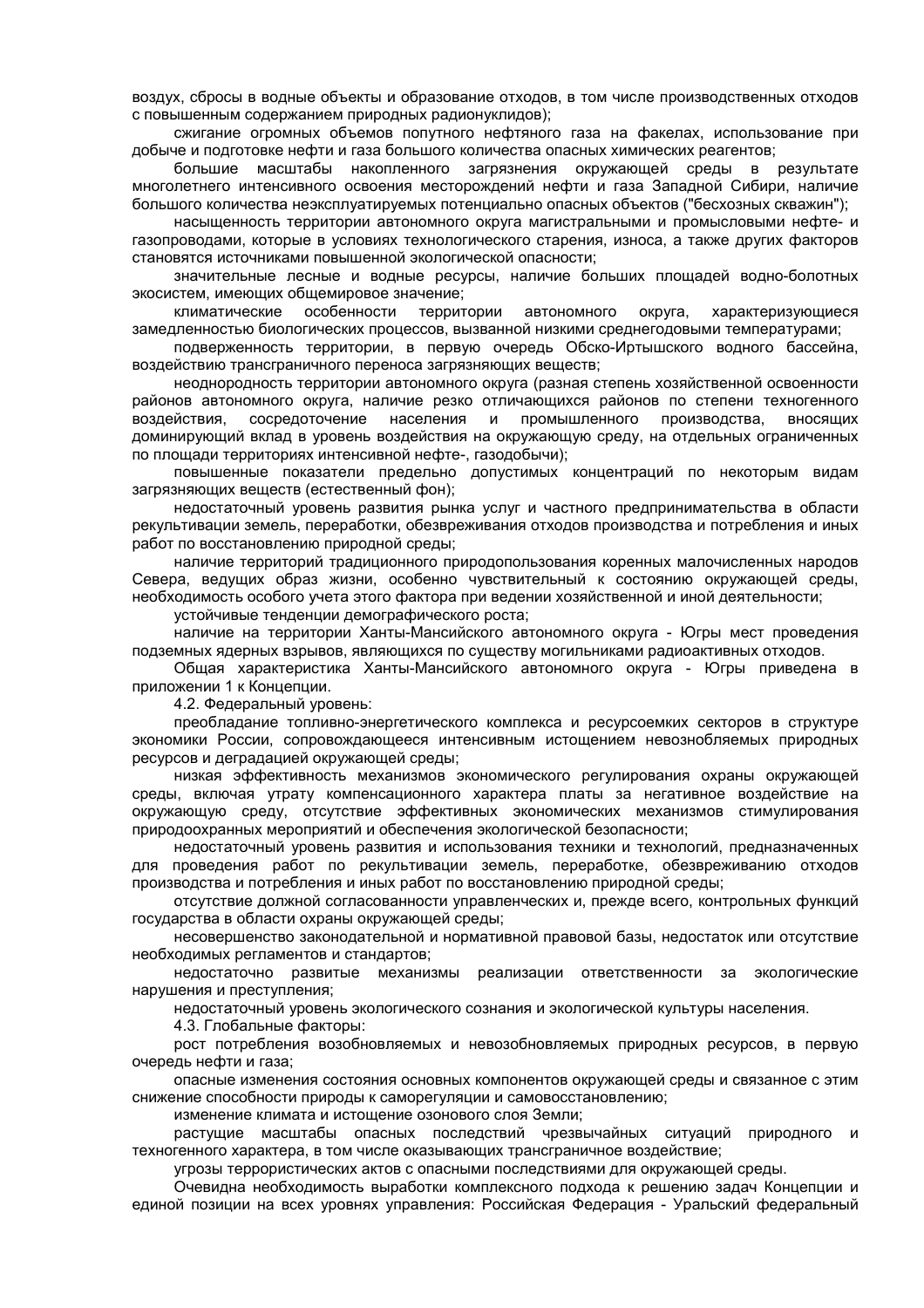округ - Ханты-Мансийский автономный округ - Югра - органы местного самоуправления в вопросах эффективного и безопасного использования природно-ресурсного потенциала автономного округа и минимизации возможности причинения вреда жизни и здоровью человека и окружающей среде.

Необходимость комплексного подхода к вопросам обеспечения экологической безопасности обусловлена:

динамичным развитием экономики Ханты-Мансийского автономного округа - Югры, в первую очередь промышленного производства, преобладанием ресурсодобывающих и ресурсоемких отраслей в экономике автономного округа;

интенсивностью природопользования в автономном округе, высокой степенью техногенной нагрузки на окружающую среду;

эксплуатацией физически и морально устаревших технологий и оборудования на промышленных предприятиях, что не обеспечивает должного уровня экологической безопасности;

наличием значительного количества загрязненных и нарушенных земель и водно-болотных комплексов;

недостаточным нормативным правовым и нормативно-методическим регулированием вопросов обеспечения экологической безопасности;

недостаточным уровнем координации и взаимодействия органов государственной власти (федеральных и субъектовых), органов местного самоуправления, природопользователей и населения в области обеспечения экологической безопасности:

отсутствием эффективных механизмов стимулирования рационального и безопасного природопользования и как следствие недостаточной заинтересованностью природопользователей в соблюдении требований в области охраны окружающей среды и экологической безопасности;

низким уровнем переработки и утилизации вторичных ресурсов, отходов производства и потребления:

недостаточным уровнем экологического сознания и экологической культуры населения;

потенциальными угрозами экономических потерь и снижения конкурентоспособности югорской продукции на рынках в странах с жестким экологическим законодательством.

Для защиты природной среды и жизненно важных интересов человека от возможного негативного воздействия хозяйственной и иной деятельности, чрезвычайных ситуаций природного и техногенного характера, их последствий необходимо создать систему обеспечения экологической безопасности:

сформировать и реализовывать новые подходы к управлению природопользованием и охраной окружающей среды, безопасному использованию природных ресурсов, позволяющие исключить возможность деградации окружающей среды или по возможности минимизировать опасные последствия;

выработать и последовательно реализовывать единую долгосрочную политику в области обеспечения экологической безопасности, управления природопользованием и охраны окружающей среды. безопасного использования природных ресурсов.

Принятие Концепции позволит выработать единый комплексный и системный подход к вопросам обеспечения экологической безопасности в Ханты-Мансийском автономном округе -Югре, сформировать на ее базе эффективную систему управления в этой области, организовать координацию и взаимодействие органов государственной власти, местного самоуправления, природопользователей и населения.

## Глава 5. ОСНОВНЫЕ ПРИНЦИПЫ РЕАЛИЗАЦИИ КОНЦЕПЦИИ

5.1. Выбор приоритетов:

приоритетность обеспечения для населения автономного округа безопасного состояния окружающей среды при сохранении высоких темпов экономического развития;

приоритетность обеспечения экологической безопасности, сохранения естественных экологических систем, природных ландшафтов и природных комплексов при разработке и реализации проектов в сфере природопользования, хозяйственной и иной деятельности;

приоритетность выявления источников повышенной опасности и принятие первоочередных мер к организации их контроля и снижения степени экологической опасности;

первоочередность разработки и реализации мероприятий по обеспечению экологической безопасности на экологически опасных и экологически неблагополучных территориях;

установление более жестких экологических требований, норм и стандартов для хозяйственной деятельности на экологически опасных и экологически неблагополучных территориях.

5.2. Прогнозирование и упреждение:

учет отдаленных экологически опасных последствий, отказ от хозяйственной или иной деятельности, связанной с воздействием на окружающую среду, если безопасные последствия этой деятельности не гарантированы;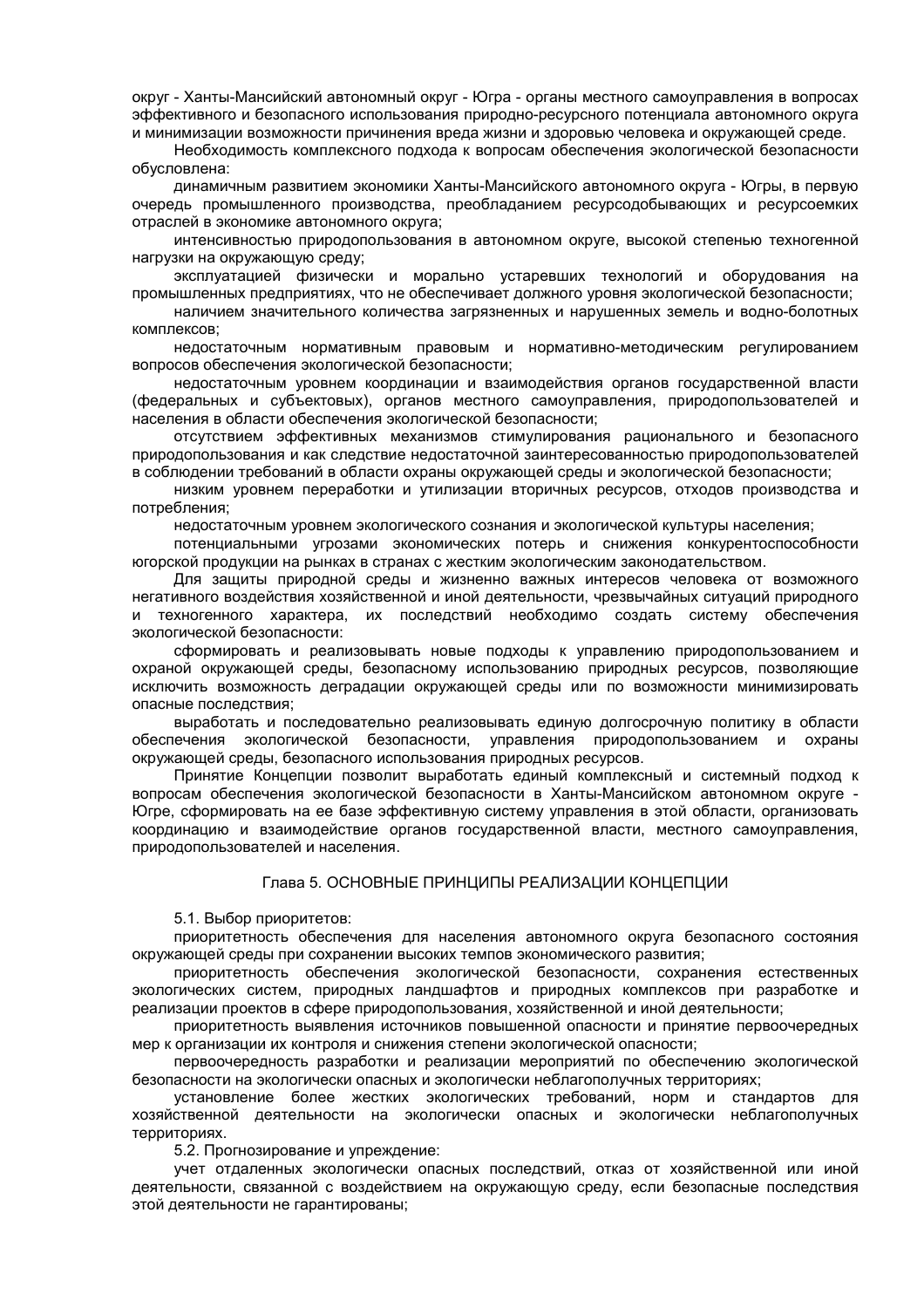постепенный переход от принципов управления, направленных на ликвидацию последствий, к прогнозированию, предупреждению и предотвращению возникновения экологически опасных ситуаций.

5.3. Комплексность и системность:

обеспечение полноты и достоверности информации о состоянии окружающей среды и здоровья населения. источниках экологической опасности для принятия адекватных управленческих решений:

рациональная оценка потребностей экономического и социального развития Ханты-Мансийского автономного округа - Югры, при которой выявляются опасные последствия интенсивного природопользования для состояния окружающей среды;

задействование всех возможных механизмов управления, обеспечивающих единство экономического, социального и экологического развития Ханты-Мансийского автономного округа -Югры, направленного на повышение качества жизни населения.

5.4. Адекватность и разумная достаточность:

адекватность полномочий органов государственной власти и органов местного самоуправления в области экологической безопасности уровню их ответственности за ее обеспечение;

наличие адекватного нормативно-правового, организационного, материального, финансового, кадрового и методического обеспечения экологической безопасности:

оптимальное сочетание административных, нормативных правовых и экономических методов обеспечения экологической безопасности в условиях рыночной экономики, разумная достаточность при распределении финансовой нагрузки на природопользователей при исполнении ими обязательств по обеспечению экологической безопасности.

5.5. Эффективность:

создание и применение действенных механизмов стимулирования мотивации по обеспечению экологической безопасности в процессе принятия управленческих решений, разработка и внедрение финансово-экономических оценок затрат и результатов снижения степени экологической опасности хозяйственной и иной деятельности;

совершенствование методов и способов декларирования и сертификации экологической безопасности природопользователями при повышении эффективности государственного и общественного контроля;

использование научно-технических достижений, результатов научных исследований, международного опыта с целью принятия эффективных решений в области обеспечения экологической безопасности;

максимально полное возмещение населению и окружающей среде вреда, наносимого в результате нарушения природоохранного законодательства, использование платы за негативное воздействие на окружающую среду на реализацию мер по обеспечению экологической безопасности.

5.6. Координация действий:

координация действий территориальных органов исполнительной власти Российской Федерации, органов государственной власти Ханты-Мансийского автономного округа - Югры и органов местного самоуправления, природопользователей и населения в сфере охраны окружающей среды и их взаимная ответственность за состояние экологической безопасности, разработку и реализацию совместных мероприятий по ее обеспечению:

участие органов местного самоуправления, природопользователей и населения в подготовке, обсуждении, принятии и реализации решений в области обеспечения экологической безопасности, широкое распространение экологической информации среди населения.

5.7. Постоянство и последовательность:

поддержание непрерывности процесса обеспечения экологической безопасности и контроля источников экологической опасности на основе четкой и внятной системы объективных критериев:

последовательное решение краткосрочных, среднесрочных и долгосрочных целей и задач обеспечения экологической безопасности, соответствие краткосрочных и среднесрочных задач охраны окружающей среды долгосрочным целям обеспечения экологической безопасности Ханты-Мансийского автономного округа - Югры.

5.8. Учет интересов:

комплексный учет интересов населения, природопользователей, государственных органов и органов местного самоуправления в области экологической безопасности и поддержание необходимого баланса интересов при возникновении конфликтных ситуаций.

> Глава 6. ОСНОВНЫЕ НАПРАВЛЕНИЯ И ПРИОРИТЕТНЫЕ МЕРЫ ПО РЕАЛИЗАЦИИ КОНЦЕПЦИИ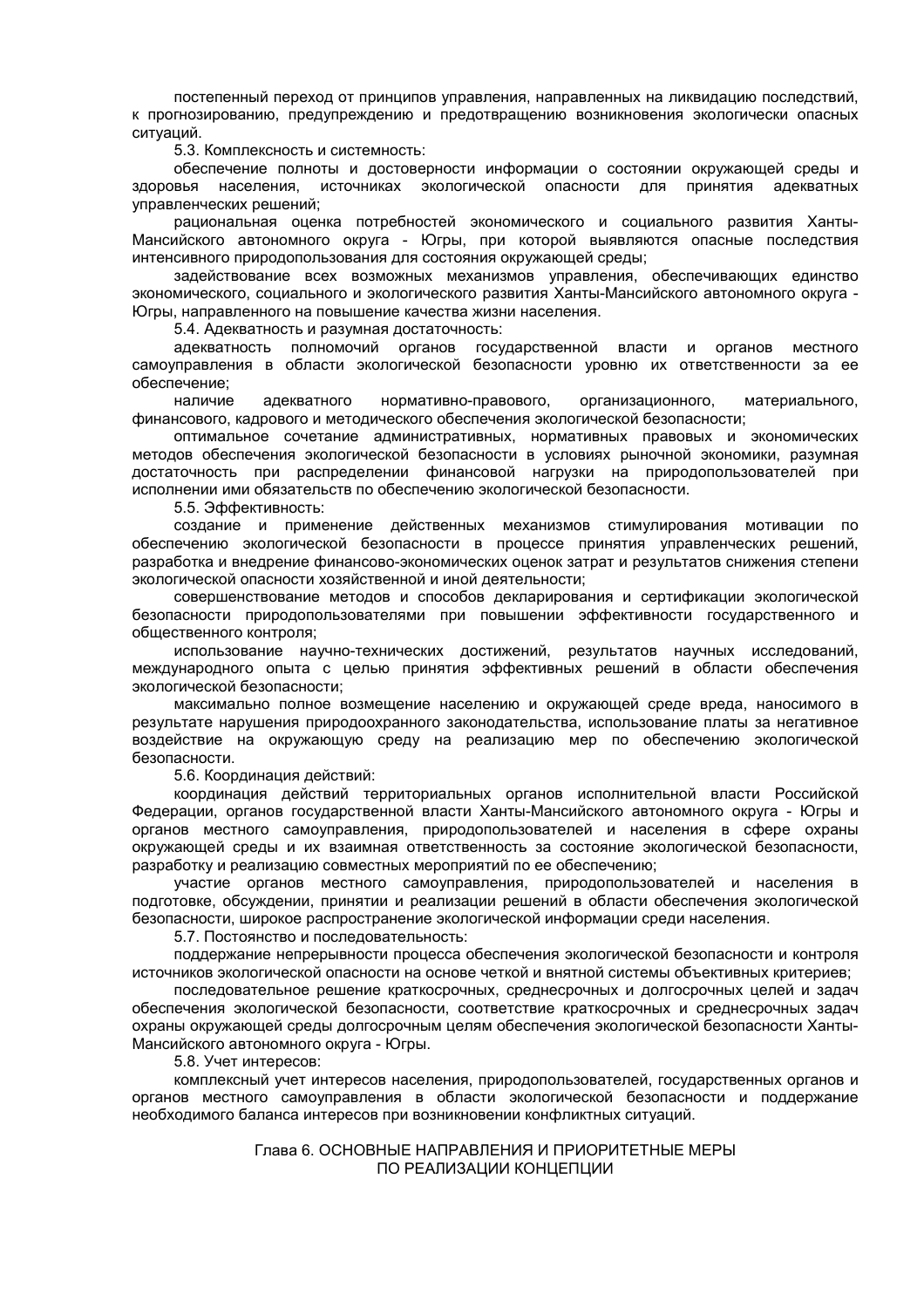Для достижения цели и решения задач Концепции с учетом основных принципов ее реализации определены основные направления и приоритетные меры по реализации Концепции.

6.1. Нормативное правовое обеспечение:

разработка и принятие законов и иных нормативных правовых актов Ханты-Мансийского автономного округа - Югры в области охраны окружающей среды, охраны атмосферного воздуха. обрашения с отходами, а также регулирующих отношения в области охраны и использования объектов животного мира и водные отношения в пределах территории Ханты-Мансийского автономного округа - Югры в соответствии с федеральным законодательством и с учетом требований обеспечения экологической безопасности, а также осуществление контроля за их исполнением:

обеспечение реализации законодательных актов в области охраны окружающей среды и обеспечения экологической безопасности путем принятия нормативных правовых актов, необходимых для их применения;

постоянное совершенствование нормативной правовой базы в сфере охраны окружающей среды и обеспечения экологической безопасности с целью корректировки и исключения устаревших норм;

создание договорно-правовой базы для осуществления эффективного взаимодействия в области охраны окружающей среды и обеспечения экологической безопасности между органами государственной власти Ханты-Мансийского автономного округа - Югры, федеральными органами государственной власти, органами государственной власти субъектов Российской Федерации, в первую очередь Тюменской области и Ямало-Ненецкого автономного округа:

развитие системы нормативов и правил в области экологической безопасности и охраны окружающей среды, содержащих соответствующие требования и нормы не ниже установленных на федеральном уровне и обеспечивающих снижение опасной нагрузки на природные среды;

нормативное правовое закрепление современных научно обоснованных методик расчета ущерба и компенсации вреда в результате экологических правонарушений и/или осуществления экологически опасных видов деятельности, а также практики возмещения вреда в натуральной форме путем финансирования и осуществления мероприятий по восстановлению нарушенных объектов природной среды;

эффективное использование судебных механизмов для защиты законных интересов населения, природопользователей и государства в области охраны окружающей среды и обеспечения экологической безопасности:

применение правовых механизмов пресечения правонарушений и экологических преступлений, содействие укреплению системы прокурорского надзора и реагирования в области охраны окружающей среды и обеспечения экологической безопасности;

совершенствование нормативной правовой базы общественного экологического контроля и создание условий, позволяющих населению автономного округа участвовать в принятии и реализации решений в области обеспечения экологической безопасности.

6.2. Государственное управление в области охраны окружающей среды и экологической безопасности предполагает:

четкое разграничение полномочий и ответственности между федеральными органами государственной власти, органами государственной власти Ханты-Мансийского автономного округа - Югры и органами местного самоуправления в области охраны окружающей среды, обеспечения экологической безопасности, в первую очередь в области защиты населения и территорий от чрезвычайных ситуаций природного и техногенного характера;

организацию взаимодействия органов государственной власти Ханты-Мансийского автономного округа - Югры с территориальными органами исполнительной власти Российской Федерации по Ханты-Мансийскому автономному округу - Югре по совместному выполнению задач обеспечения экологической безопасности (на основе положений Указа Президента Российской Федерации от 2 июля 2005 г. N 773 "Вопросы взаимодействия и координации деятельности органов исполнительной власти субъектов Российской Федерации и территориальных органов федеральных органов исполнительной власти" и Постановления Правительства Российской Федерации от 5 декабря 2005 г. N 725 "О взаимодействии и координации деятельности власти субъектов Российской Федерации и территориальных органов федеральных органов исполнительной власти") с использованием следующих форм взаимодействия и координации деятельности:

а) планирование и реализация совместных мероприятий;

б) подготовка предложений по совершенствованию законодательства Российской Федерации и законодательства Ханты-Мансийского автономного округа - Югры:

в) обмен информацией, необходимой для реализации полномочий органов исполнительной власти автономного округа и предоставляемой в установленном порядке:

г) проведение совешаний по вопросам экологической безопасности Губернатором Ханты-Мансийского автономного округа - Югры;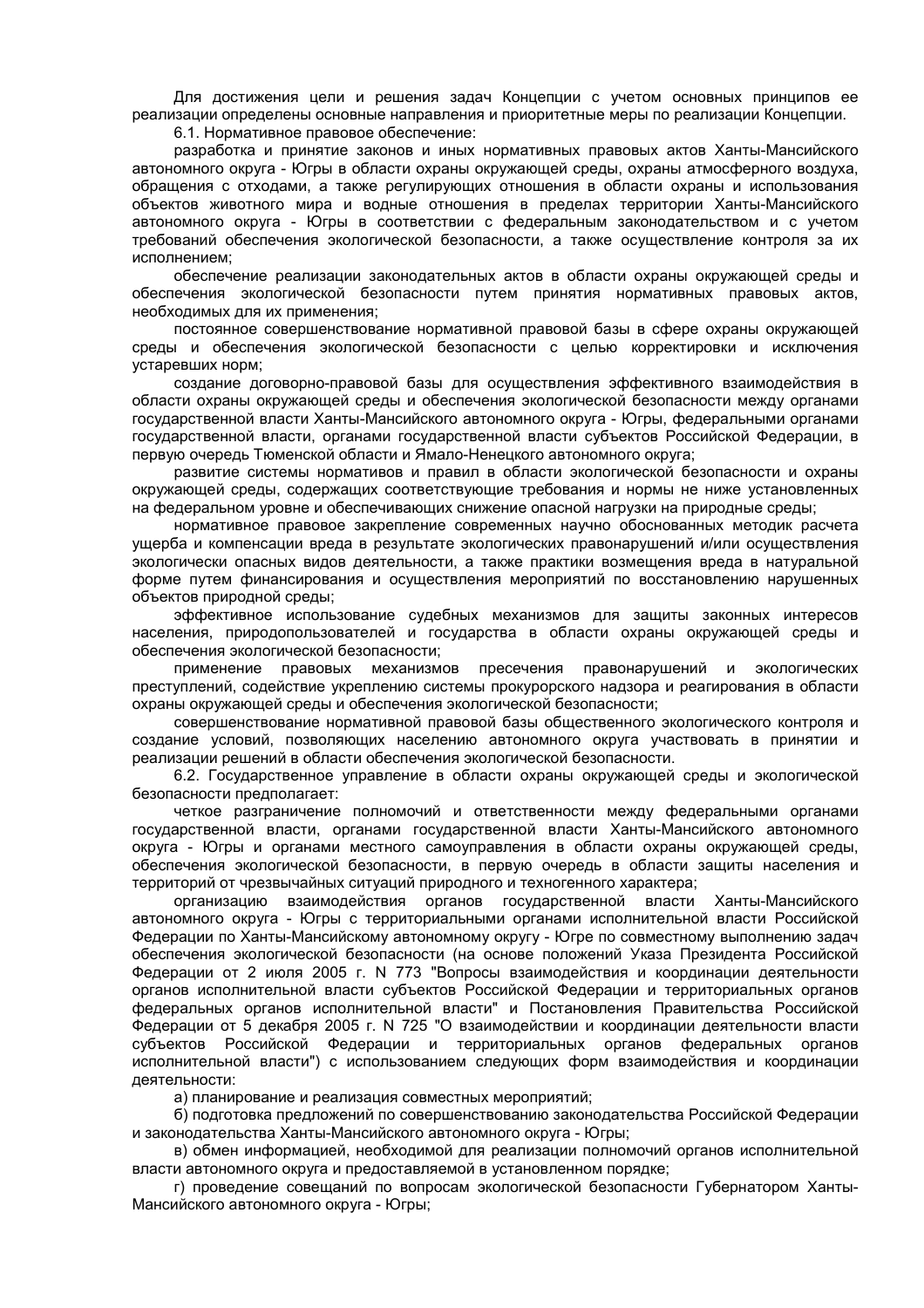д) создание консультативно-совещательного и (или) координационного органа по вопросам экологической безопасности с участием представителей территориальных органов;

е) иные формы, предусмотренные соглашениями между федеральными органами исполнительной власти и органами исполнительной власти Ханты-Мансийского автономного округа - Югры:

совместное обсуждение между федеральными органами исполнительной власти, органами государственной власти Ханты-Мансийского автономного округа - Югры и органами местного самоуправления в соответствующих координационных органах актуальных вопросов охраны окружающей среды и принятие согласованных решений в области обеспечения экологической безопасности:

организацию взаимодействия органов государственной власти Ханты-Мансийского автономного округа - Югры с органами местного самоуправления при реализации Концепции и проведение совместных мероприятий по контролю источников экологической опасности;

во взаимодействии с органами прокуратуры, МВД и ФСБ выявление, предупреждение и пресечение правонарушений, т.е. посягательств на общественную безопасность, на окружающую среду, и порядок использования природных ресурсов, осуществление мероприятий по повышению эффективности борьбы с экологическими преступлениями, в том числе с незаконной торговлей окружающей средой, сокрытием информации о фактах и явлениях, создающих угрозу экологической безопасности населения, экологическим терроризмом и т.п.:

организацию и проведение мероприятий по реализации водно-бассейнового принципа и бассейнового подхода к решению экологических проблем:

разработку и реализацию региональных программ в области охраны окружающей среды и экологической безопасности:

а) программы Ханты-Мансийского автономного округа - Югры в области обеспечения экологической безопасности;

б) целевой программы охраны атмосферного воздуха, в том числе в целях уменьшения выбросов вредных (загрязняющих) веществ в атмосферный воздух, сокращения использования нефтепродуктов и других видов топлива, сжигание которых приводит к загрязнению атмосферного воздуха, и стимулирования производства и применения экологически безопасных видов топлива и других энергоносителей:

в) программы Ханты-Мансийского автономного округа - Югры в области обращения с отходами, участие в разработке и выполнении федеральных программ в области обращения с отходами;

г) программы Ханты-Мансийского автономного округа - Югры по охране и воспроизводству объектов животного мира и среды их обитания;

участие в разработке и реализации федеральных государственных, в том числе бассейновых, программ по использованию, восстановлению и охране водных объектов, а также федеральных государственных программ по предупреждению и ликвидации последствий вредного воздействия вод:

организацию проведения экономической оценки воздействия на окружающую среду хозяйственной и иной деятельности, осуществление экологической паспортизации территории с учетом обеспечения экологической безопасности;

ведение учета объектов и источников негативного воздействия на окружающую среду, экологический государственный которых осуществляется контроль Ханты-Мансийским автономным округом - Югрой;

контроль в установленном федеральным законодательством порядке платы за негативное воздействие на окружающую среду по объектам хозяйственной и иной деятельности, за исключением объектов, подлежащих федеральному государственному экологическому контролю;

осуществление в пределах своей компетенции координации деятельности физических и юридических лиц в области охраны атмосферного воздуха:

обеспечение эффективности государственного, ведомственного, производственного, муниципального и общественного экологического контроля, в том числе за счет наделения лиц, осуществляющих контроль за соблюдением законодательства в области природопользования, охраны окружающей среды и экологической безопасности, необходимыми и достаточными полномочиями, обеспечение их государственной защиты, адекватного материального и технического обеспечения и предоставление социальных гарантий;

координацию, планирование взаимодействия и поддержание в постоянной готовности органов управления, сил и средств реагирования на возникающие экологические угрозы и чрезвычайные ситуации природного и техногенного характера:

развитие системы добровольной сертификации и экологического страхования. стимулирование добросовестного осуществления деятельности по обеспечению экологической безопасности: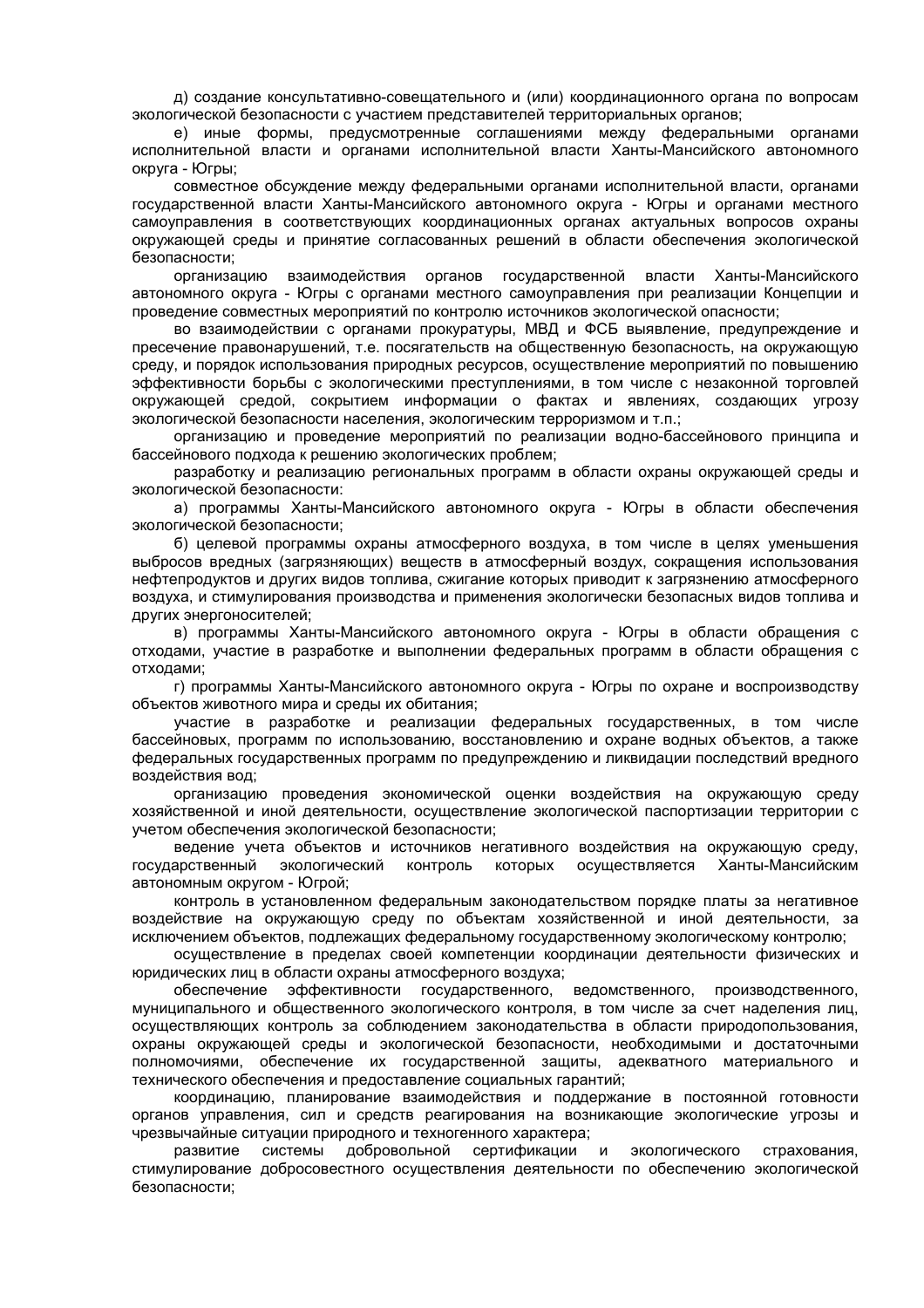развитие технического регулирования деятельности, оказывающей опасное воздействие на окружающую среду и на здоровье населения, а также государственное нормирование и контроль качества окружающей среды и установление единых требований к природопользователям;

контроль за соблюдением нормативов качества окружающей среды;

оказание помощи полномочным органам и должностным лицам в осуществлении полномочий по охране окружающей среды:

методологическое обеспечение деятельности по вопросам охраны окружающей среды и экологической безопасности;

повышение квалификации специалистов органов управления и государственных инспекторов в области охраны окружающей среды;

усиление роли государственной и общественной экологической экспертизы при принятии управленческих решений.

6.3. Экономические и финансовые механизмы обеспечения экологической безопасности Ханты-Мансийского автономного округа - Югры:

адекватное бюджетное финансирование мероприятий в области обеспечения экологической безопасности и охраны окружающей среды в Ханты-Мансийском автономном округе - Югре как одного из приоритетных направлений деятельности, усиление контроля за целевым использованием выделяемых средств;

привлечение частных инвестиций в проекты обеспечения экологической безопасности:

совершенствование метолов экономического регулирования. направленных на стимулирование деятельности природопользователей  $\overline{a}$ обеспечению экологической безопасности, увеличение объемов финансирования ими природоохранных мероприятий, в том числе использование методов экономического регулирования деятельности в области обращения с отходами в целях уменьшения их количества и стимулирование мероприятий по вовлечению отходов в хозяйственный оборот в качестве дополнительных источников сырья, в том числе:

применение налоговых и иных льгот при внедрении технологий, обеспечивающих уменьшение негативного (опасного) воздействия на окружающую среду;

применение ускоренной амортизации основных производственных фондов, связанных с осуществлением природоохранной деятельности и уменьшением негативного (опасного) воздействия на окружающую среду;

обеспечение полного взимания с хозяйствующих субъектов платы за негативное воздействие на окружающую среду и ее использование на охрану окружающей среды и обеспечение экологической безопасности;

разработка и эффективное применение нормативных правовых актов по определению размера возмещения вреда окружающей среде и здоровью граждан в процессе хозяйственной и иной деятельности при чрезвычайных ситуациях техногенного и природного характера;

обеспечение обязательной компенсации экологического вреда, причиненного окружающей среде и здоровью населения:

совершенствование механизмов оценки и учета "прошлого" экологического ущерба, обязательств по проведению реабилитационных мероприятий и т.п.;

использование механизма финансовых гарантий, включая экологическое страхование, для обеспечения защиты от вреда окружающей среде, наносимого в результате хозяйственной и иной деятельности;

содействие развитию экологического аудита, а также добровольной сертификации в области экологической безопасности;

содействие предпринимательству, развитию рынка услуг, обеспечение условий конкуренции в сфере охраны окружающей среды и экологической безопасности.

6.4. Информационно-аналитическое обеспечение экологической безопасности Ханты-Мансийского автономного округа - Югры и экологический мониторинг включают:

объединение информационных ресурсов различных территориальных и ведомственных систем, осуществляющих наблюдение за состоянием окружающей среды, природных ресурсов и потенциально опасных объектов на единой информационной, технической и методологической основе, включая данные производственного экологического контроля;

создание на базе существующих и развивающихся систем экологического мониторинга интегрированной системы мониторинга потенциально опасных объектов, позволяющей обеспечить принятие оптимальных, своевременных и эффективных управленческих решений, а также адекватное техническое и материальное обеспечение деятельности системы экологического мониторинга;

разработку четкого регламента взаимодействия органов государственной власти Ханты-Мансийского автономного округа - Югры с органами исполнительной власти Российской Федерации в Ханты-Мансийском автономном округе - Югре в области экологического мониторинга, включая формирование единых информационных фондов: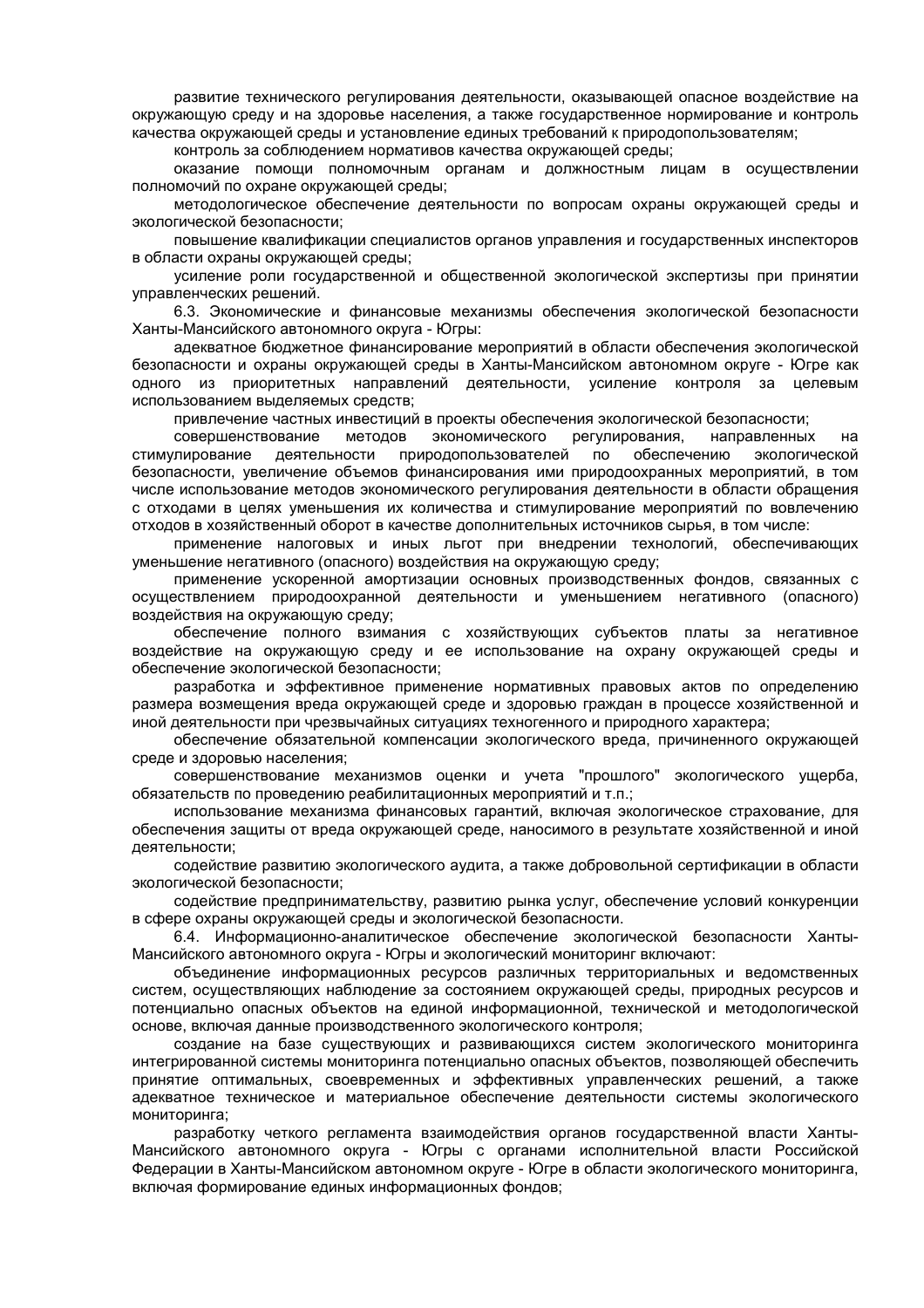разработку и совершенствование системы индикаторов (признаков) для выявления и оценки на ранней стадии рисков возникновения чрезвычайных ситуаций техногенного и природного характера:

экологическую паспортизацию территории Ханты-Мансийского автономного округа - Югры;

инвентаризацию, составление и ведение реестров источников экологической опасности, экологически опасных производств, сооружений, мест захоронений опасных отходов и нарушенных природных территорий;

оценку рисков возникновения чрезвычайных экологических ситуаций и путей их предотвращения;

анализ сведений о преступности и правонарушаемости в Ханты-Мансийском автономном округе - Югре, возможных путях повышения эффективности взаимодействия природоохранных и правоохранительных органов, об обращениях в прокуратуру и иные органы, судебной практики рассмотрения исков о возмещении экологического вреда и т.п. с целью выработки решений о целесообразности специальных организационных и финансовых мер (создание экологической милиции, расширение штатов природоохранных инспекций и пр.);

обеспечение органов государственной власти, местного самоуправления, природопользователей и населения достоверной информацией об источниках экологической опасности, причинах, динамике, масштабах и направлениях опасных изменений окружающей среды, оценке угрозы этих изменений для жизни и здоровья человека.

6.5. Научное и методическое обеспечение системы экологической безопасности Ханты-Мансийского автономного округа - Югры предусматривает формирование научных основ обеспечения экологически безопасного развития Ханты-Мансийского автономного округа - Югры и включает:

разработку общей модели системы экологической безопасности Ханты-Мансийского автономного округа - Югры;

внедрение научно обоснованных методик оценки экологических рисков в целях создания системы эффективного управления качеством окружающей среды и обеспечением экологической безопасности:

оценку и составление прогнозов состояния экологической безопасности Ханты-Мансийского автономного округа - Югры:

разработку научных обоснований целевых программ в области охраны окружающей среды и экологической безопасности Ханты-Мансийского автономного округа - Югры:

разработку и внедрение региональных нормативов качества окружающей среды в соответствии со спецификой Ханты-Мансийского автономного округа - Югры;

внедрение научно обоснованных методик оценки влияния качества окружающей среды на здоровье населения;

определение научно обоснованных параметров экологической безопасности природных систем:

разработку и внедрение методологии и методов научной оценки экологической опасности, в том числе определения стоимости природных объектов, с учетом их средообразующей функции, для использования при расчетах возмешения вреда и принятии управленческих решений:

разработку и внедрение эффективных методов научной оценки экологической опасности утраты биологического разнообразия, включая оценку опасности сокращения сети особо охраняемых природных территорий, утраты редких и ценных видов животных и растений, а также деградации естественных экологических систем;

разработку и внедрение научных принципов и технологий безопасного использования возобновляемых биологических ресурсов (лесных, водных, охотничьих, промысловых, лекарственных и др.);

научный анализ опасности распространения чужеродных и генетически измененных видов живых организмов и разработку соответствующих методов контроля и предотвращения опасных последствий этих процессов;

разработку и внедрение современных методов экологического мониторинга, а также информационных технологий в целях государственного управления в области охраны окружающей среды и экологической безопасности;

разработку методических рекомендаций по организации и осуществлению государственного экологического контроля органами государственной власти Ханты-Мансийского автономного округа - Югры:

разработку методических рекомендаций по организации производственного экологического контроля, в первую очередь, для предприятий топливно-энергетического комплекса;

разработку и внедрение принципиально новых средств и методов предупреждения и ликвидации загрязнений, реабилитации окружающей среды, использования, обезвреживания, переработки и уничтожения опасных отходов: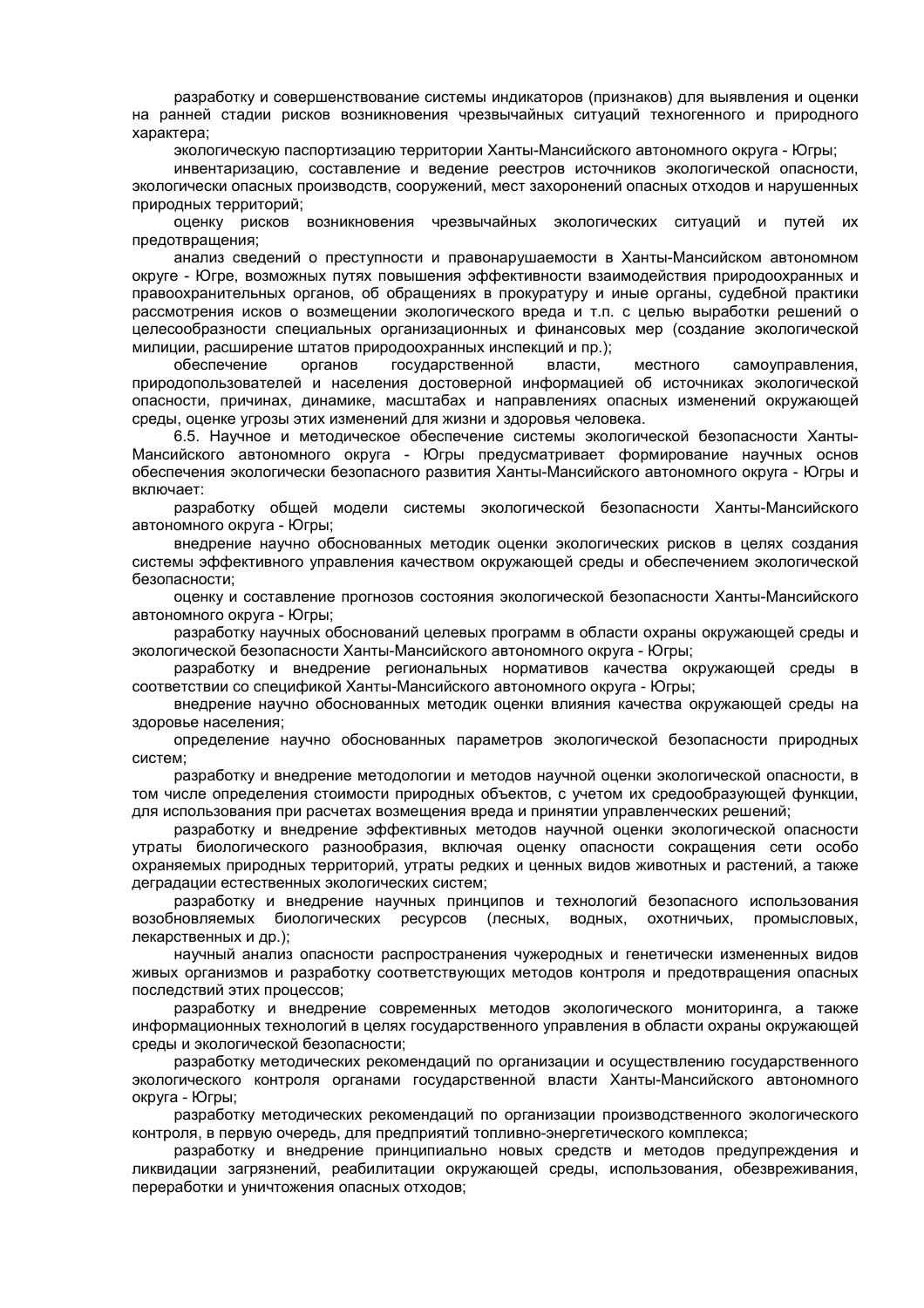разработку и внедрение экологически безопасных и ресурсосберегающих технологий, производств, видов сырья, материалов, продукции и оборудования.

6.6. Экологическое образование и просвещение в системе обеспечения экологической безопасности Ханты-Мансийского автономного округа - Югры предусматривает:

поддержку и публикацию материалов по вопросам экологической безопасности в средствах массовой информации:

обеспечение непрерывного экологического и санитарно-эпидемиологического образования и просвещения населения;

сохранение практики проведения окружных экологических акций, организацию региональных конкурсов, смотров, олимпиад и других массовых мероприятий в области экологического образования и просвешения:

включение вопросов экологической безопасности, безопасного природопользования, охраны окружающей среды в обязательный минимум содержания образовательных программ и требований к выпускнику в рамках национально-регионального компонента государственного образовательного стандарта на всех уровнях образовательного процесса;

подготовку и издание учебно-методических материалов с включением вопросов охраны окружающей среды, экологической безопасности и безопасного природопользования для всех уровней образовательного процесса;

повышение уровня профессиональной компетенции руководящих работников различных сфер деятельности через подготовку, переподготовку и аттестацию в области экологической безопасности, а также повышение квалификации педагогов образовательных учреждений, специалистов природоохранных служб, правоохранительных и судебных органов;

создание регионального банка данных инновационного педагогического опыта в области регионального экологического образования и просвещения.

6.7. Общественный экологический контроль предусматривает:

создание условий, позволяющих населению Ханты-Мансийского автономного округа - Югры участвовать в обсуждении и реализации решений в области экологической безопасности;

учет региональных особенностей и интересов населения Ханты-Мансийского автономного округа - Югры в области обеспечения экологической безопасности, обеспечение участия коренных малочисленных народов Севера в принятии решений по вопросам развития территорий, на которых они традиционно проживают;

обеспечение открытости и бесплатного доступа к информации о состоянии окружающей среды и возможных экологических угрозах,

содействие окружным общественным экологическим движениям и объединениям.

Необходимо предусмотреть создание и применение механизмов предупреждения и урегулирования конфликтных ситуаций с населением в области экологической безопасности, включая применение специальной системы "медиаторов", выделение специальных работников природоохранных органов по контактам с населением, в чьи задачи будет входить не только разрешение уже имеющихся, но и предупреждение потенциальных конфликтов.

6.8. Межрегиональное и международное сотрудничество в области обеспечения экологической безопасности Ханты-Мансийского автономного округа - Югры предусматривает:

участие в разработке и реализации общероссийских и межрегиональных программ, связанных с обеспечением экологической безопасности, в первую очередь по вопросам трансграничных загрязнений Обско-Иртышского водного бассейна, а также загрязнения атмосферного воздуха и выбросов парниковых газов;

активную работу в международных экологических организациях и участие в международных экологических программах:

сбор и обработку данных, касающихся использования природных ресурсов и трансграничных загрязнений, способных нанести вред окружающей среде.

# Глава 7. УСЛОВИЯ РЕАЛИЗАЦИИ КОНЦЕПЦИИ

В Ханты-Мансийском автономном округе - Югре имеются необходимые и достаточные стартовые условия и предпосылки для реализации Концепции экологической безопасности:

наличие финансовых ресурсов, которые могут быть направлены на реализацию программ в области оздоровления окружающей среды и обеспечения экологической безопасности;

высокий профессиональный уровень управления в области природопользования, охраны окружающей среды и обеспечения экологической безопасности;

накопленные за многие годы ряды наблюдений за состоянием окружающей среды, широкое применение современных ГИС-технологий;

КонсультантПлюс: примечание.

B официальном тексте документа, видимо, допущена опечатка: постановление Правительства ХМАО - Югры N 302-п издано 29.07.2003, а не 23.07.2003.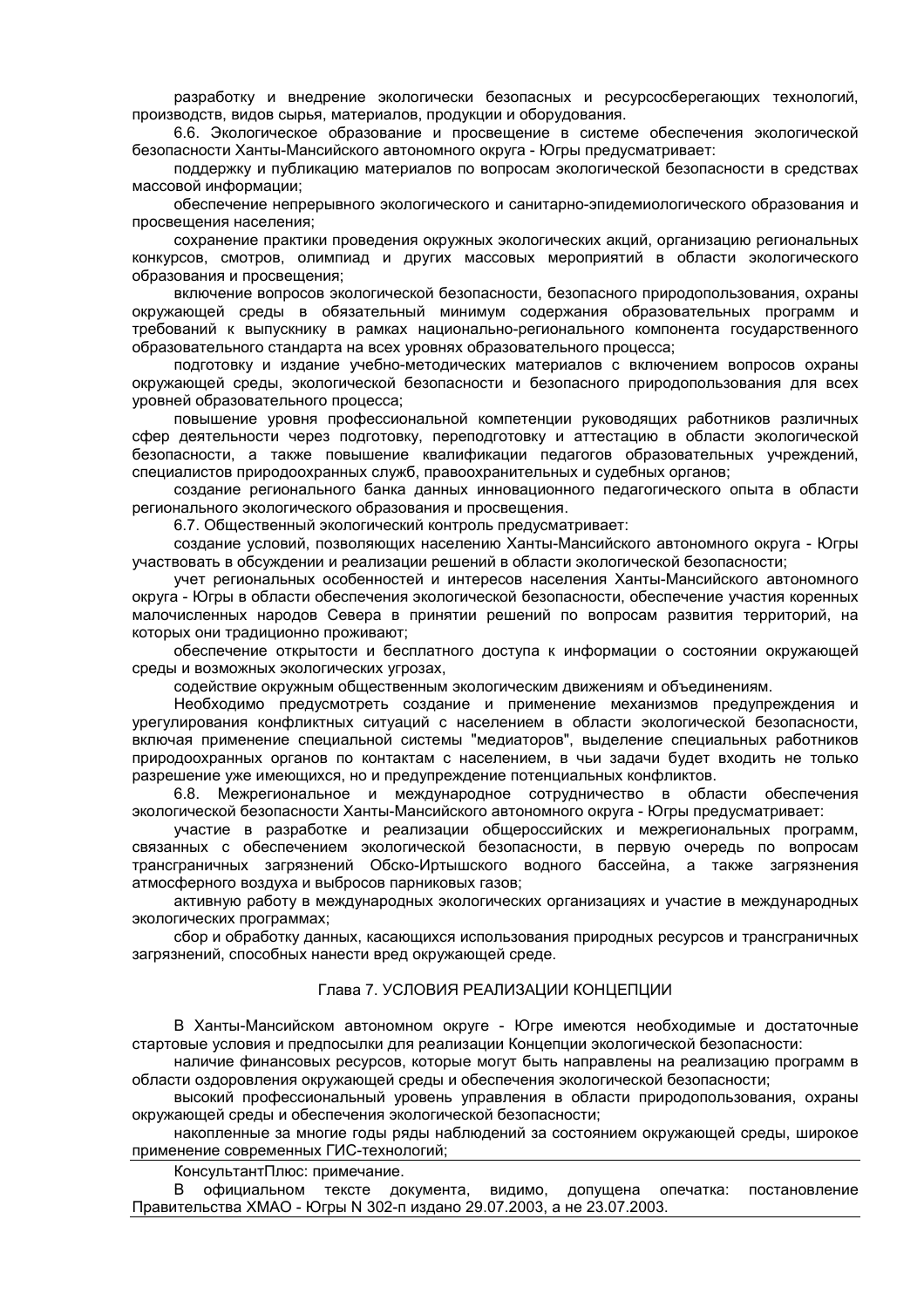продуманная и хорошо организованная система регионального экологического мониторинга. в первую очередь система локального мониторинга, функционирующая в соответствии с постановлением Правительства Ханты-Мансийского автономного округа - Югры от 23 июля 2003 г.  $N$  302-n:

присутствие в автономном округе крупнейших компаний мирового уровня, ответственно относящихся к вопросам охраны окружающей среды и обеспечению экологической безопасности:

энергичное, экономически активное население, испытывающее чувство гордости за свой автономный округ.

## Глава 8. ОРГАНИЗАЦИОННЫЕ МЕРОПРИЯТИЯ ПО СОЗЛАНИЮ СИСТЕМЫ ЭКОЛОГИЧЕСКОЙ БЕЗОПАСНОСТИ ХАНТЫ-МАНСИЙСКОГО АВТОНОМНОГО ОКРУГА - ЮГРЫ

Организационные мероприятия по созданию системы экологической безопасности на территории Ханты-Мансийского автономного округа - Югры предусматривают:

принятие законов и иных нормативных правовых актов Ханты-Мансийского автономного округа - Югры в области охраны окружающей среды и обеспечения экологической безопасности, охраны атмосферного воздуха, обращения с отходами, охраны и использования объектов животного мира, в области водных и земельных отношений, а также закона об экологическом мониторинге и экологической информации:

разработку и реализацию региональных программ Ханты-Мансийского автономного округа -Югры<sup>.</sup>

разработку и реализацию комплекса мероприятий по укреплению взаимодействия и усилению координации органов исполнительной власти Ханты-Мансийского автономного округа -Югры, территориальных органов федеральных органов исполнительной власти, органов местного самоуправления, включая разработку и подписание соглашений о взаимодействии в области охраны окружающей среды и экологической безопасности, а также создание специального координационного органа (совета) по вопросам охраны окружающей среды и экологической безопасности;

разработку и принятие нормативного правового акта (положения), регламентирующего порядок взаимодействия и координации деятельности органов исполнительной власти Ханты-Мансийского автономного округа - Югры и территориальных органов федеральных органов исполнительной власти в области обеспечения экологической безопасности (на основе Положения о взаимодействии и координации деятельности органов исполнительной власти субъектов Российской Федерации и территориальных органов федеральных органов исполнительной власти, утвержденного Постановлением Правительства Российской Федерации от 5 декабря 2005 г. N  $725;$ 

согласование перечня получаемых от территориальных органов федеральных органов исполнительной власти информационно-аналитических материалов, экономико-статистических данных и иной информации, необходимой органам государственной власти Ханты-Мансийского автономного округа - Югры для реализации своих полномочий и принятия решений по вопросам. находящимся в сфере их ведения, с соблюдением требований по защите информации с ограниченным доступом в порядке, предусмотренном законодательством Российской Федерации;

повышение эффективности реализации полномочий по осуществлению государственного контроля в области охраны окружающей среды (государственного экологического контроля) и земельных отношений Ханты-Мансийского автономного округа - Югры;

повышение эффективности экологического мониторинга Ханты-Мансийского автономного округа - Югры, в том числе атмосферного воздуха и водных объектов, обеспечение функционирования территориальной системы наблюдения за состоянием окружающей среды в интересах сбора, представления достоверной и полной информации для принятия обоснованных управленческих решений;

проведение паспортизации территории Ханты-Мансийского автономного округа - Югры с целью получения и систематизации сведений об источниках экологической опасности, видах опасной деятельности и объектах опасного (негативного) воздействия, подлежащих охране (защите);

составление и ведение реестров источников экологической опасности (материальных объектов и опасных видов деятельности), в том числе мест загрязнения земель, водных объектов и мест размещения отходов;

экспертный анализ видов хозяйственной и иной деятельности, техники и оборудования, технологий, материалов и веществ, принимаемых технических и административноорганизационных решений с точки зрения их опасности для окружающей среды и человека, а также разработку на основе полученных результатов планов мероприятий по предупреждению. ликвидации и минимизации опасных экологических последствий;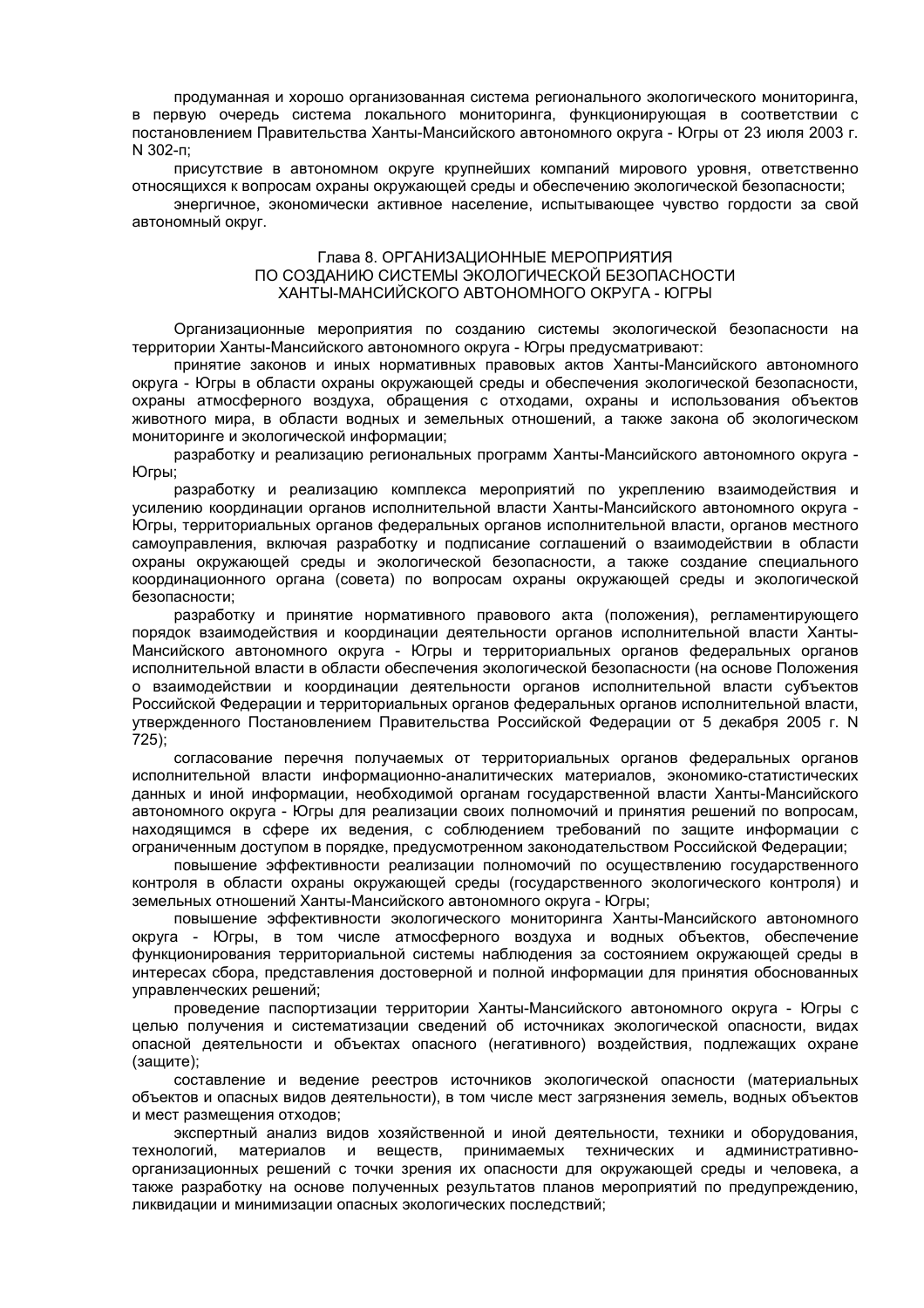создание автоматизированной системы сбора, представления, хранения, обработки и анализа информации о состоянии окружающей среды и Ханты-Мансийского автономного округа -Югры;

организационное и методическое обеспечение эффективного производственного экологического контроля, осуществляемого субъектами хозяйственной и иной деятельности, с учетом требований экологической безопасности:

разработку и установление нормативов качества окружающей среды Ханты-Мансийского автономного округа - Югры;

инвентаризацию имеющихся в автономном округе сил и средств по предотвращению чрезвычайных ситуаций природного и техногенного характера, подготовку предложений по их оптимизации:

добровольную разработку мероприятий, стимулирующих сертификацию природопользователей в области охраны окружающей среды и экологической безопасности, их деятельность по обеспечению экологической безопасности;

ужесточение требований к предотвращению и пресечению экологических преступлений и правонарушений, реализацию в полном объеме полномочий по обращению в суд с требованием об ограничении хозяйственной и иной деятельности, а также предъявления исков о возмещении вреда окружающей среде и ущерба водным объектам Ханты-Мансийского автономного округа -Югры, совершенствование существующих и разработку новых методик расчета вреда окружающей среде:

обучение и повышение квалификации специалистов органов управления и предприятийприродопользователей в области охраны окружающей среды и экологической безопасности Ханты-Мансийского автономного округа - Югры, их методическое обеспечение и сопровождение, создание специализированного окружного учебно-методического центра;

повышение эффективности управления и контроля в области охраны и использования особо охраняемых природных территорий:

информирование населения о состоянии окружающей среды, экологическое образование и просвешение:

содействие развитию эффективного общественного контроля в области охраны окружающей среды и обеспечения экологической безопасности с привлечением научно-экспертного сообщества.

## Глава 9. ОЖИДАЕМЫЕ РЕЗУЛЬТАТЫ ОТ РЕАЛИЗАЦИИ КОНЦЕПЦИИ

Достижение целей и решение задач Концепции планируется осуществить путем реализации предусмотренных основными направлениями приоритетных мер:

повышение безопасности объектов, видов хозяйственной и иной деятельности, значительное снижение вреда, наносимого окружающей среде и населению чрезвычайными ситуациями техногенного и природного характера и их последствиями:

повышение качества окружающей среды, оздоровление и сохранение экологической обстановки в Ханты-Мансийском автономном округе - Югре, улучшение качества жизни и здоровья населения, увеличение продолжительности жизни путем снижения опасного воздействия экологических факторов и улучшения экологических показателей окружающей среды, снижение уровня экологозависимых заболеваний:

создание эффективного правового механизма охраны окружающей среды и обеспечения экологической безопасности, совершенствование правоприменительной практики для обеспечения адекватной ответственности за экологические правонарушения и неотвратимости такой ответственности;

совершенствование и повышение эффективности системы государственного управления охраной окружающей среды и обеспечением безопасности, ее адекватность нынешнему и прогнозируемому состоянию окружающей среды с учетом региональных особенностей и требований экологической безопасности;

разработка и применение экономических механизмов в целях снижения опасной нагрузки на окружающую среду и здоровье населения, привлечение и эффективное использование бюджетных и внебюджетных средств для обеспечения экологической безопасности;

обеспечение государственных и муниципальных органов, юридических лиц и граждан Ханты-Мансийского автономного округа - Югры достоверной информацией о состоянии окружающей среды и ее опасных изменениях на основе эффективного мониторинга состояния окружающей среды, сбора, обработки и представления получаемой информации в виде, позволяющем принимать оптимальные и эффективные управленческие решения:

развитие научных знаний об источниках экологической опасности, характере и масштабах оказываемого ими опасного воздействия на окружающую среду, на жизнь и здоровье человека. выявление экологических рисков;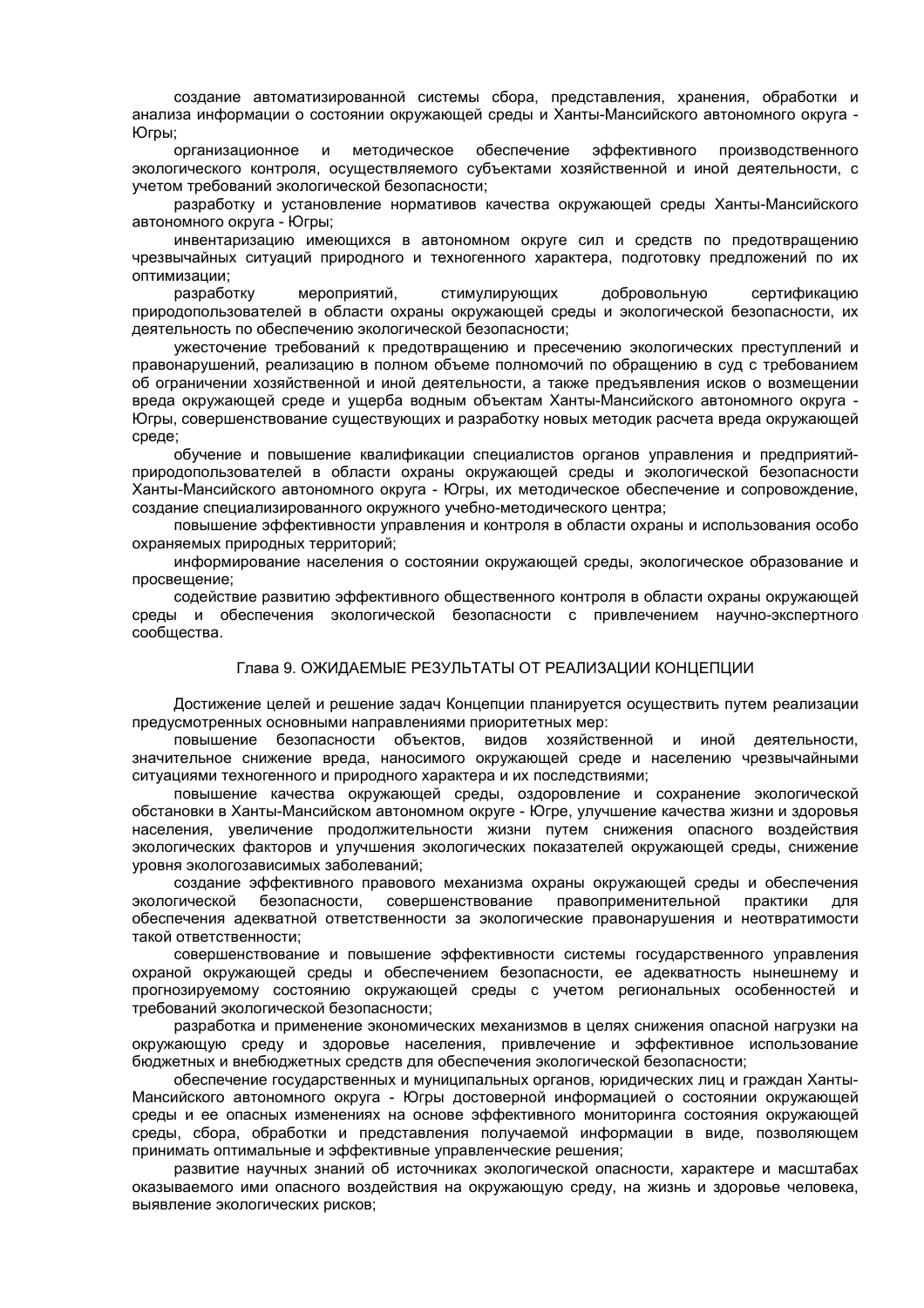практическое применение имеющихся и полученных данных для разработки конкретных мероприятий по снижению негативного (опасного) воздействия на окружающую среду;

повышение экологической культуры населения, образовательного уровня и профессиональных навыков и знаний в области охраны окружающей среды и обеспечения экологической безопасности:

повышение эффективности общественного экологического контроля как одного из эффективных средств обеспечения экологической безопасности, сознательное участие населения в обсуждении и реализации важных решений по вопросам экологической безопасности;

укрепление межрегионального и международного сотрудничества в области обеспечения экологической безопасности, активизация участия в решении глобальных, федеральных и региональных экологических проблем, являющихся важным средством обеспечения устойчивого развития Ханты-Мансийского автономного округа - Югры.

Принятие Концепции как одного из документов стратегического планирования Ханты-Мансийского автономного округа - Югры и реализация ее положений позволит достичь улучшения целевых показателей состояния окружающей среды, указанных в следующей таблице:

| Показатели                                       | Ед. измерения             | 2010<br>г. | 2015<br>г. | 2020<br>г. |
|--------------------------------------------------|---------------------------|------------|------------|------------|
| Добыча нефти                                     | МЛН. ТОНН                 | 301,10     | 262,01     | 236,51     |
| Атмосферный воздух                               |                           |            |            |            |
| Выбросы загрязняющих веществ,                    | тыс. тонн                 | 3425       | 3109       | 2902       |
| всего                                            |                           |            |            |            |
| В том числе:                                     |                           |            |            |            |
| от стационарных источников                       | тыс. тонн                 | 2435       | 2119       | 1912       |
| от передвижных источников                        | тыс. тонн                 | 990        | 990        | 990        |
| Удельные показатели выбросов                     | тыс. тонн на              | 8,09       | 8,09       | 8,09       |
| от стационарных источников                       | 1 млн. тонн               |            |            |            |
|                                                  | добытой нефти             |            |            |            |
| Удельные выбросы от                              | тыс. тонн на              | 1,03       | 1,03       | 1,03       |
| автотранспорта                                   | 1 автомобиль              |            |            |            |
| Вода                                             |                           | 557        | 522        | 470        |
| Объем потребления свежей<br>воды, всего          | млн. куб. м               |            |            |            |
| Потребление свежей воды на                       | млн. куб. м               | 137        | 138        | 138        |
| хозяйственно-питьевые нужды                      |                           |            |            |            |
| Потребление свежей воды на                       | млн. куб. м               | 421        | 384        | 332        |
| производственные нужды                           |                           |            |            |            |
| Оборотное водопотребление                        | млн. куб. м               | 10526      | 10369      | 10223      |
| Сброс загрязненных сточных                       | млн. куб. м               | 0,04       | 0,02       | 0,01       |
| вод<br>Земли                                     |                           |            |            |            |
|                                                  | тыс. га                   | 63         | 50         | 41         |
| Накопление нарушенных земель                     |                           | 0,211      | 0,190      | 0,172      |
| Удельное нарушение земель                        | тыс. га на 1<br>МЛН. ТОНН |            |            |            |
|                                                  | добытой нефти             |            |            |            |
| Накопление нефтезагрязненных                     | тыс. га                   | 30,4       | 25,1       | 21,5       |
| земель (по данным                                |                           |            |            |            |
| дистанционного зондирования)                     |                           |            |            |            |
| Удельное накопление                              | тыс. га на 1              | 0,101      | 0,096      | 0,091      |
| нефтезагрязненных земель (по                     | МЛН. ТОНН                 |            |            |            |
| данным дистанционного                            | добытой нефти             |            |            |            |
| зондирования)                                    |                           |            |            |            |
| Накопление нефтезагрязненных                     | тыс. га                   | 5,4        | 4,4        | 3,8        |
| земель (учтенных по НГДП)<br>Удельное накопление | тыс. га на 1              | 0,018      | 0,017      | 0,016      |
| нефтезагрязненных земель                         | МЛН. ТОНН                 |            |            |            |
| (учтенных по НГДП)                               | добытой нефти             |            |            |            |
| Отходы                                           |                           |            |            |            |
| Объем накопленных отходов                        | МЛН. ТОНН                 | 3,61       | 3,14       | 2,84       |
| Твердые бытовые отходы                           | МЛН. ТОНН                 | 1,15       | 1,00       | 0,91       |
| Производственные отходы                          | МЛН. ТОНН                 | 2,46       | 2,14       | 1,93       |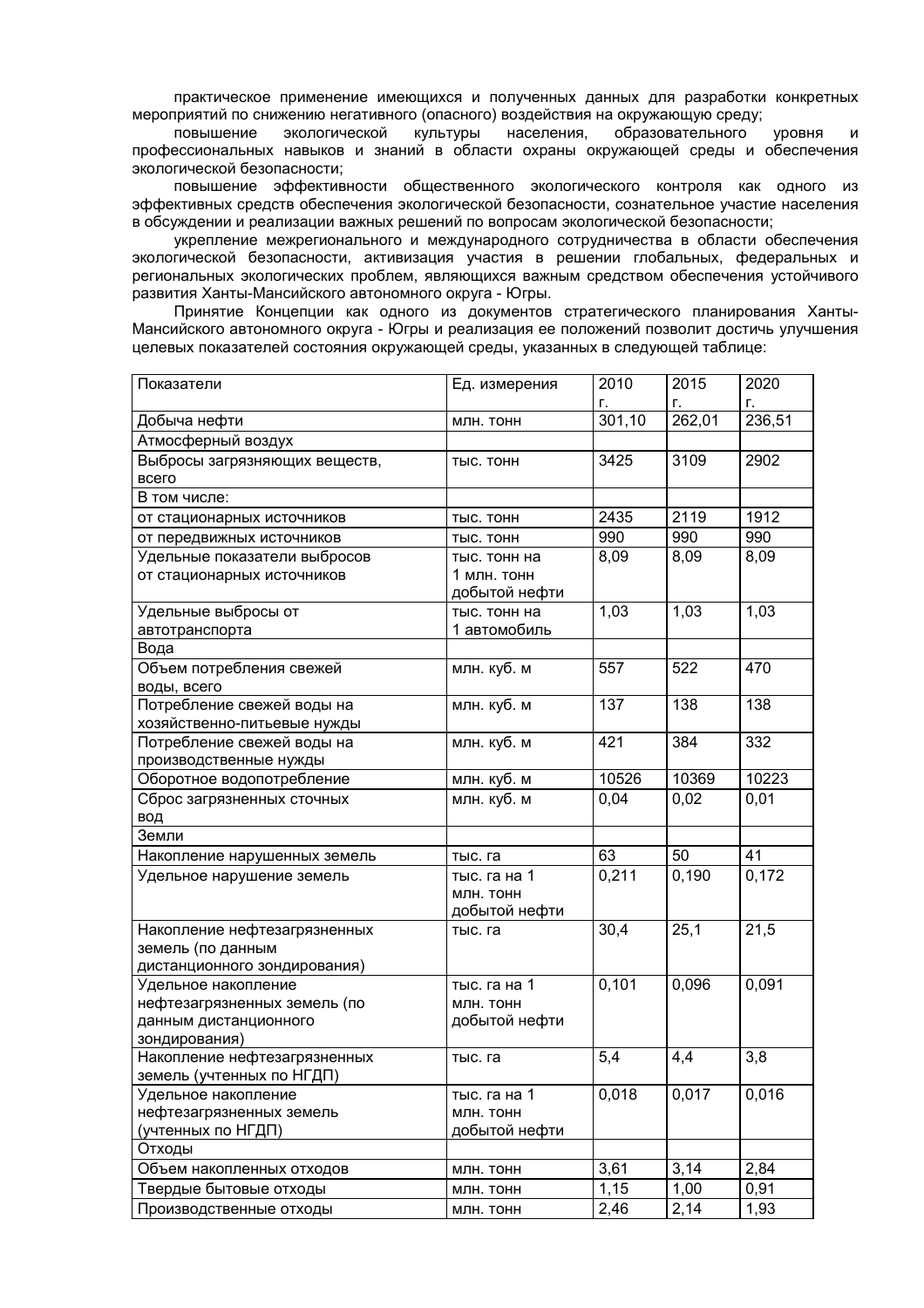| в том числе отходы бурения  <br>тонн<br>млн. | ົົ<br>- - - | r.<br>ن 7. |  |
|----------------------------------------------|-------------|------------|--|
|----------------------------------------------|-------------|------------|--|

Примечание. Данные приведены в соответствии со Схемой развития и размещения производительных сил Ханты-Мансийского автономного округа - Югры (2006 - 2015 годы и до 2020 года), одобренной распоряжением Правительства Ханты-Мансийского автономного округа - Югры от 4 августа 2006 года N 299-рп (том 17 "Улучшение качества окружающей природной среды" по инновационному варианту).

# Глава 10. ФИНАНСОВО-РЕСУРСНОЕ ОБЕСПЕЧЕНИЕ РЕАЛИЗАЦИИ КОНЦЕПЦИИ

Основными источниками финансирования реализации Концепции экологической безопасности являются:

1) бюджет Ханты-Мансийского автономного округа - Югры;

2) бюджеты муниципальных образований Ханты-Мансийского автономного округа - Югры:

3) собственные средства природопользователей, в первую очередь средства, выделяемые на предусмотренное законодательством осуществление производственного экологического  $KOH$ <sup>TDO</sup> $IR$ 

4) внебюджетные источники, включая спонсорские средства и добровольные пожертвования.

Реализация Концепции не потребует существенного увеличения расходования бюджетных средств, так как предусмотренный ею основной комплекс мероприятий предполагается реализовывать в рамках осуществления полномочий Ханты-Мансийского автономного округа -Югры, установленных федеральным законодательством, а также за счет более эффективного и целенаправленного использования средств, выделяемых на охрану окружающей среды и обеспечение экологической безопасности, в том числе субъектами хозяйственной деятельности.

При этом основной упор при реализации Концепции планируется сделать на комплекс мероприятий, которые в конечном счете должны привести к предотвращению вреда, ответственность за возмещение которого может быть возложена на органы государственной власти Ханты-Мансийского автономного округа - Югры, к сокращению затрат на ликвидацию негативных последствий чрезвычайных ситуаций природного и техногенного характера, реабилитацию естественных экологических систем, а также расходов на лечение от экологозависимых заболеваний.

В целом, это позволит избежать ненужного дублирования, лишних расходов времени, финансов, материально-технических и иных средств.

Приоритетными направлениями финансирования должны стать мероприятия по осуществлению экологической паспортизации территории Ханты-Мансийского автономного округа - Югры с участием органов местного самоуправления и природопользователей, законотворческая деятельность и повышение эффективности системы управления охраной окружающей среды и обеспечением экологической безопасности.

# Глава 11. КОНТРОЛЬ ЗА РЕАЛИЗАЦИЕЙ КОНЦЕПЦИИ

Контроль за реализацией Концепции осуществляет Губернатор и органы исполнительной власти Ханты-Мансийского автономного округа - Югры в соответствии с действующим законодательством

Общественный контроль за реализацией Концепции осуществляется в соответствии с федеральным законодательством и законодательством Ханты-Мансийского автономного округа -Югры.

Координация мероприятий по обеспечению экологической безопасности возлагается на Департамент охраны окружающей среды и экологической безопасности Ханты-Мансийского автономного округа - Югры.

> Приложение 1 к Концепции экологической безопасности Ханты-Мансийского автономного округа - Югры на период до 2020 года

ОБЩАЯ ХАРАКТЕРИСТИКА ХАНТЫ-МАНСИЙСКОГО АВТОНОМНОГО ОКРУГА - ЮГРЫ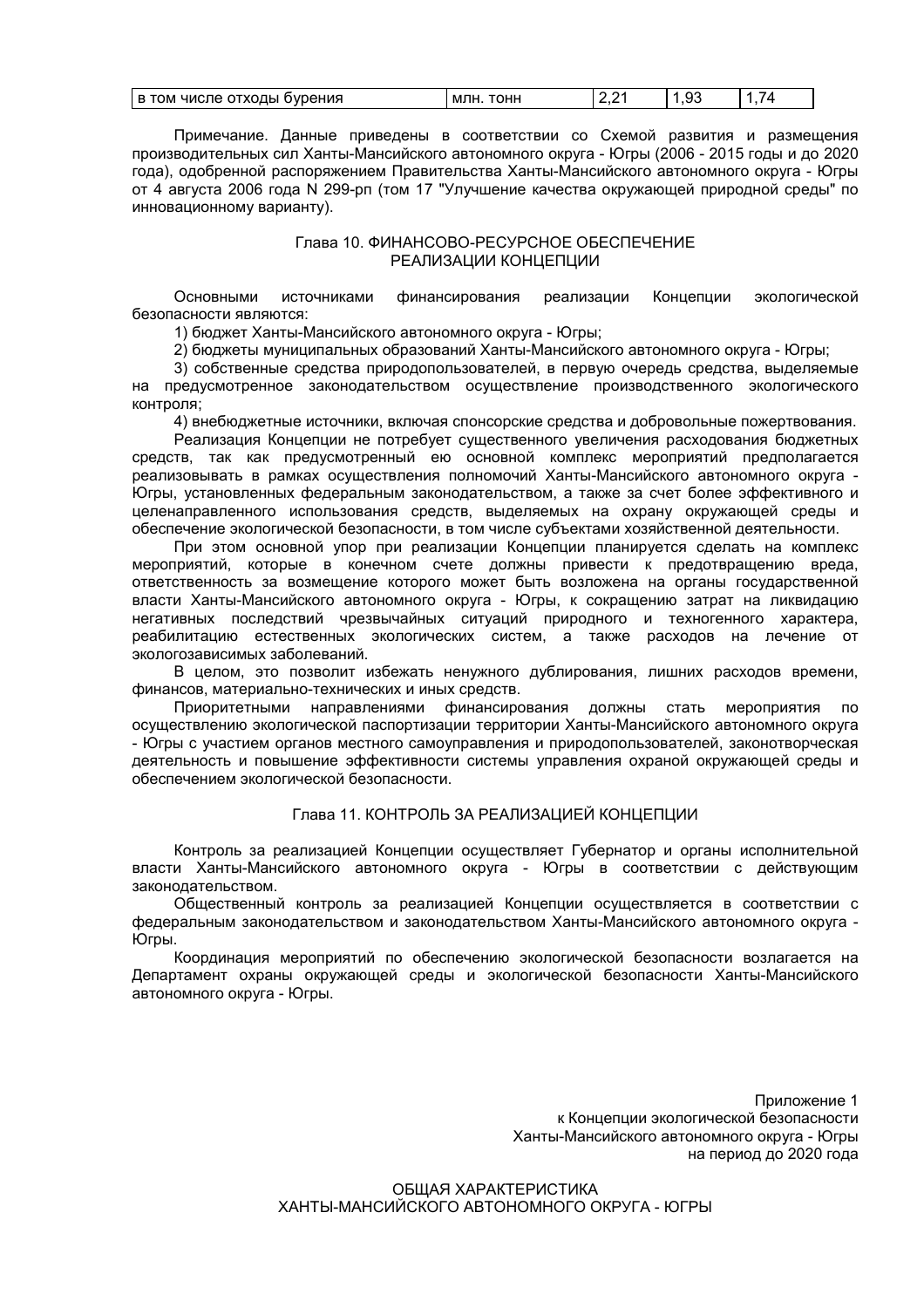Ханты-Мансийский автономный округ - Югра играет значительную роль не только в российском, но и в мировом экологическом балансе за счет обширной территории и огромного природно-ресурсного потенциала.

Ханты-Мансийский автономный округ - Югра расположен на Западно-Сибирской равнине и занимает площадь 534.8 тыс. кв. км (10-е место в Российской Федерации). Автономный округ граничит на юге с Тюменской областью, на юго-западе - со Свердловской областью, на западе и северо-западе - с Республикой Коми, на севере - с Ямало-Ненецким автономным округом, на юговостоке и востоке - с Томской областью и с Красноярским краем. Протяженность границ автономного округа - 4750 км.

Рельеф представлен сочетанием равнин, предгорий и гор. Выделяются возвышенные равнины (150 - 301 м), низменные (100 - 150 м), а также низины (менее 100 м). В поймах рек Обь и Иртыш абсолютные высоты составляют 10 - 50 м. Для уральской части автономного округа характерен среднегорный рельеф. Протяженность горной области составляет 450 км при ширине 30 - 45 км. Максимальные высоты: горы Народная (1894 м, Приполярный Урал) и Педы (1010 м, северный Урал).

Климат резко континентальный. Средняя температура января от -18 до -24 градусов по Цельсию, средняя температура июля от +15,7 до +18,4 градусов по Цельсию.

Годовое количество осадков по автономному округу от 400 до 550 мм. Высота снежного покрова от 50 до 80 см. В июле выпадает максимум осадков, около 15% годового количества.

Речную сеть автономного округа формируют реки Обь и Иртыш и 12 их притоков (реки Сев. Сосьва, Конда, Вах, Юган, Казым, Пим, Тромъеган, Аган, Б. Салым, Ляпин, Лямин, Назым), а также множество мелких речек. Общее количество рек в автономном округе составляет около 30 тысяч.

В автономном округе насчитывается около 290 тыс. озер площадью более 1 га. К категории больших (площадью свыше 100 кв. км) относятся озера Кондинский Сор, Леушинский Туман, Вандэмтор и Тромэмтор.

Почвенный покров отличается большим разнообразием. На приречных дренированных участках развивается подзолистый почвообразовательный процесс. На водоразделах со слабым поверхностным и грунтовым стоком преобладают полугидроморфные почвы, которые в центральной части обычно сменяются болотными. На породах тяжелого механического состава встречаются глееземы и глееподзолистые почвы, на песчаных и супесчаных породах и иллювиально-гумусовые иллювиально-железистые. иллювиально-железисто-гумусовые подзолы. Для поймы реки Обь характерно сложное сочетание аллювиальных, дерновых, луговых и болотных почв. В горной части распространены тундровые, грубогумусные, фрагментарные и горные примитивные органогенно-щебнистые почвы.

Растительность представлена сообществами лесов, болот, лугов, водоемов, горных тундр. Лесистость территории автономного округа составляет 52.1%. Доминирует зона средней тайги. Она представлена темнохвойными, светлохвойными, мелколиственными и смешанными лесами. В них произрастают ель, кедр, лиственница, пихта, сосна. К поймам рек, низинам приурочена луговая растительность. В северных распространены лишайниковые сообщества, используемые в качестве оленьих пастбиш.

Леса и болота богаты плодово-пищевыми видами растительности: клюквой, брусникой, черникой, голубикой, смородиной, морошкой, малиной, шиповником, черемухой, рябиной.

Животный мир: лисица, песец, белка, соболь, куница, горностай, колонок, хорь, норка, ласка, выдра, заяц, крот, бурундук, дикий северный олень, лось и др. Птица: гуси, казарки, глухари, тетерева, рябчики, куропатки, утки, кулики. В водоемах обитает 42 вида рыб, в том числе высокоценные промысловые - осетр, стерлядь, нельма, муксун, чир (щекур), пелядь сырок), сиг (пыжьян), сосьвинская сельдь (тугун).

Численность постоянного населения автономного округа на 1 января 2006 года составляет 1478.2 тыс. человек. Более 90% населения автономного округа - городские жители, проживающие главным образом в городах, связанных с объектами нефтедобычи и расположенных вблизи крупных месторождений нефти, которые подвержены наиболее интенсивному антропогенному воздействию. Плотность населения - 2,7 чел. на 1 кв. км. Наиболее крупные города - Сургут, Нижневартовск, Нефтеюганск - расположены в нефтедобывающих районах. В этих городах проживает около 45% населения автономного округа. В то же время подавляющая часть территории автономного округа относительно слабо заселена.

Коренные народы - ханты и манси - составляют в настоящее время около 2% населения автономного округа.

В состав автономного округа по состоянию на 1 января 2006 года входят 106 муниципальных образований. в том числе:

13 городских округов (города Когалым, Лангепас, Мегион, Нефтеюганск, Нижневартовск, Нягань, Покачи, Пыть-Ях, Радужный, Сургут, Урай, Ханты-Мансийск, Югорск);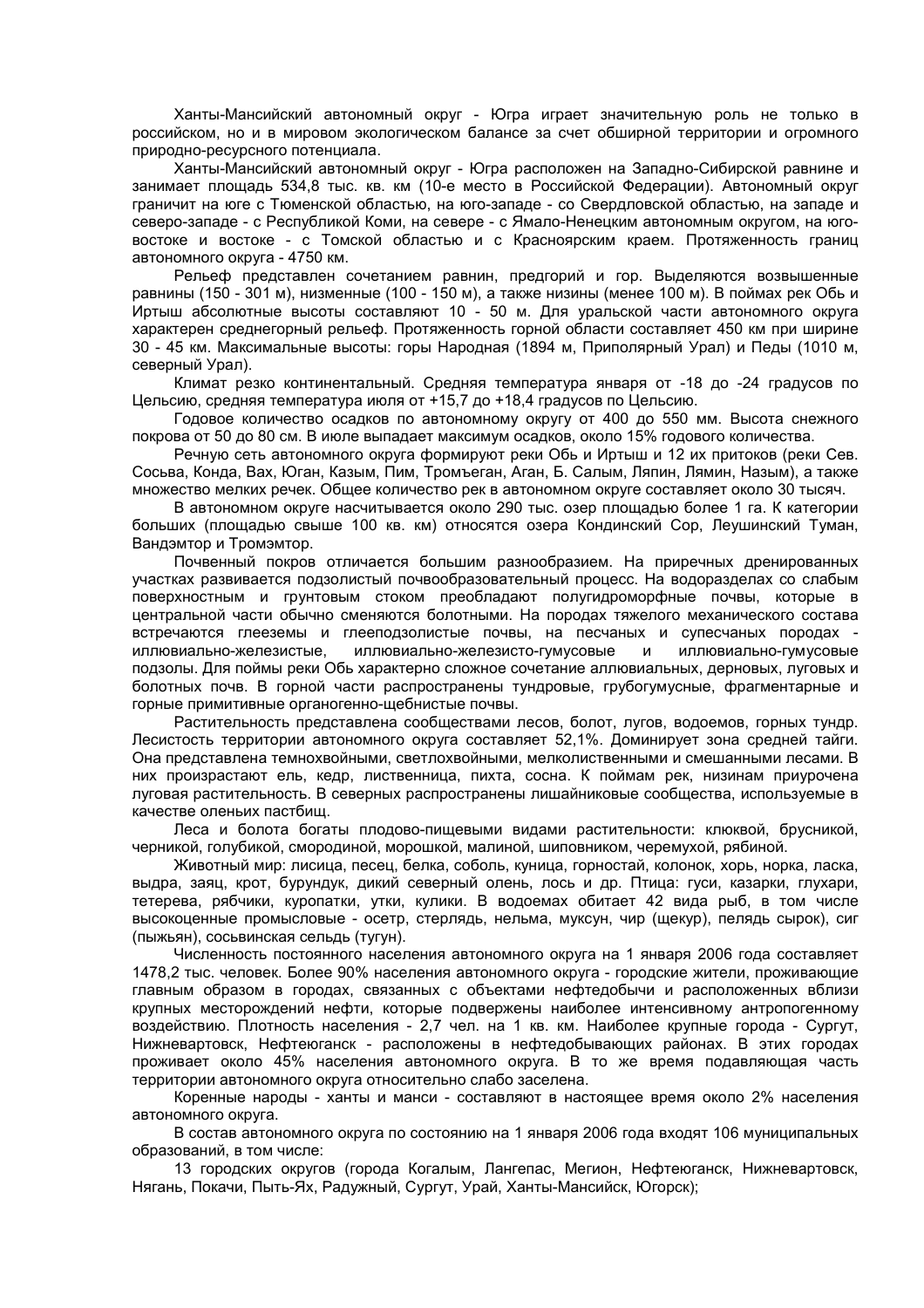9 муниципальных районов (Белоярский, Березовский, Кондинский, Нефтеюганский, Нижневартовский, Октябрьский, Советский, Сургутский, Ханты-Мансийский);

26 городских и 58 сельских поселений.

Автономный округ является основным нефтегазоносным районом России и одним из крупнейших нефтедобывающих регионов мира, относится к регионам-донорам России и лидирует по целому ряду основных экономических показателей:

I место - по добыче нефти;

I место - по производству электроэнергии;

I место - по поступлению налогов в бюджетную систему;

II место - по добыче газа:

II место - по объему инвестиций в основной капитал.

Основными полезными ископаемыми являются нефть и газ. Наиболее крупные месторождения нефти и газа - Самотлорское, Федоровское, Мамонтовское, Приобское.

В автономном округе добывается россыпное золото, жильный кварц и коллекционное сырье. Открыты месторождения бурого и каменного угля. Обнаружены залежи железных руд, меди, цинка, свинца, ниобия, тантала, проявления бокситов и др. Находятся в стадии подготовки к разработке месторождения декоративного камня, кирпично-керамзитовых глин, строительных песков.

В пределах Урала на территории автономного округа выявлены породы, обладающие **ВЫСОКИМИ** фильтрационными и сорбционными свойствами. К их числу относятся цеолитсодержащие породы, вулканические образования и др.

Разведаны и утверждены эксплуатационные запасы минеральных (йодобромных) вод.

Специфика экономики автономного округа связана с открытием богатейших нефтяных и структуре месторождений. отраслевой промышленной газовых B продукции нефтегазодобывающая промышленность составляет - 89.4%, электроэнергетика - 5.5%, машиностроение и металлообработка - 2,4%, газоперерабатывающая - 1,6%, лесозаготовительная и деревообрабатывающая - 0,24%, производство строительных материалов - 0,24%, пищевая -0.17%, нефтеперерабатывающая - 0.1%.

## Сельское хозяйство

Природные условия автономного округа не благоприятствуют развитию сельского хозяйства. Поэтому большая часть сельскохозяйственной и пищевой продукции завозится из других регионов России.

## Транспорт

В автономном округе основная перевозка грузов приходится на водный и железнодорожный транспорт (69%). 29% перевозится автомобильным транспортом и 2% - авиационным. Общая протяженность железнодорожных путей составляет 1106 км. Протяженность автомобильных дорог - более 18 тыс. км. из них с твердым покрытием - более 11 тыс. км. Автономный округ является важным связующим звеном между субъектами европейской части России и Урала и субъектами РФ, находящимися в Сибири и на Дальнем Востоке.

Протяженность судоходных водных путей составляет 5544 км, из которых 3600 км - боковые и малые реки.

Общая протяженность магистральных нефтепроводов на территории автономного округа составляет 6283 км. газопроводов - 19500 км.

## Внешнеэкономическая деятельность

Основные продукты экспорта: нефть, продукты ее переработки, топливо, древесина, изделия из нее и т.д. Импорт автономного округа составляют высокотехнологичное оборудование для предприятий ТЭК, изделия из черных металлов, телекоммуникационное и компьютерное оборудование, автомобили и т.д.

Масштабы природно-ресурсного и экономического потенциала Ханты-Мансийского автономного округа - Югры, с одной стороны, стимулируют интенсивное природопользование, сопровождающееся значительной техногенной нагрузкой на окружающую среду, а с другой стороны - обусловливают его важную роль в решении глобальных, федеральных и региональных экологических проблем, в том числе и в обеспечении экологической безопасности.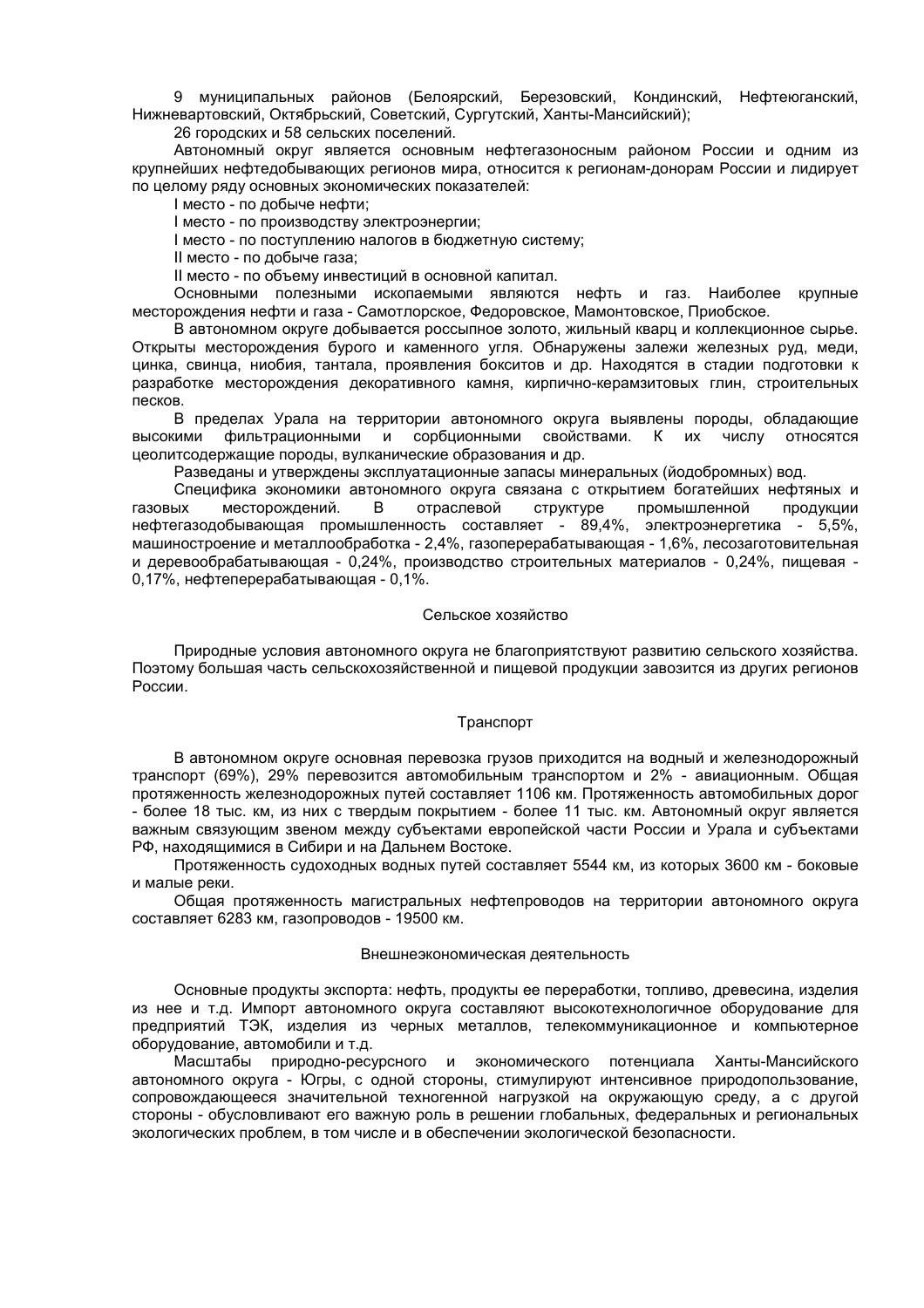Приложение 2 к Концепции экологической безопасности Ханты-Мансийского автономного округа - Югры на период до 2020 года

## СОСТОЯНИЕ

# ОКРУЖАЮЩЕЙ СРЕДЫ В ХАНТЫ-МАНСИЙСКОМ АВТОНОМНОМ ОКРУГЕ - ЮГРЕ

## 1. Атмосферный воздух

Состояние атмосферного воздуха в автономном округе оценивается как неблагополучное.

Ханты-Мансийский автономный округ - Югра на протяжении последних лет занимает первое место в Российской Федерации по объему выбросов загрязняющих веществ в атмосферный воздух от стационарных источников.

По данным государственной статистической отчетности выбросы в атмосферу от предприятий автономного округа в 2005 году составили свыше 3 млн. тонн загрязняющих веществ (около 15% от всех выбросов в Российской Федерации).

Доля автономного округа (рис. 1 - не приводится) в суммарном объеме выбросов загрязняющих веществ в атмосферу от стационарных источников в Уральском федеральном округе в 2005 году увеличилась и составила 48% (в 2004 году - 46,7%).

> Рисунок 1. Вклад субъектов УФО в загрязнение атмосферного воздуха в 2005 г., %

Ханты-Мансийский: 48% Свердловская область; 19% Ямало-Ненецкий; 17% Челябинская область; 14% другие субъекты УФО; 2%

## Рисунок не приводится.

Показатели улавливания и обезвреживания вредных веществ в Ханты-Мансийском автономном округе - Югре (0,4%) - самые низкие в Российской Федерации и УрФО (табл. 1), в первую очередь в связи с неудовлетворительной утилизацией попутного нефтяного газа (средний показатель по Российской Федерации в 2005 году - 74,2%).

Таблица 1

# Показатели воздействия на атмосферный воздух Ханты-Мансийского автономного округа - Югры в сравнении с другими субъектами Уральского федерального округа в 2005 г.

| Субъект Российской Федерации        | Выброшено       | Уловлено и  |
|-------------------------------------|-----------------|-------------|
|                                     | вредных веществ | обезврежено |
|                                     | в атмосферу,    | вредных     |
|                                     | <b>ТЫС. Т</b>   | веществ, %  |
| Уральский федеральный округ         | 6296,2          | 67,0        |
| Ханты-Мансийский автономный округ - | 3024,4          | 0.4         |
| Югра                                |                 |             |
| Свердловская область                | 1176,9          | 87,7        |
| Ямало-Ненецкий автономный округ     | 1071,1          |             |
| Челябинская область                 | 879,7           | 83,2        |
| Тюменская область                   | 83,2            | 27,7        |
| Курганская область                  | 60,8            | 21,0        |

В общем объеме выбросов загрязняющих веществ в атмосферный воздух наблюдается следующее распределение по отраслям:

80% - выбросы предприятий нефтедобычи и переработки нефти и организаций, ведущих работу в области геологоразведки и геодезии: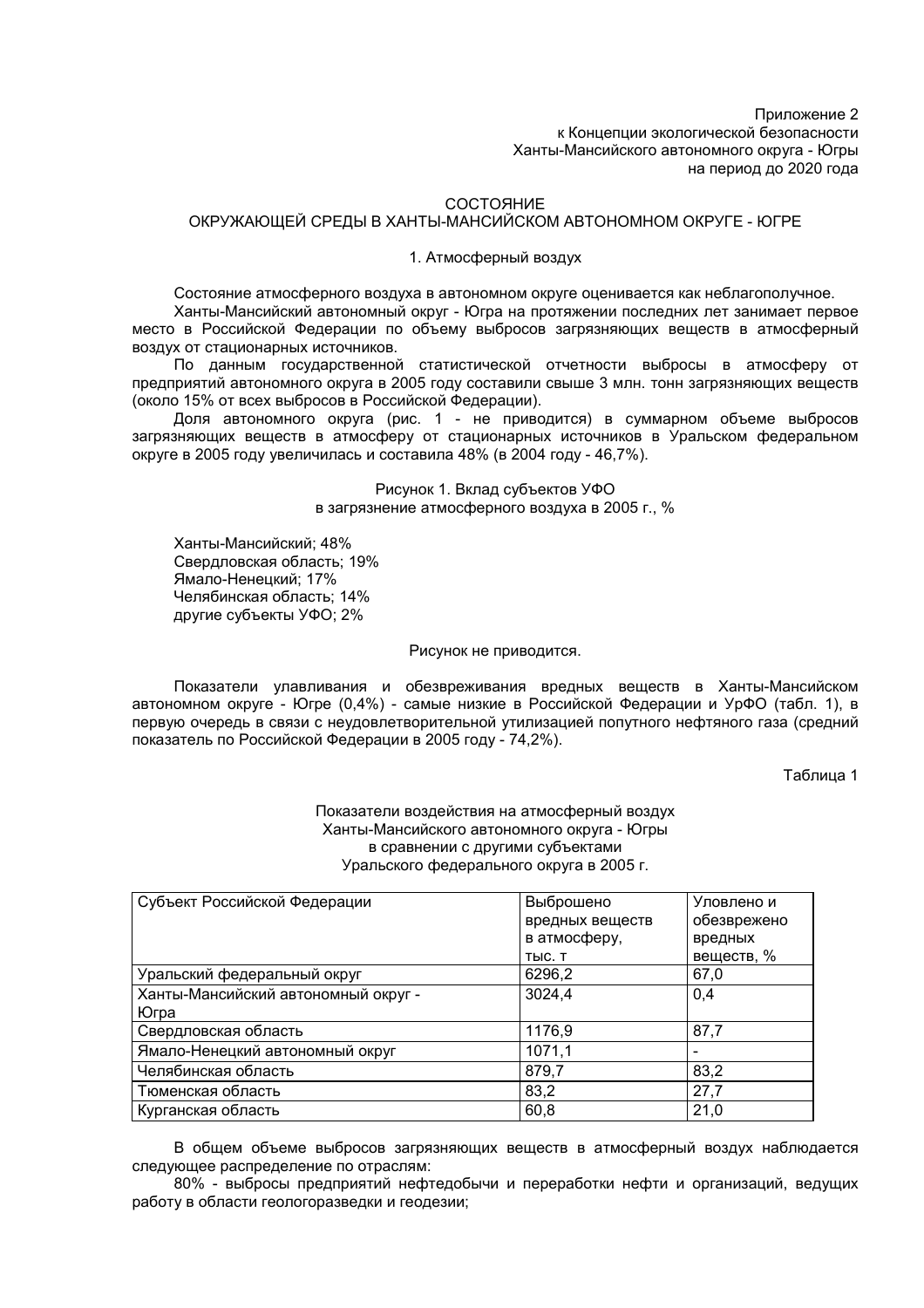17% - выбросы от стационарных источников предприятий транспорта, связи и строительных организаций:

2% - выбросы предприятий электроэнергетики;

1% - выбросы предприятий жилищно-коммунального хозяйства и остальных отраслей.

Наибольший вклад в загрязнение атмосферы вносят предприятия нефтегазодобывающей промышленности. Они влияют на атмосферу организованными и неорганизованными выбросами загрязняющих веществ и парниковых газов.

Наибольшую опасность в экологическом плане представляет сжигание попутного нефтяного газа на факелах, которые потребляют кислород и загрязняют атмосферу оксидами азота и серы, оксидами углерода, а также продуктами неполного сгорания углеводородов, которые в свою очередь взаимодействуют с атмосферной влагой, трансформируются под влиянием солнечной радиации и выпадают на поверхность суши, формируя поля локальных и региональных загрязнений. Отрицательное воздействие факелов проявляется также в загрязнении почв и водных объектов (поступление загрязняющих веществ с водосборных площадей).

Объекты электроэнергетики являются источниками выбросов, которые переносятся на значительное расстояние (в том числе и за границы автономного округа) и не оказывают существенного влияния на загрязнение воздуха непосредственно вблизи источников загрязнения, поскольку горячие выбросы, как правило, осуществляются через высокие и сверхвысокие трубы.

Всего на учете в Ханты-Мансийском автономном округе - Югре состоит около 12000 предприятий и организаций, учтено более 80500 источников выбросов загрязняющих веществ в атмосферу.

Крупнейшими нефтегазодобывающими предприятиями, оказывающими воздействие на атмосферный воздух, являются: ОАО "Юганскнефтегаз", ОАО "Варьеганнефтегаз", ОАО "Нижневартовское нефтегазодобывающее предприятие", СП "Ваньеганнефть", ООО "ЛУКойл-Западная Сибирь", ОАО "Сургутнефтегаз", ОАО "Славнефть-Мегионнефтегаз", ОАО "ТНК-<br>Нижневартовск", ОАО "Негуснефть", ОАО "Варьеганнефть", ОАО "Томскнефть" ВНК, ЗАО "Обьнефтегеология", ОАО "Аганнефтегазгеология", ОАО "Хантымансийскнефтегазгеология" и ООО "Славнефть-Нижневартовск".

По объему выбросов в атмосферу "лидируют" Талинское, Приобское, Южно-Балыкское, Мало-Балыкское. Петелинское. Майское месторождения.

В целом по автономному округу продолжается рост суммарных выбросов загрязняющих веществ в атмосферный воздух (сумма валовых выбросов от стационарных и передвижных источников).

Удельные суммарные выбросы загрязняющих веществ в атмосферный воздух выросли к 2005 году по сравнению с 2000 годом почти в 2 раза и составили в целом по автономному округу 7,20 тонны на один квадратный километр.

Наибольший "вклад" в суммарную массу выбросов в атмосферу загрязняющих веществ вносят Нижневартовский. Сургутский и Ханты-Мансийский районы (рис. 2).

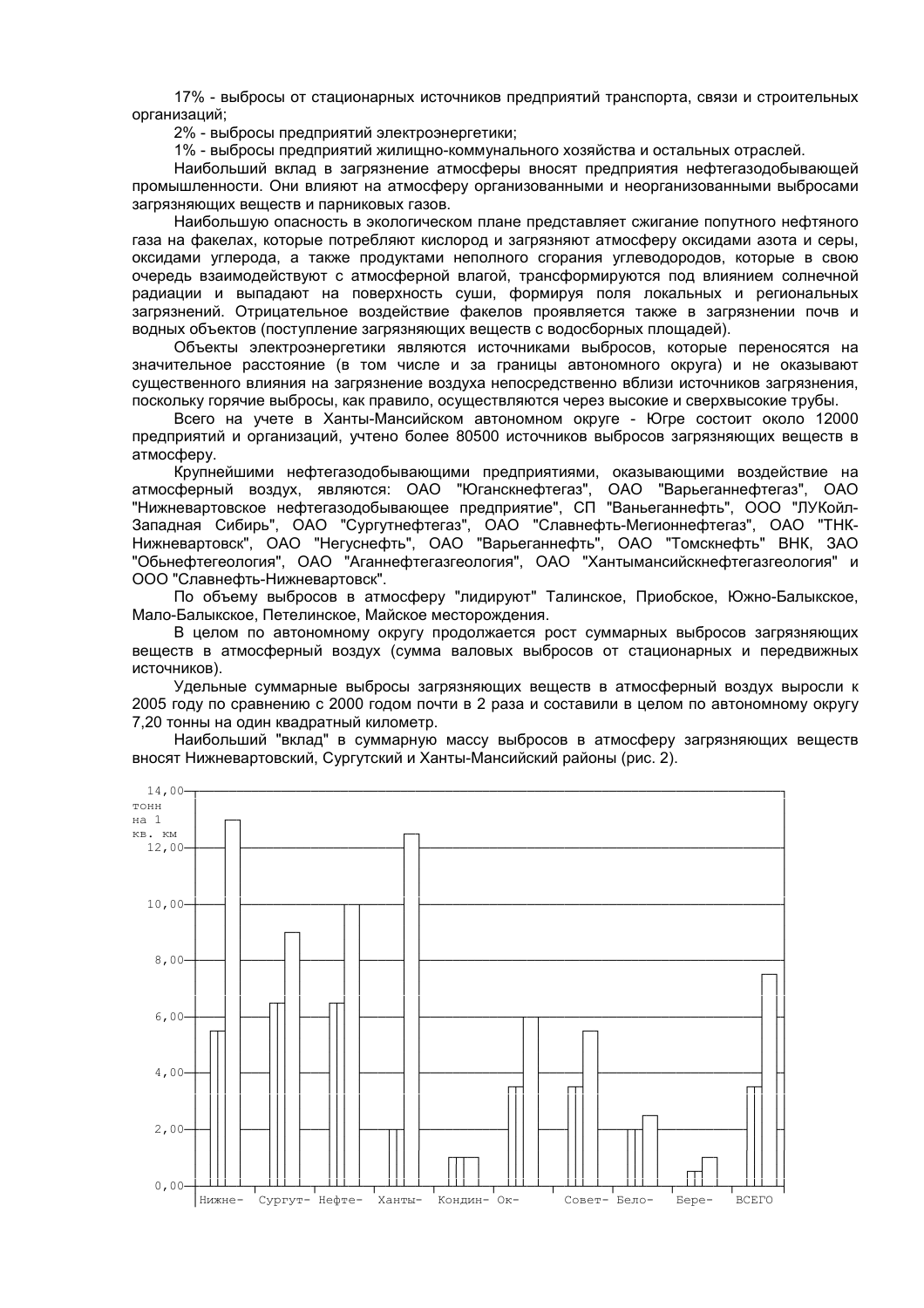|      |           | вартов- ский илан- Мансий-ский тябрь- ский яр- вов- |                      |  | XMAO |
|------|-----------|-----------------------------------------------------|----------------------|--|------|
| ский | ский ский |                                                     | ский район ский ский |  |      |

# Рисунок 2. Динамика нагрузки на атмосферный воздух в районах автономного округа по суммарным выбросам загрязняющих веществ

Сохраняется устойчивый рост валовых выбросов загрязняющих веществ от стационарных источников, который в целом по автономному округу вырос с 2000 по 2005 гг. в 2,3 раза с 1298 тыс. тонн до 3025 тыс. тонн, при этом выбросы газообразных и жидких загрязняющих веществ составили около 2,9 млн. тонн (рис. 3).



Рисунок 3. Динамика выбросов загрязняющих веществ в атмосферу от стационарных источников, тыс. тонн

При этом отмечается устойчивая корреляция объемов добычи нефти с объемами выбросов загрязняющих веществ в атмосферный воздух (рис. 4).

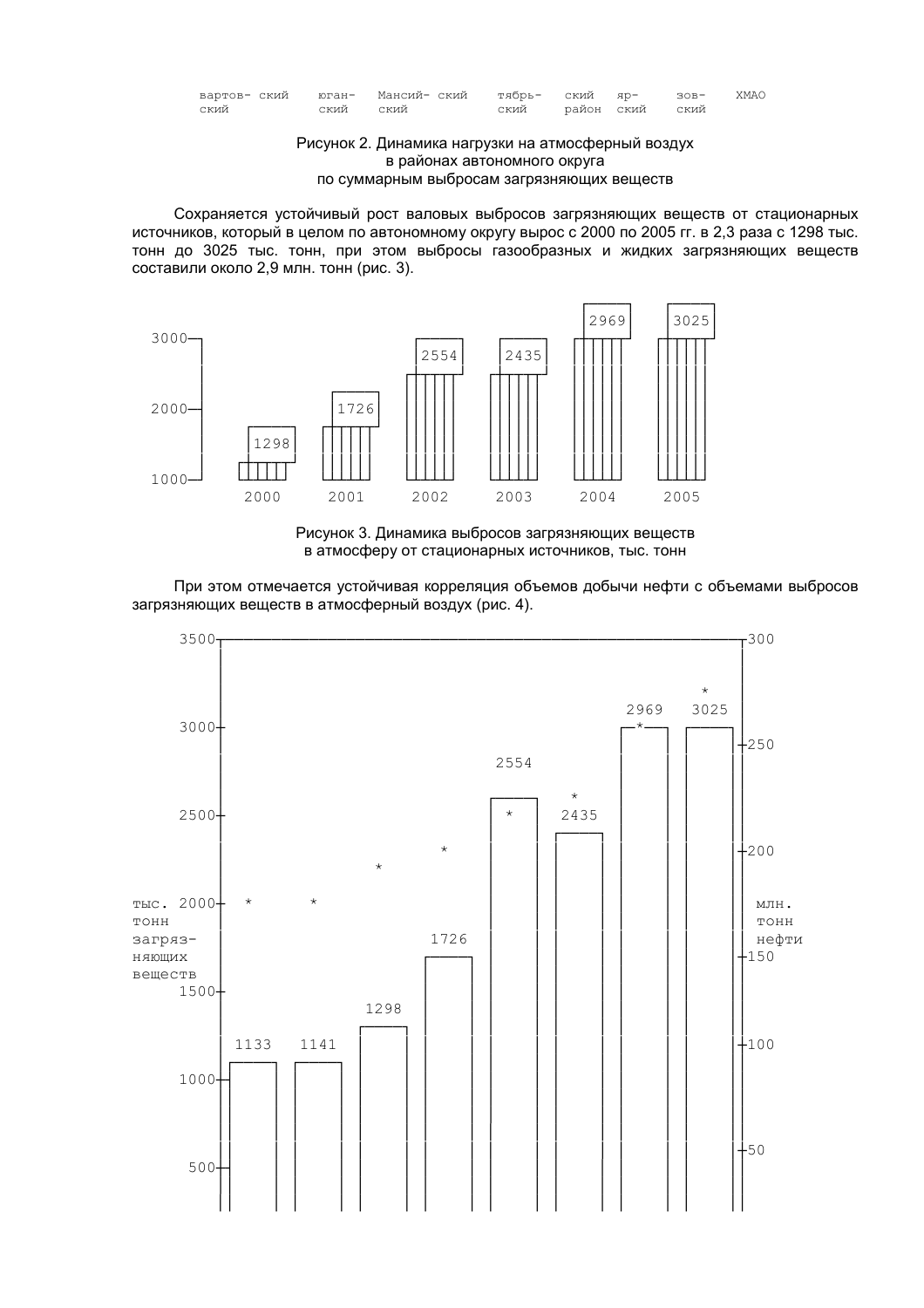

Рисунок 4. Добыча нефти и динамика выбросов загрязняющих веществ от стационарных источников

Нефтегазовый комплекс в течение ближайших десятилетий будет по-прежнему составлять основу экономики автономного округа, поэтому при увеличении нефтедобычи в автономном округе и дальше сохранится тенденция роста выбросов загрязняющих веществ в атмосферу.

Согласно прогнозу социально-экономического развития автономного округа объем нефти и газа, добываемых на территории автономного округа, в 2007 году увеличится на 18% по сравнению с 2004 годом, что повлечет за собой увеличение выбросов в атмосферный воздух от стационарных источников примерно на 11% ежегодно или, другими словами, около 11 тонн загрязняющих веществ на 1000 тонн добываемой нефти.

Долевое участие районов автономного округа в выбросах от стационарных источников:

по показателям выбросов загрязняющих веществ в атмосферный воздух территория автономного округа неоднородна. Наибольший вклад в массу выбросов от стационарных источников осуществляют предприятия Нижневартовского (45,9%), Сургутского (21,8%) и Ханты-Мансийского районов (16,7%). Объемы выбросов в менее освоенных западных районах автономного округа незначительны (рис. 5 - не приводится).

> Рисунок 5. Выбросы загрязняющих веществ в атмосферу от стационарных источников, тыс. тонн

### Рисунок не приводится.

Тенденция роста выбросов загрязняющих веществ характерна практически для всех районов Ханты-Мансийского автономного округа - Югры, исключение составляют Кондинский и Белоярский районы.

Существенную роль в загрязнении атмосферного воздуха играет сжигание на факелах попутного нефтяного газа (рис. 6).

Проблема утилизации попутного нефтяного газа, сжигаемого на месторождениях, остается нерешенной. Увеличение объемов добычи газа в условиях недостаточно развитой инфраструктуры по утилизации попутного нефтяного газа в автономном округе влечет за собой увеличение выбросов в атмосферный воздух. Объем сжигаемого на факелах попутного газа на протяжении последних лет продолжает увеличиваться (табл. 2 и рис. 6).

Таблица 2

 $\bar{x}$ 

| Показатели                                      | 1998  | 1999  | 2000  | 2001  | 2002  | 2003  | 2004  |
|-------------------------------------------------|-------|-------|-------|-------|-------|-------|-------|
|                                                 | г.    |       | Г.    | г.    | г.    | г.    | г.    |
| Объем добытого газа,                            | 20406 | 22352 | 19420 | 20870 | 26939 | 29615 | 32588 |
| млн. куб. м                                     |       |       |       |       |       |       |       |
| Объем газа, сожженного<br>на факелах, млн. куб. | 3304  | 2829  | 3347  | 2260  | 6134  | 5850  | 6436  |
| М                                               |       |       |       |       |       |       |       |
| Коэффициент утилизации                          | 83,8  | 87,3  | 82,8  | 89,2  | 77,2  | 80,2  | 80,2  |
| газа, %                                         |       |       |       |       |       |       |       |

# Динамика добычи и сжигания попутного нефтяного газа на территории автономного округа

35000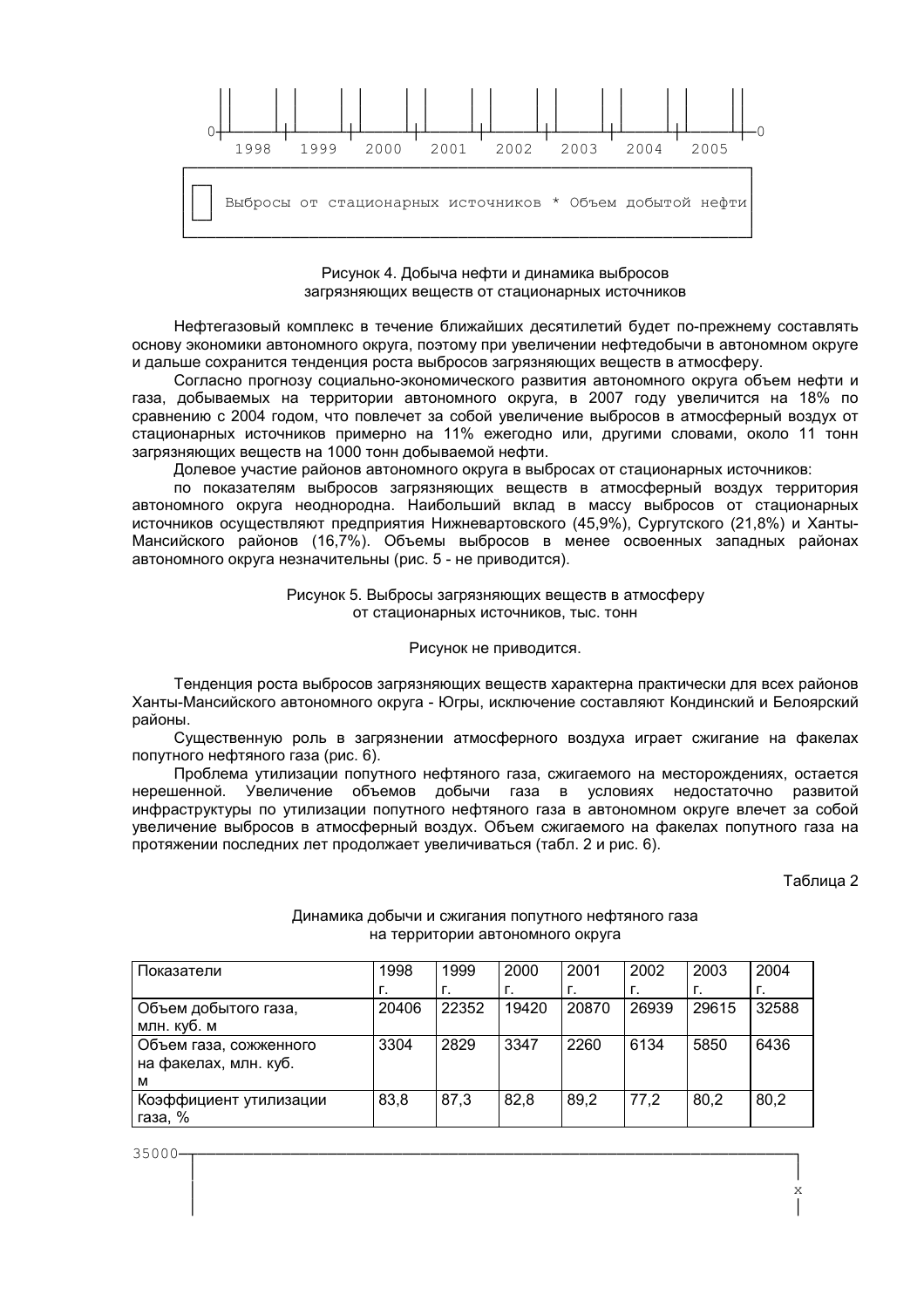

# Рисунок 6. Добыча и сжигание газа на факелах

За последние пять лет наблюдается негативная тенденция снижения коэффициента утилизации попутного нефтяного газа с 89,2% до 80,2%. Это связано, прежде всего, с невыполнением лицензионных соглашений в части утверждаемых уровней утилизации попутного нефтяного газа для большинства вновь осваиваемых нефтяных месторождений.

В 2004 году наибольший процент утилизации попутного газа (табл. 3) наблюдался на лицензионных участках Октябрьского (92,38%), Сургутского (90,99%) и Нефтеюганского районов (86,67%), наименьший - на лицензионных участках Ханты-Мансийского (26,62%) и Кондинского районов (41,83%).

Таблица 3

| Районы           | Сжигание попутного |         |         | Утилизация попутного |         |         |  |
|------------------|--------------------|---------|---------|----------------------|---------|---------|--|
|                  | газа, млн. куб. м  |         |         | газа, %              |         |         |  |
|                  | 2002 г.            | 2003 г. | 2004 г. | 2002 г.              | 2003 г. | 2004 г. |  |
| Нефтеюганский    | 106,53             | 144,24  | 163,80  | 89,22                | 87,92   | 86,67   |  |
| Сургутский       | 1462,95            | 1254,62 | 1622,74 | 90,99                | 92,59   | 90,99   |  |
| Ханты-Мансийский | 986,92             | 1217,06 | 1443,32 | 16,64                | 23,78   | 26,62   |  |
| Нижневартовский  | 3162,13            | 2356,22 | 3000,77 | 58,76                | 73,67   | 71,19   |  |
| Кондинский       | 126,91             | 113,63  | 90,72   | 23,18                | 27,64   | 41,83   |  |
| Советский        | 141,46             | 86,45   | 74,26   | 49,51                | 69,75   | 73,29   |  |

# Сжигание и утилизация попутного газа в автономном округе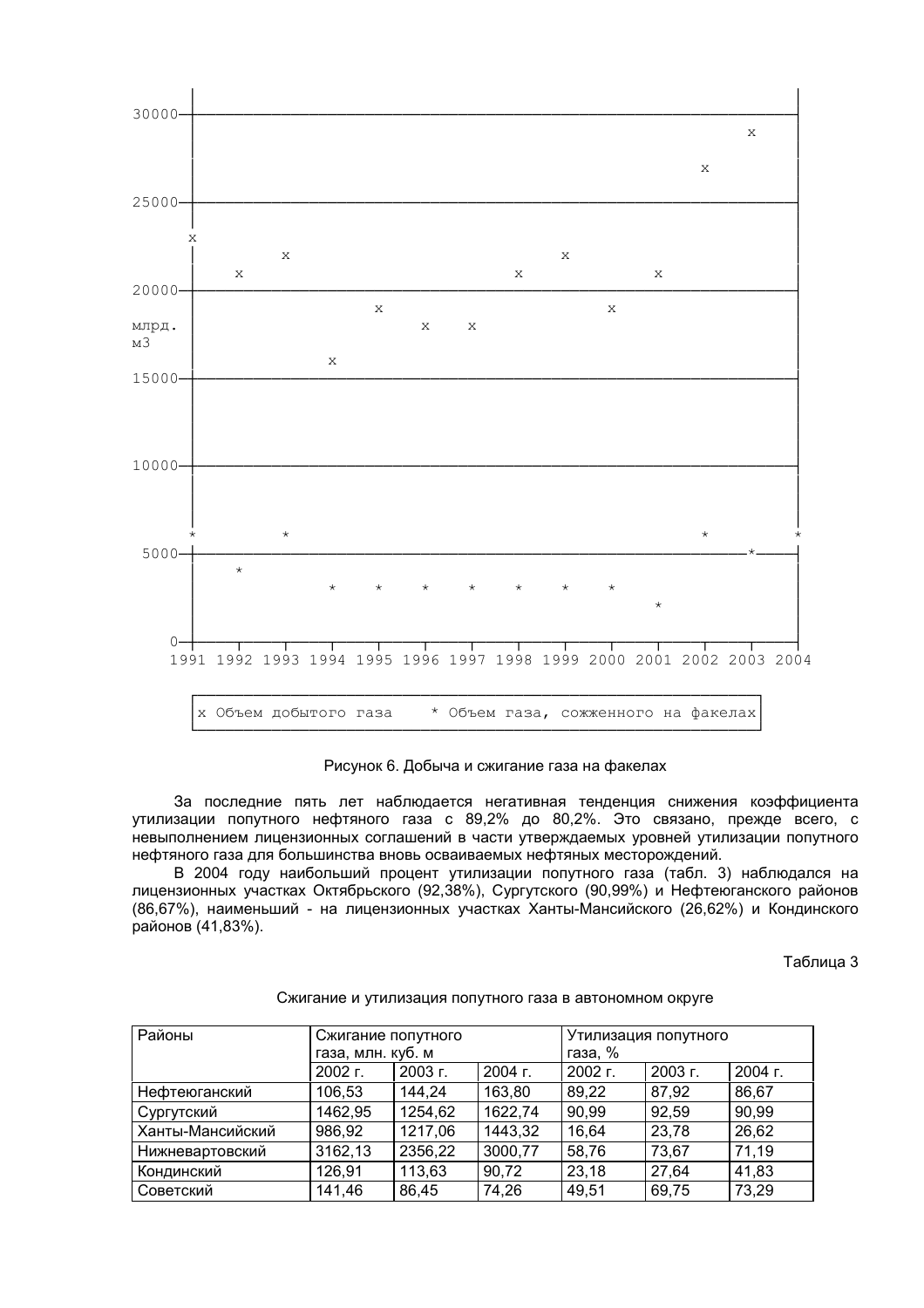| Белоярский       | 0.45    | 0.49    | 0.26    | 80.43 | 79.58 | 83.85 |
|------------------|---------|---------|---------|-------|-------|-------|
| Октябрьский      | 187.11  | 62.42   | 40.61   | 46.90 | 91.32 | 92.38 |
| Ханты-Мансийский | 6174.46 | 5235,13 | 6436.49 | 77.02 | 82.37 | 80.25 |
| автономный округ |         |         |         |       |       |       |
| - Югра           |         |         |         |       |       |       |

Наибольшее количество факелов расположено на лицензионных участках: Самотлорский ЛУ ОАО "Самотлорнефтегаз" (25), Талинский ЛУ ОАО "ТНК-Нягань" (22) и Лянторский ЛУ ОАО "Сургутнефтегаз" (18).

В связи с ростом парка транспортных средств во всех районах автономного округа наблюдается увеличение массы выбросов загрязняющих веществ от передвижных источников (табл. 4), главным образом, от автотранспорта. Рост выбросов загрязняющих веществ от автотранспорта является одним из основных источников загрязнения атмосферы городов автономного округа.

Вклад автотранспорта в загрязнение атмосферного воздуха ежегодно значительно увеличивается и составляет нередко 50 - 70% и более от общего валового выброса в городах автономного округа. Доля проб атмосферного воздуха на автомагистралях в зоне жилой застройки в автономном округе, превышающая предельно допустимые концентрации, составляет 16%, в то время как в среднем по России этот показатель равен 10,3%.

Таблица 4

### Динамика выбросов загрязняющих веществ от передвижных источников по районам автономного округа, тыс. тонн

| Районы           | 2000 г. | $2001$ r. | 2002 г. | 2003 г. | 2004 г. |
|------------------|---------|-----------|---------|---------|---------|
| Нижневартовский  | 199     | 210       | 215     | 227     | 240     |
| Сургутский       | 223     | 235       | 243     | 257     | 272     |
| Нефтеюганский    | 92      | 97        | 94      | 99      | 105     |
| Кондинский       | 32      | 33        | 35      | 37      | 39      |
| Советский        | 43      | 46        | 51      | 53      | 57      |
| Ханты-Мансийский | 35      | 37        | 41      | 44      | 46      |
| Октябрьский      | 35      | 37        | 39      | 41      | 43      |
| Березовский      | 8       | 9         | 10      | 10      | 11      |
| Белоярский       | 9       | 9         | 16      | 17      | 18      |
| <b>NTOLO</b>     | 676     | 712       | 743     | 786     | 831     |

В целом по автономному округу масса выбросов от передвижных источников увеличилась с 1998 года по настоящее время на 17,3%. Наибольший "вклад" в загрязнение атмосферного воздуха вносят передвижные источники Сургутского (32%), Нижневартовского (29%) и Нефтеюганского (13%) районов (рис. 7 - не приводится).

> Рисунок 7. Долевое участие районов автономного округа в выбросах загрязняющих веществ от передвижных источников

Нефтеюганский 13% Конлинский 5% Советский 7% Ханты-Мансийский 6% Октябрьский 5% Березовский 1% Белоярский 2% Нижневартовский 29% Сургутский 32%

Рисунок не приводится.

Качество атмосферного воздуха в населенных пунктах Ханты-Мансийского автономного округа - Югры: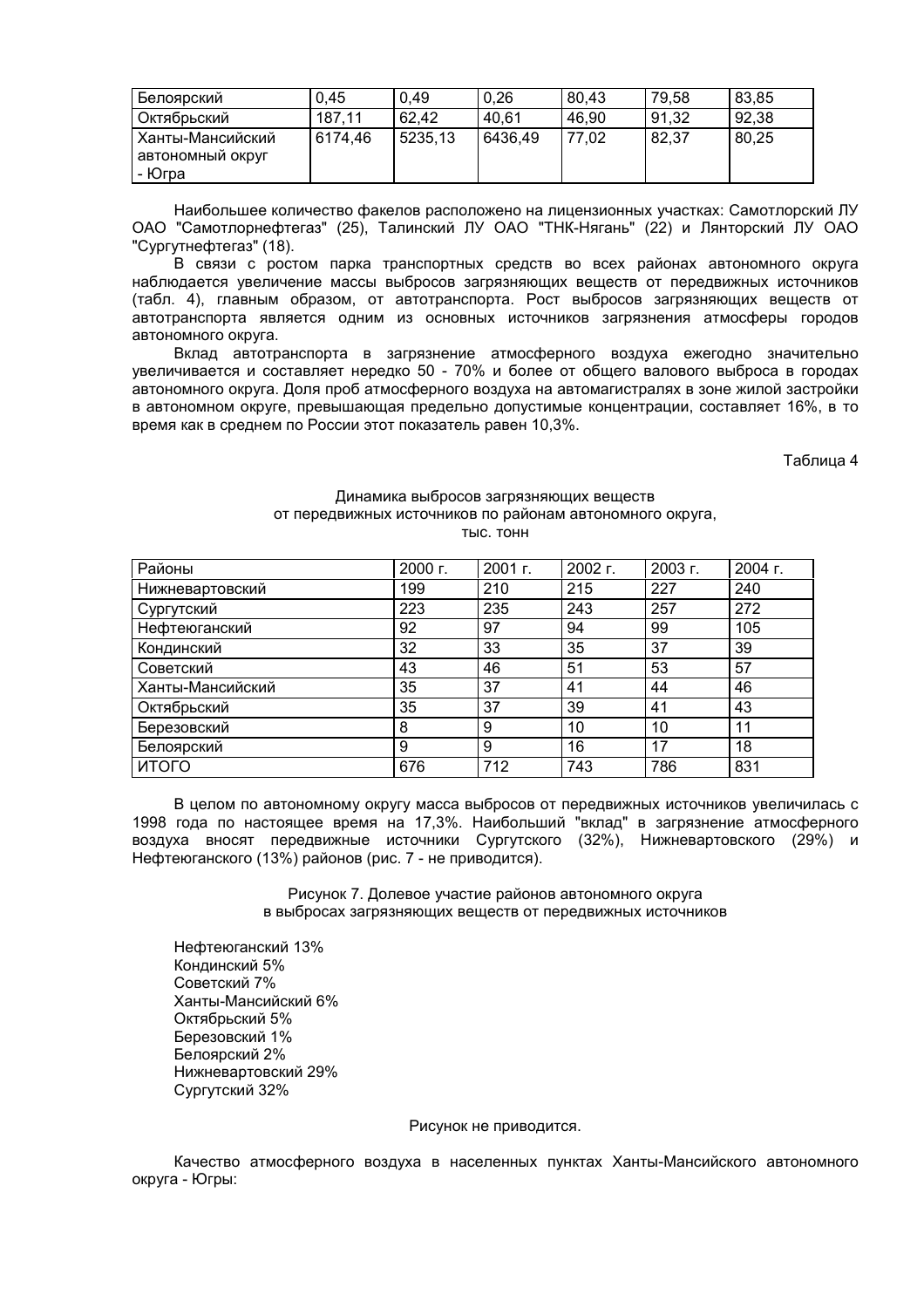61% городского населения Ханты-Мансийского автономного округа - Югры проживает в городах с высоким уровнем загрязнения воздуха, для которых интегральный индекс загрязнения атмосферы (ИЗА) равен или выше 7. При этом г. Радужный включен в 2005 году в приоритетный список городов в составе 41 города Российской Федерации с наибольшим уровнем загрязнения воздуха по формальдегиду.

В целом по автономному округу в 8,6% (в 2000 г. - 13,2%, в 2001 г. - 12,7%, в 2002 г. - 19,6%, в 2003 г. - 14,6%, в 2004 г. - 16,4%) исследованных проб воздуха установлено превышение ПДК, однако по отдельным ингредиентам количество таких проб значительно выше (пыль - 52%), а по формальдегиду достигает 35% (2000 г. - 41,7%; 2001 г. - 37,5%; 2002 г. - 17,3%; 2003 г. - 24,1%, 2004 г. - 32,1%). Наибольшие загрязнения атмосферного воздуха отмечаются в местах размещения предприятий нефтедобывающей отрасли (табл. 5).

Таблица 5

# Загрязнение воздуха в городах субъектов Российской Федерации на территории Уральского федерального округа в 2005 году

| Федеральный округ, субъект  | Число городов, |     |          | % населения в   |
|-----------------------------|----------------|-----|----------|-----------------|
| Российской Федерации        | в которых      |     |          | городах с       |
|                             | MSA >          | Q > | CM >     | высоким и очень |
|                             |                | ПДК | 10 ПДК   | высоким уровнем |
|                             |                |     |          | загрязнения     |
|                             |                |     |          | воздуха         |
| Уральский федеральный округ |                |     |          |                 |
| Ханты-Мансийский автономный | 6              | 7   | $\Omega$ | 61              |
| округ - Югра                |                |     |          |                 |
| Свердловская область        | 5              | 5   | 3        | 52              |
| Челябинская область         | 3              | 4   |          | 57              |
| Курганская область          |                |     |          | 66              |
| Тюменская область           |                | 2   | $\Omega$ | 52              |
| Ямало-Ненецкий автономный   | 0              | 1   | $\Omega$ | 7               |
| округ                       |                |     |          |                 |

В таких городах, как Белоярский, Радужный, Нефтеюганск, Нижневартовск, Сургут, Ханты-Мансийск и Березово отмечаются наибольшие среднегодовые концентрации загрязняющих вешеств, превышающие их значения в целом по России.

Основными видами загрязняющих веществ в населенных пунктах автономного округа являются оксид углерода, оксиды азота и серы, углеводороды, бенз(а)пирен, взвешенные вещества, формальдегид и фенол.

Среди основных загрязняющих веществ большая часть выбросов приходится на оксид углерода, при этом доля топливной промышленности составляет 45,4% от всего объема выбросов загрязняющих вешеств от стационарных источников и 82.0% от обшего объема выброса оксида углерода в атмосферу автономного округа (табл. 6).

Наибольший объем выбросов оксидов азота приходится на долю электроэнергетики - 44,1%, что связано со сжиганием углеводородного сырья. При этом 98.5% выбросов происходит в процессе деятельности тепловых электростанций; 29,3% - от стационарных источников предприятий транспорта и связи и 18,3% - от деятельности нефтегазодобывающих предприятий (табл. 7).

Таблица 6

Выбросы наиболее распространенных вредных веществ по районам автономного округа, т <\*>

<\*> По данным на 1 января 2004 г.

\_\_\_\_\_\_\_\_\_\_\_\_\_\_\_\_\_\_\_\_\_\_\_\_\_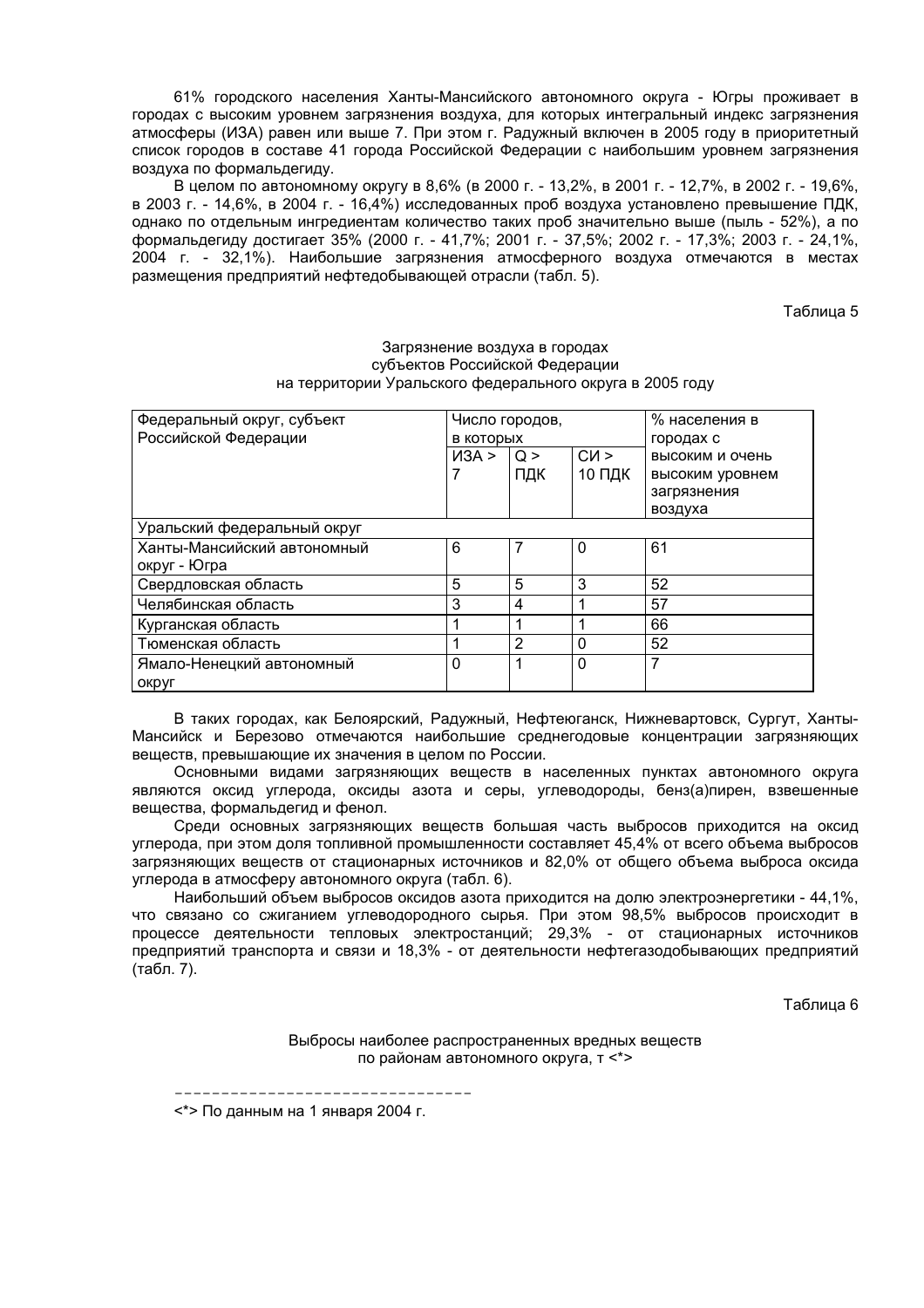| N              | Районы      | Твердые  | Ди-    | Оксид     | Оксиды  | Угле-    | Летучие  | Прочие |
|----------------|-------------|----------|--------|-----------|---------|----------|----------|--------|
| $\Pi/\Pi$      | автономного | вещества | ОКСИД  | углерода  | азота   | водороды | орга-    | газо-  |
|                | округа      |          | серы   |           |         | (без     | нические | образ- |
|                |             |          |        |           |         | ЛОС)     | соеди-   | ные и  |
|                |             |          |        |           |         |          | нения    | жидкие |
| 1              | Белоярский  | 144.4    | 25.3   | 41233.3   | 10551.8 | 52277.6  | 316.9    | 0.37   |
| $\overline{2}$ | Березовский | 82.7     | 20.2   | 5022.0    | 4043.7  | 26801.2  | 13.4     | 0.15   |
| 3              | Кондинский  | 811.5    | 380.7  | 3599.3    | 770.6   | 3415.6   | 1349.6   | 11.35  |
| $\overline{4}$ | Нижне-      | 74814.3  | 2246.6 | 619842.2  | 11899.2 | 127861.2 | 250968.3 | 132.95 |
|                | вартовский  |          |        |           |         |          |          |        |
| 5              | Нефте-      | 5156.3   | 363.7  | 39967.1   | 2608.5  | 42344.8  | 31414.8  | 67.53  |
|                | юганский    |          |        |           |         |          |          |        |
| 6              | Октябрьский | 1208.7   | 238.5  | 29495.7   | 5788.3  | 28861.3  | 1900.8   | 2.91   |
| $\overline{7}$ | Советский   | 2493.1   | 86.6   | 23934.9   | 3980.8  | 19402.5  | 183.1    | 47.03  |
| 8              | Сургутский  | 36711.7  | 1531.2 | 309123.7  | 39374.7 | 39790.0  | 144775.3 | 117.90 |
| 9              | Ханты-      | 38031.6  | 429.5  | 310556.5  | 3403.0  | 16916.2  | 77211.6  | 2.72   |
|                | Мансийский  |          |        |           |         |          |          |        |
| Итого          |             | 159454.4 | 5322.5 | 1382774.8 | 82420.7 | 357670.5 | 508133.8 | 382.91 |

Таблица 7

# Вклад отраслей экономики в загрязнение атмосферы<br>на территории автономного округа<br>по отдельным загрязняющим веществам

| Основные отрасли экономики | Доля загрязняющих веществ от<br>общего объема выброса, % |                            |                   |              |             |                     |
|----------------------------|----------------------------------------------------------|----------------------------|-------------------|--------------|-------------|---------------------|
|                            | CO                                                       | <b>SO</b>                  | NO.<br>X          | $C$ H<br>n m | <b>JIOC</b> | твердые<br>вещества |
| Топливная                  |                                                          | $82,0$ 35,0 18,3 50,6 96,5 |                   |              |             | 85,6                |
| Строительство              | 8, 8                                                     |                            | 23,3 2,7 12,9 0,3 |              |             | 10, 3               |
| Транспорт и связь          | 5, 5                                                     | 7,1                        | 29,3 35,9 2,0     |              |             | 0,7                 |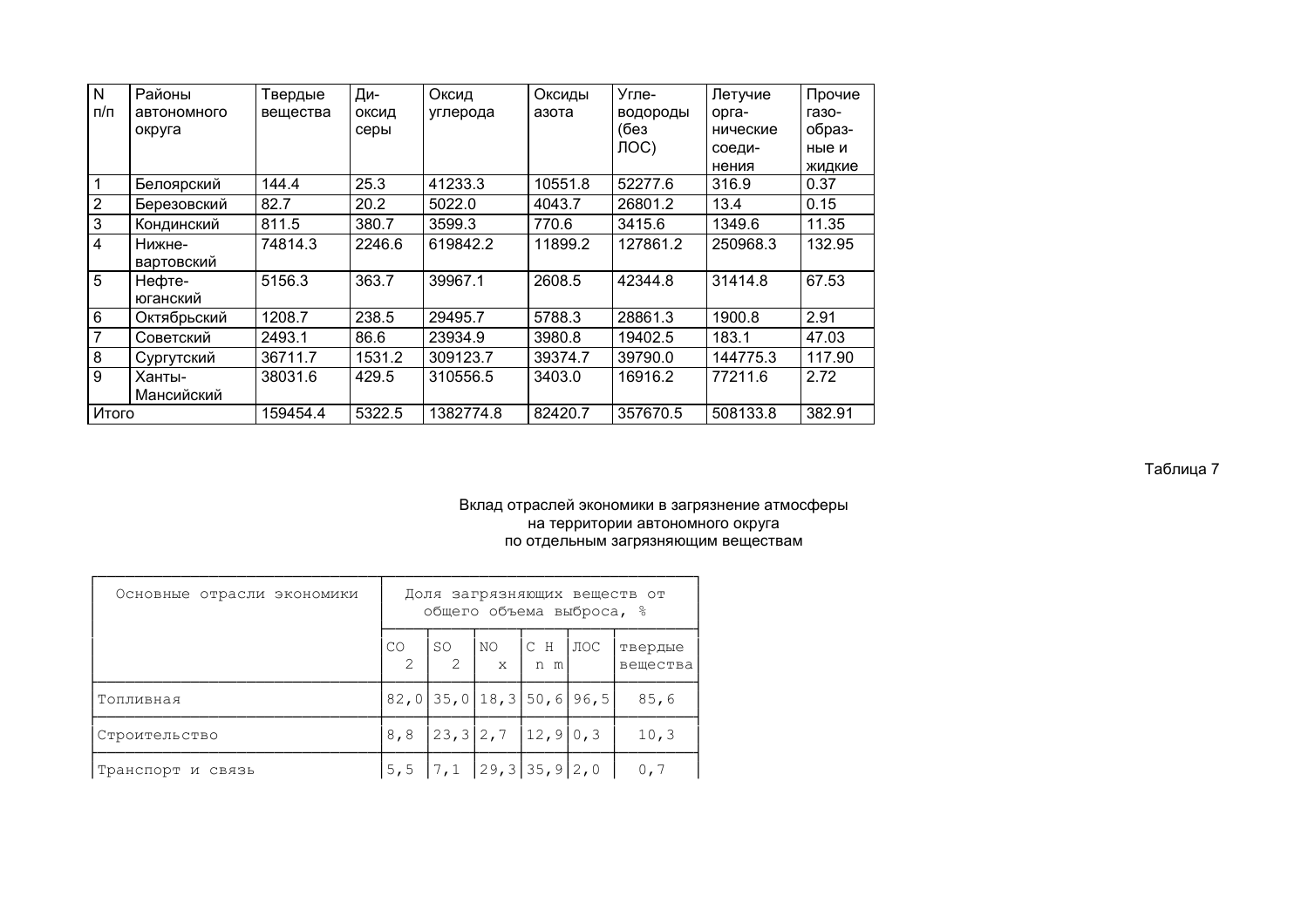| ЖКХ                        | $\lfloor 0, 4 \rfloor$ | $19,8$ 4,2 0,0 |                |      | $\vert 0, 4 \vert$ | 0,7 |
|----------------------------|------------------------|----------------|----------------|------|--------------------|-----|
| Электроэнергетика          |                        | ,6             | 44,1 0,1       |      | $\vert 0, 2 \vert$ | 0.0 |
| Реологоразведка и геодезия | 12,1                   |                | $\overline{ }$ | 0, 4 |                    | 2,0 |

В результате продолжающегося загрязнения атмосферы на территории автономного округа в последние годы отмечено превышение концентраций над допустимым уровнем фенола в п. Березово (1,6 ПДК), г. Нефтеюганске (2 ПДК), г. Нижневартовске (3 ПДК), г. Ханты-Мансийске (1,3 ПДК) и формальдегида в г. Нефтеюганске, Нижневартовске и Сургуте. Стабилизации уровня формальдегида не произошло ни в одном из населенных пунктов автономного округа.

Зарегистрированы максимальные из разовых концентрации вредных веществ, превышающие значения в целом по России:

в г. Белоярский - формальдегида в 2,5 раза, фенола в 1,3 раза;

в пгт. Березово - формальдегида в 1,3 раза;

в г. Нижневартовске - формальдегида в 1,4 раза;

в г. Радужный - формальдегида в 2,4 раза, фенола в 1,5 раза.

Загрязнение окружающей среды в Ханты-Мансийском автономном округе - Югре оказывает значительное воздействие и на качество атмосферного воздуха на особо охраняемых природных территориях, о чем свидетельствуют данные снегового мониторинга и мониторинга содержания тяжелых металлов в лишайниках и сфагновых мхах.

В автономном округе остается напряженной ситуация по аварийным выбросам в атмосферу загрязняющих веществ от предприятий нефтяной и газовой промышленности. Так, в 2002 году в результате аварий на нефтепромыслах в атмосферный воздух поступило более 18 тыс. тонн загрязняющих веществ, что практически в 2 раза превысило среднее за 2000 - 2003 гг. аварийное поступление загрязняющих веществ в атмосферный воздух. Основные причины аварий: повреждение трубопроводов вследствие коррозии (внутренней и наружной) и механического повреждения нефтегазопроводов (рис. 8).

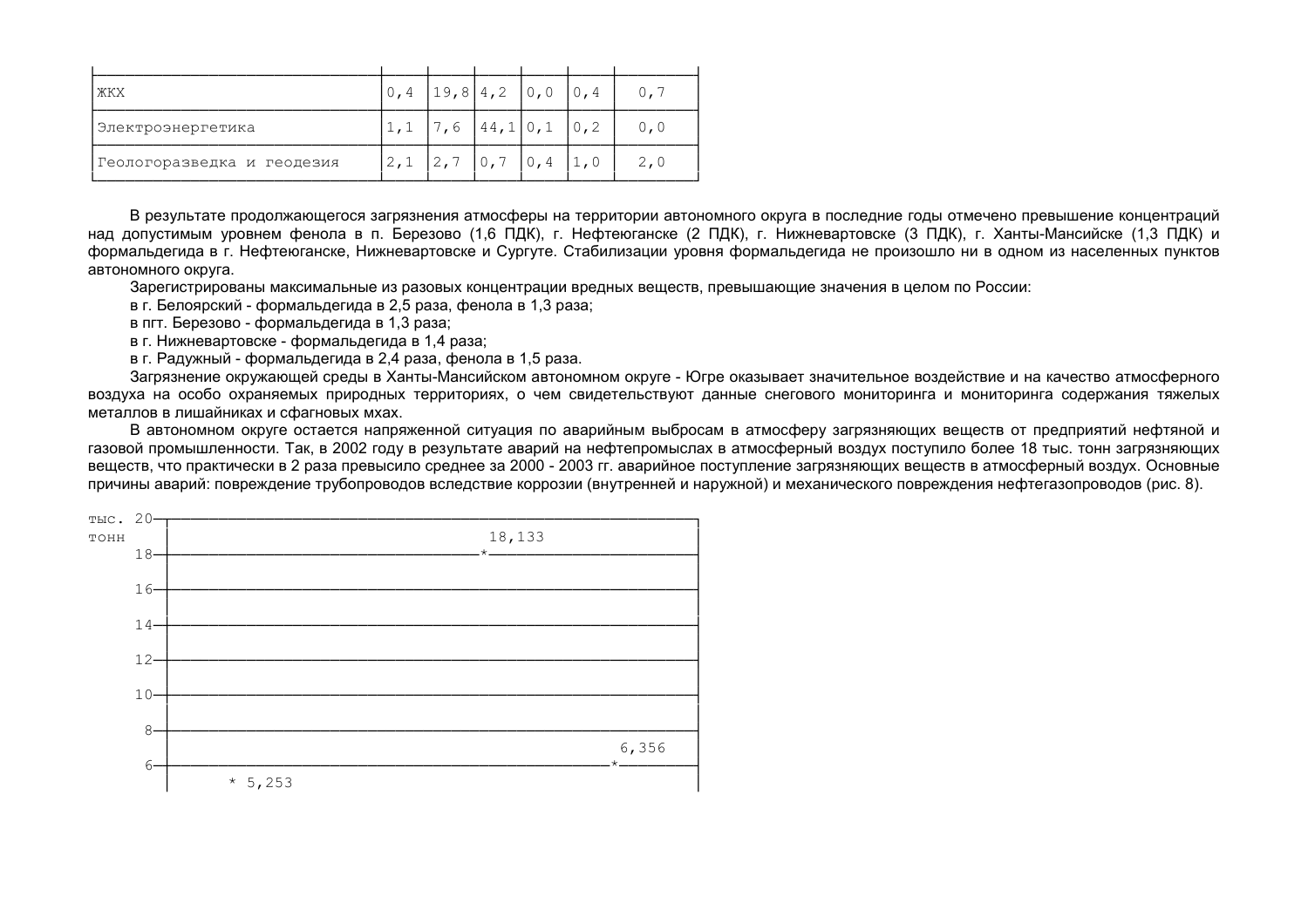

Рисунок 8. Аварийные выбросы в атмосферу загрязняющих вешеств от предприятий нефтяной и газовой промышленности

Таким образом, следует отметить основные тенденции воздействия техногенных систем на окружающую среду, сложившиеся за рассматриваемый период (2000 - 2004 гг.):

увеличение выбросов загрязняющих веществ от стационарных источников более чем в 2 раза и превышение среднегодовых темпов роста выбросов от стационарных источников над среднегодовыми темпами роста добычи нефти:

увеличение сжигания попутного нефтяного газа практически в 2 раза на фоне снижения коэффициента утилизации нефтяного газа с 89% в 2001 году до 80% в 2004 году при установленном законодательством показателе 95%;

увеличение выбросов загрязняющих веществ от передвижных источников в 1.2 раза за счет роста парка автотранспортных средств;

увеличение количества аварий на нефтегазопроводах и аварийного поступления загрязняющих веществ в атмосферный воздух;

в конечном итоге, увеличение нагрузки на атмосферный воздух от суммарных выбросов загрязняющих веществ практически в 2 раза.

## 2. Поверхностные и подземные воды

Ханты-Мансийский автономный округ - Югра является одним из регионов Российской Федерации, наиболее обеспеченных водными ресурсами (возобновимые воды рек, озер, водно-болотных угодий, подземных горизонтов, почвенная влага, пары атмосферы).

Основными источниками покрытия потребностей в свежей воде для нужд промышленности и населения являются ресурсы речного стока и подземные воды.

Речной сток, поступающий транзитом в автономный округ, загрязнен нефтепродуктами, тяжелыми металлами, фенолами и не удовлетворяет требованиям рыбохозяйственного, хозяйственно-питьевого и культурно-бытового водопользования. Река Обь на участках в пределах автономного округа относится к категории "грязная" и "очень грязная". Река Иртыш относится к одному из максимально загрязненных водных объектов, требующих первоочередного осуществления природоохранных мероприятий.

На территории автономного округа качество речного стока ухудшается в результате мощной антропогенной нагрузки нефтегазодобывающей инфраструктуры и сброса загрязненных сточных вод от населенных пунктов. Речная вода практически везде не удовлетворяет нормативам по нефтепродуктам, фенолам, аммонию и нитратам, меди, железу и другим показателям.

В результате техногенного воздействия на водные объекты Ханты-Мансийского автономного округа - Югры состояние поверхностных вод характеризуется как неблагополучное. Для автономного округа характерны высокая степень паводкоопасных ситуаций на реках, износ фондов водохозяйственного обустройства бассейнов рек.

Общий забор воды из природных водных объектов по Ханты-Мансийскому округу - Югре имеет тенденцию к увеличению: в период с 2000 по 2004 годы увеличился на 19% (табл. 8).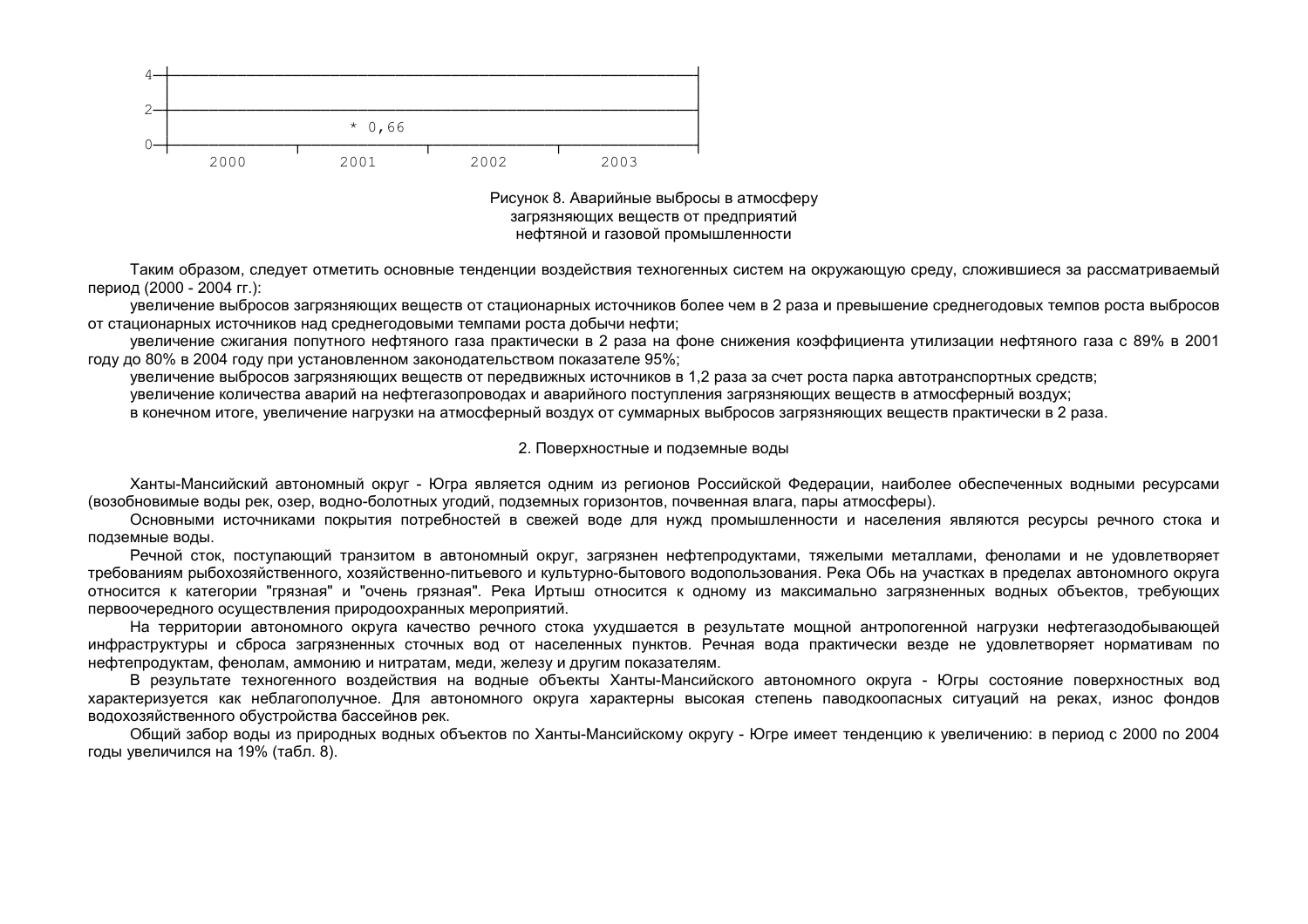# Динамика забора воды из водных объектов автономного округа за 2000 - 2004 годы, млн. куб. м/год

| Водные объекты                      | $2000r$ . | $2001$ г. | 2002 г. | 2003 г. | 2004 г. |
|-------------------------------------|-----------|-----------|---------|---------|---------|
| Из подземных источников             | 255.20    | 270.94    | 275.74  | 289.89  | 301.10  |
| Из поверхностных водных<br>объектов | 659.59    | 612.52    | 478.67  | 653.34  | 784.79  |
| Всего                               | 914.78    | 883.46    | 754.41  | 943.24  | 1085.89 |

Основным источником воды по-прежнему остаются поверхностные водные объекты (в 2004 г. - 72,3%).

Объем забора подземных вод ежегодно увеличивается и составляет в 2004 г. 301.1 млн. куб. м/год (рост к 2004 году на 18% по сравнению с 2000 г.). Наибольшие объемы забора воды приходятся на предприятия энергетики (в 2004 г. - 53,4%), топливной промышленности (в 2004 г. - 31%) и жилищно-коммунального хозяйства, в то время как в 2004 г. - 15% от общего забора воды по автономному округу (табл. 9).

В целом по автономному округу увеличение объема забора воды за 2000 - 2004 гг. связано с увеличением забора воды предприятиями энергетики и жилищно-коммунального хозяйства (увеличение забора воды предприятиями энергетики составило 133%, предприятиями ЖКХ - 130%).

Таблица 9

| Отрасли экономики          |        | 2000 r. 2001 r. 2002 r. 2003 r. 2004 r. |        |        |        |
|----------------------------|--------|-----------------------------------------|--------|--------|--------|
| Промышленность, всего      | 775,26 | 694,21                                  | 572,92 | 766,43 | 912,13 |
| В том числе:<br>энергетика | 435,38 | 413,61                                  | 290,29 | 449,85 | 579,52 |
| топливная                  | 338,40 | 279,87                                  | 281,70 | 315,73 | 331,84 |
| Транспорт                  | 8,52   | 8,43                                    | 8,32   | 8,08   | 7,63   |
| ЖКХ                        | 124,83 | 174,71                                  | 169,73 | 165,41 | 162,75 |
| Сельское хозяйство         | 0, 36  | 0, 38                                   | 0, 34  | 0, 31  | 0, 29  |
| Прочие                     | 5,81   | 5,73                                    | 3,10   | 3,01   | 3,09   |

# Динамика забора воды из водных объектов отраслями экономики автономного округа, млн. куб. м/год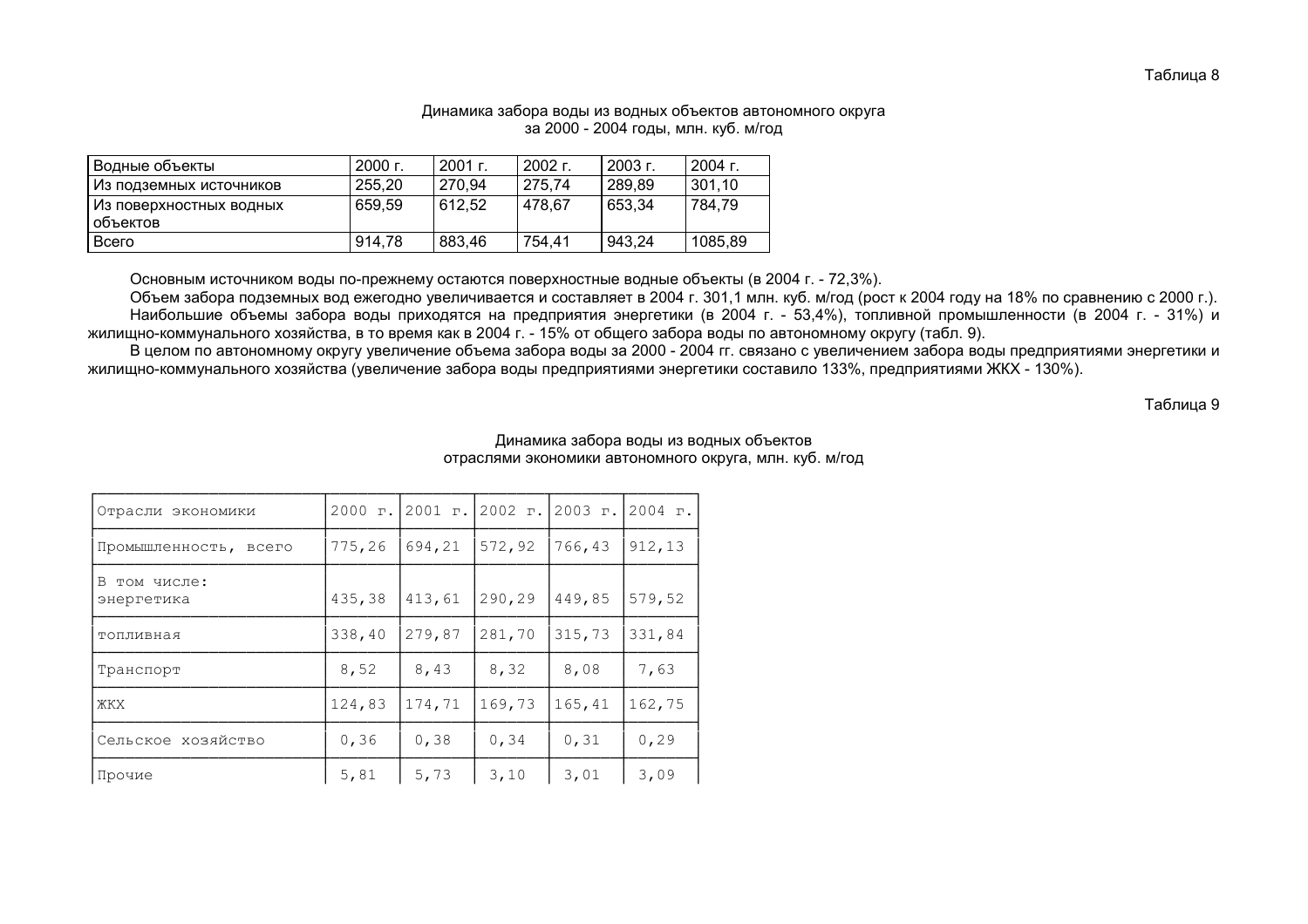| Всего по отраслям |  |  |  |
|-------------------|--|--|--|

Увеличение объемов забора воды из водных объектов характерно практически для всех районов, кроме Октябрьского и Советского. Наибольшие объемы забора воды приходятся на Нижневартовский (2004 г. - 57,6%) и Сургутский (27,6%) районы (табл. 10).

Таблица 10

| Район                | 2000 г. | 2001 г. | 2002 г. | 2003 г. | 2004 г. |
|----------------------|---------|---------|---------|---------|---------|
| Березовский          | 2,46    | 2,84    | 2,81    | 3,02    | 2,94    |
| Белоярский           | 4,02    | 4,21    | 4,29    | 4,28    | 4,27    |
| Кондинский           | 16,44   | 16,11   | 16,00   | 18,91   | 18,40   |
| Нефтеюганский        | 67,61   | 73,77   | 76,61   | 82,02   | 70,98   |
| Нижневартовский      | 500,61  | 472,71  | 335,35  | 489,47  | 625,43  |
| Октябрьский          | 12,75   | 11,42   | 10,64   | 11,19   | 11,38   |
| Советский            | 7,86    | 7,61    | 7,85    | 7,62    | 7,70    |
| Сургутский           | 296,28  | 283,32  | 278,06  | 294,05  | 299,70  |
| Ханты-Мансийский     | 6,73    | 11,48   | 22,81   | 32,70   | 45,09   |
| Всего по автономному | 914,78  | 883,46  | 754,42  | 616,50  | 1085,89 |
| округу               |         |         |         |         |         |

# Динамика забора воды по районам автономного округа за 2000 - 2004 годы, млн. куб. м/год

В последние годы отмечается рост объема водопотребления отраслями экономики (в 2004 году - в 1,45 раза по сравнению с 2002 г.), главным образом за счет увеличения использования воды на производственные нужды в энергетике. За этот же период потребление воды на ППД предприятиями топливной промышленности увеличилось 1.2 раза (рис. 9).

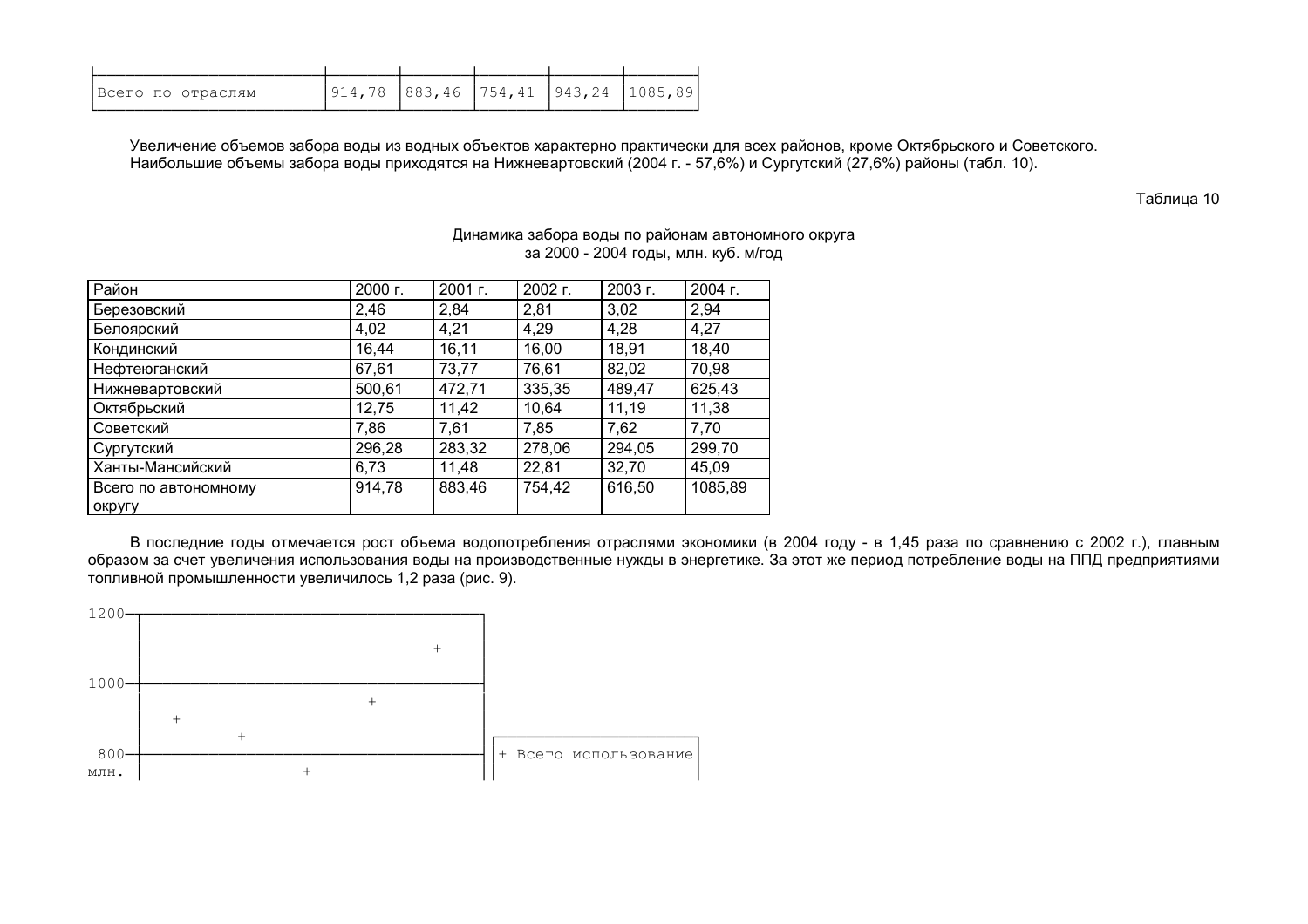

#### Рисунок 9. Динамика водопотребления отраслями экономики

Основным потребителем воды является промышленность. В среднем использование воды отраслями промышленности в период с 2000 г. по 2004 г. составило 81.8% общего использования свежей воды. В структуре водопотребления производственные нужды составляют 57.8%, поддержание пластового давления - 29,4%, хозяйственно-питьевые нужды - 9,8% (данные 2004 г.).

Наибольшее использование воды на хозяйственно-питьевые нужды осуществлялось в 2004 г. в Сургутском (38,5%) и Нижневартовском (34,9%) районах, на производственные нужды - в Нижневартовском районе (86.8%), на поддержание пластового давления - в Сургутском районе (57.5%).

Суммарный объем использования воды в системах оборотного и повторно-последовательного водоснабжения отраслями экономики автономного округа за 2000 - 2004 гг. увеличился на 389,59 млн. куб. м/год, в том числе на предприятиях электроэнергетики - на 9,39 млн. куб. м/год, на предприятиях топливной промышленности - 289,34 млн. куб. м/год. За этот же период процент экономии свежей воды на технологические нужды снизился с 91,23% до 89,61%, в том числе по электроэнергетике - с 93,78% до 91,86%. Для топливной промышленности процент экономии свежей воды на технологические нужды увеличился незначительно с 77,92% до 79,93%.

В районах автономного округа в целом наблюдается тенденция увеличения оборотного и повторно-последовательного водопотребления. В общем объеме оборотного и повторно-последовательного водопотребления по округу до 90% приходится на долю Сургутского района (табл. 11).

Таблица 11

Динамика оборотного и повторно-последовательного водопотребления по районам автономного округа за 2000 - 2004 годы, млн. куб. м/год

| Район              | 2000 г. | 2001 | 2002<br>. . | 2003<br>. . | $2004$ г. |
|--------------------|---------|------|-------------|-------------|-----------|
| <b>Ьерезовский</b> | 0,04    | 0,00 | 3,84        | 3,84        | 3,88      |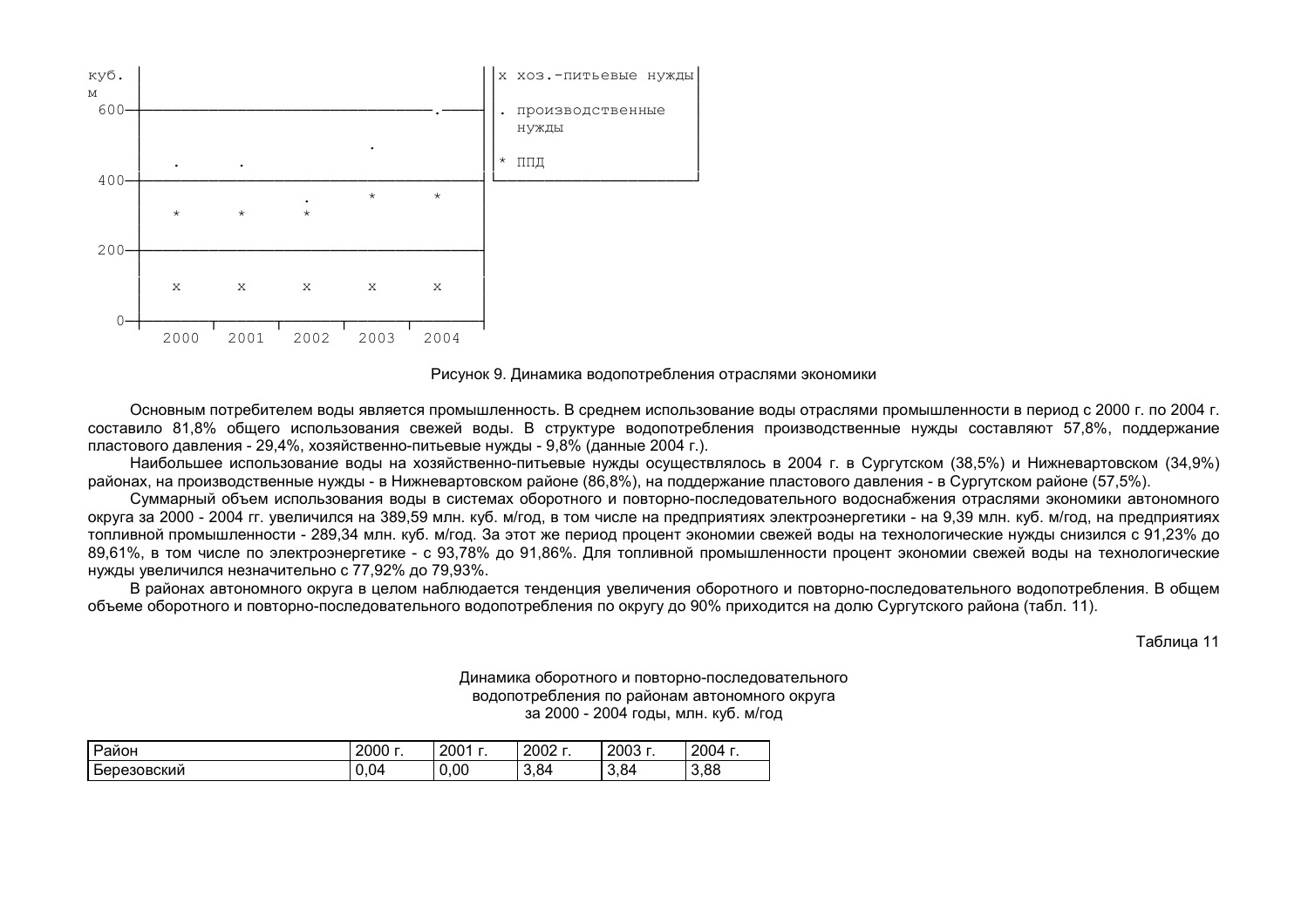| Белоярский           | 0,00    | 0,05    | 0,06    | 0,10    | 0,05    |
|----------------------|---------|---------|---------|---------|---------|
| Кондинский           | 47,87   | 50,95   | 55,29   | 52,39   | 58,32   |
| Нефтеюганский        | 162,61  | 169,31  | 168,63  | 190,09  | 184,98  |
| Нижневартовский      | 490,37  | 528,56  | 596,17  | 621,33  | 663,39  |
| Октябрьский          | 18,13   | 34,23   | 19,23   | 22,15   | 24,48   |
| Советский            | 0,04    | 0,04    | 0,04    | 0,05    | 0,03    |
| Сургутский           | 6852,37 | 6311,46 | 6893,14 | 7223,59 | 7022,19 |
| Ханты-Мансийский     | 0,01    | 0,03    | 0,14    | 1,17    | 3,69    |
| Всего по автономному | 7571,42 | 7094,64 | 7736,54 | 8114,72 | 7961,01 |
| округу               |         |         |         |         |         |

Потери воды при транспортировке потребителям в целом по автономному округу составляют порядка 1 - 1,5% от объема забранной воды.

## Сброс сточных вод

Основная часть сточных вод (более 98%), образующихся в результате использования населением и отраслями хозяйственного комплекса автономного округа, сбрасывается в поверхностные водные объекты. Кроме того, сточные воды отводятся в накопители, понижения рельефа местности и коллекторно-дренажную сеть.

Общий объем водоотведения по автономному округу увеличился за 2000 - 2004 годы незначительно (на 2%). Из общего объема водоотведения на долю загрязненных сточных вод приходится порядка 8% (1% - сброс сточных вод без очистки и 7% - сброс недостаточно очищенных сточных вод).

Сброс загрязненных сточных вод в поверхностные водные объекты с 2000 - 2004 годов в целом по автономному округу сократился на 2,8% (табл.  $12$ ).

Таблица 12

|                 | за 2000 - 2004 годы, млн. куб. м/год |       |       |       |       |  |  |
|-----------------|--------------------------------------|-------|-------|-------|-------|--|--|
| Районы          | 2000                                 | 2001  | 2002  | 2003  | 2004  |  |  |
| Березовский     | 1,36                                 | 1,41  | 1,43  | 1,30  | 1,28  |  |  |
| Белоярский      | 3,17                                 | 3,19  | 3,34  | 3,15  | 2,13  |  |  |
| Кондинский      | 4,09                                 | 4,09  | 3,54  | 3,35  | 3,06  |  |  |
| Нефтеюганский   | 12,88                                | 12,61 | 12,70 | 11,78 | 11,66 |  |  |
| Нижневартовский | 2,30                                 | 1,36  | 1,90  | 6,58  | 0,28  |  |  |
| Октябрьский     | 5,40                                 | 5,40  | 5,25  | 5,30  | 4,37  |  |  |
| Советский       | 2,53                                 | 5,40  | 5,12  | 3,16  | 5,57  |  |  |
| Сургутский      | 2,06                                 | 2,62  | 3,80  | 4,20  | 3,51  |  |  |

Динамика сброса загрязненных сточных вод в поверхностные водные объекты по районам автономного округа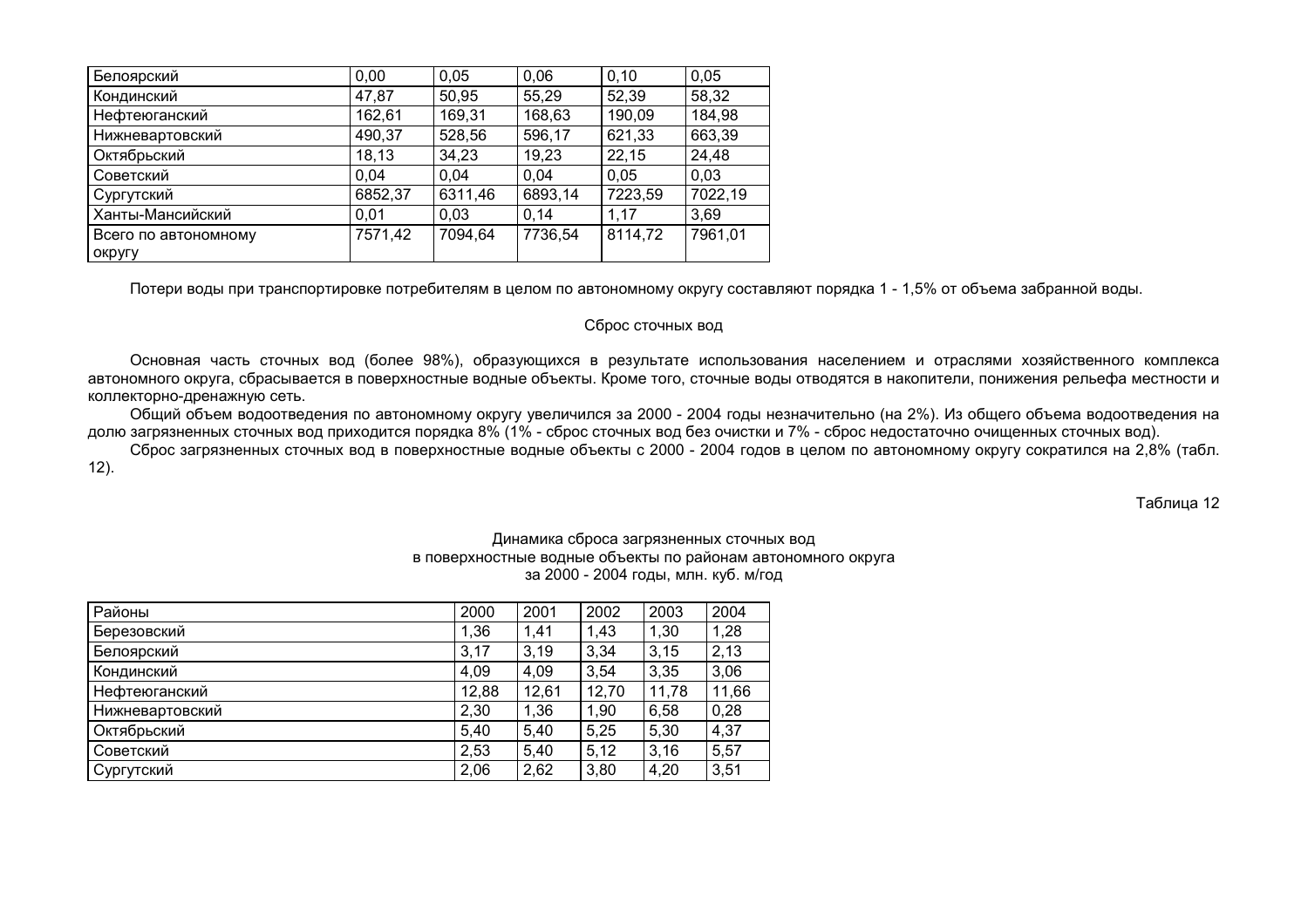| Ханты-Мансийский                         | 2,68  | $\sim$ $\sim$<br>ິ.ບ. | 3,68         | 3,76  | 3,59  |
|------------------------------------------|-------|-----------------------|--------------|-------|-------|
| Bcero<br>по автономному<br><b>OKDVFV</b> | 36.4. | 39.                   | 40,75<br>ں ، | 42,58 | 35,45 |

Наибольшее сокращение сброса загрязненных сточных вод наблюдалось в Нижневартовском районе (в 8,2 раза). Увеличение сброса загрязненных сточных вод было характерно для Советского (в 2,2 раза), Сургутского (в 1,7 раза) и Ханты-Мансийского (в 1,3 раза) районов (рис. 10 - не приводится).

> Рисунок 10. Долевое участие районов в сбросах загрязненных сточных вод в поверхностные водные объекты, 2004 г.

Октябрьский 12% Советский 16% Сургутский 10% Ханты-Мансийский 10% Березовский 4% Белоярский 6% Кондинский 9% Нефтеюганский 32% Нижневартовский 1%

# Рисунок не приводится.

Наибольший объем загрязненных сточных приходится на долю Нефтеюганского района: в среднем 32% от общего объема сброса загрязненных сточных вод в целом по автономному округу (табл. 13).

Таблица 13

| Районы<br>Нефте-   |          |       | $\Phi$ oc $\Phi$ op |     | Азот            |     |       | Нитраты |       | <b>CTAB</b> |       | Железо |
|--------------------|----------|-------|---------------------|-----|-----------------|-----|-------|---------|-------|-------------|-------|--------|
|                    | продукты |       | обший               |     | аммо-<br>нийный |     |       |         |       |             |       |        |
|                    | сброс    | $%$ K | cброс               | % K | cбpoc           | % к | сброс | % K     | сброс | $%$ K       | сброс | $%$ K  |
| Березовский        |          |       | 2                   |     | 3               |     | 22    | J.      | 0,5   | 0<br>د      | 0,4   |        |
| Белоярский         |          | 0     | 3                   |     | 3               |     | 201   | 3       | 0,1   |             | 0,7   |        |
| Кондинский         |          |       | 0,7                 | 0   | 23              | 5   | 16    | -U      | 3,4   | 17          | 0,1   | 0      |
| Нефте-<br>юганский | 20       | 67    | 41                  | 14  | 169             | 37  | 62    |         | 6,6   | 34          | 7,8   | 10     |

## Сброс загрязняющих веществ в поверхностные водные объекты в 2004 г., тонн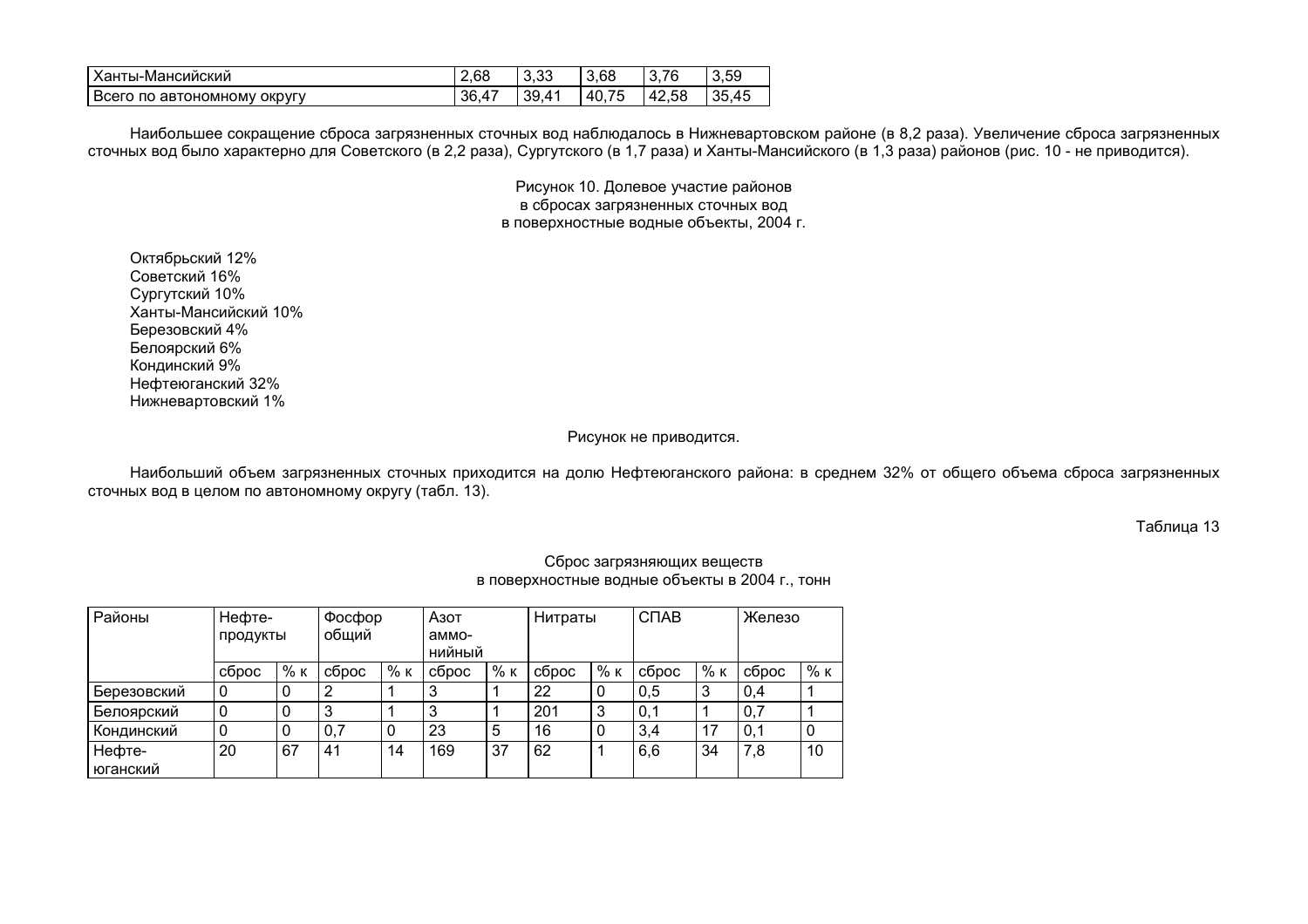| Нижне-                            | $\Omega$ | 0   | 91  | 3'  | 79  | 17  | 3895 | 52  | 2,8 | 14  | 60,3        | 75  |
|-----------------------------------|----------|-----|-----|-----|-----|-----|------|-----|-----|-----|-------------|-----|
| вартовский                        |          |     |     |     |     |     |      |     |     |     |             |     |
| Октябрьский                       | 0        | 0   | 6   | 2   | 39  | 8   | 105  |     | 0,5 | 3   | 4,1         | 5   |
| Советский                         |          | 0   | 9   | 3   | 31  |     | 153  | 2   | 0,4 | 2   | 3,8         | 5   |
| Сургутский                        | 10       | 33  | 124 | 43  | 88  | 19  | 2763 | 37  | 2,8 | 15  | $\mathbf 0$ | 0   |
| Ханты-<br>Мансийский              | $\Omega$ | 0   | 12  | 4   | 22  | 5   | 247  | 3   | 2,3 | 12  | 2,6         | 3   |
| Всего по<br>автономному<br>округу | 30       | 100 | 291 | 100 | 458 | 100 | 7465 | 100 | 20  | 100 | 80,0        | 100 |

Поступление нефтепродуктов в поверхностные водные объекты в 2004 году происходило в основном от предприятий Нефтеюганского и Сургутского районов (67% и 33% соответственно), фосфора - со сбросами Сургутского (43%) и Нижневартовского (31%) районов. Аммонийный азот присутствовал в основном в сбросах Нефтеюганского района (37%). Нитраты большей частью поступали в водные объекты вместе со сбросами загрязненных вод Нижневартовского района (52%). Наибольшее количество СПАВ (34%) поступило от хозяйствующих субъектов Нефтеюганского района. Большей частью масса железа и его окисей, поступивших в поверхностные водные объекты со сточными водами, на 75% обусловлена сбросами Нижневартовского района.

Основная часть загрязненных сточных (87,2% в 2004 г.) сбрасывается предприятиями жилищно-коммунального хозяйства. Объем сброса загрязненных сточных вод в этой отрасли экономики за 2000 - 2004 гг. увеличился на 12%. Данная ситуация объясняется недостаточной эффективностью работы существующих очистных сооружений хозяйственно-бытовых сточных вод: устаревшее технологическое оборудование, несоответствие методов очистки категории сбрасываемых вод, перегрузка мощностей очистных сооружений (особенно сооружений биохимической очистки), аварийные остановки и т.д. Многие сооружения не способны обеспечить нормативную очистку сточных вод из-за повышенной гидравлической нагрузки, отсутствия узлов доочистки (табл. 14).

Таблица 14

|                               | 2000 |                                                         | 2001   2002   2003 | 2004  |
|-------------------------------|------|---------------------------------------------------------|--------------------|-------|
| Промышленность, всего         |      | $6, 14$ 3, 79 4, 05 3, 94 2, 56                         |                    |       |
| В<br>том числе:<br>энергетика |      | $5,83$ 3,51 3,71 3,61                                   |                    | 2,20  |
| топливная                     |      | $0, 22 \begin{bmatrix} 0, 23 \end{bmatrix}$ 0, 17 0, 27 |                    | 0, 31 |
|                               |      |                                                         |                    |       |

# Динамика сброса загрязненных сточных вод в поверхностные водные объекты автономного округа в разрезе отраслей за 2000 - 2004 годы, млн. куб. м/год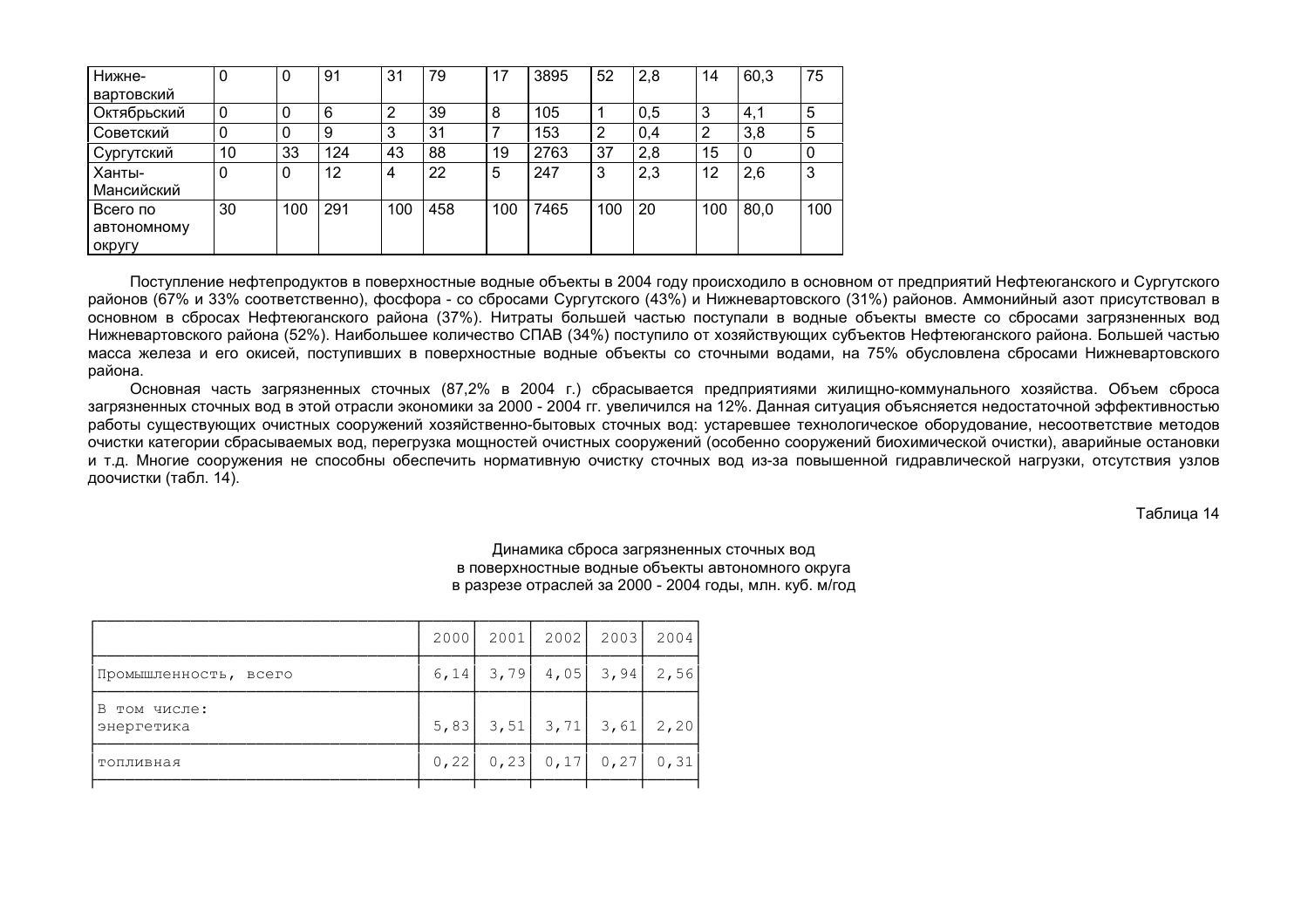| Транспорт          | 2, 31   2, 37   2, 31   2, 21   1, 74 |  |  |
|--------------------|---------------------------------------|--|--|
| <b>KKX</b>         | 27,60   32,82   33,91   35,90   30,91 |  |  |
| Сельское хозяйство | $0,07$ 0,07 0,11 0,11 0,12            |  |  |
| Прочие             | $0,35$ 0,36 0,37 0,42 0,12            |  |  |
| Всего по отраслям  | $36, 47$ 39, 41 40, 75 42, 58 35, 45  |  |  |

Следует отметить, что хотя сброс загрязненных сточных вод в поверхностные водоемы предприятиями топливной промышленности составляет, по официальным данным, незначительную долю от общего сброса загрязненных сточных вод в поверхностные водные объекты (порядка 1%), воздействие данной отрасли на состояние водных объектов остается существенным. Большая часть сточных вод предприятий нефтедобывающей промышленности сбрасывается в поглощающие горизонты (для поддержания пластового давления в нефтяных пластах) и на рельеф местности. При этом происходит загрязнение подземных вод и водосборных площадей. Поступление загрязняющих веществ в водные объекты от предприятий топливной промышленности происходит также неорганизованным путем с загрязненных площадей лицензионных участков как в течение всего технологического процесса добычи нефти, так и с аварийными сбросами загрязняющих веществ.

Таким образом, следует отметить следующие сложившиеся за 2000 - 2004 годы тенденции:

увеличение практически на 20% объемов забора и использования свежей воды из поверхностных и подземных источников, обусловленное главным образом увеличением водопотребления предприятиями энергетики;

уменьшение доли оборотного и повторно-последовательного водоснабжения в промышленности с 91,23% до 89,61%;

незначительное сокращение сброса загрязненных сточных вод (недостаточно очищенных и сбрасываемых без очистки) в поверхностные водные объекты (в целом по автономному округу на 2,8%).

## Качество источников питьевого водоснабжения и питьевой воды

В Ханты-Мансийском автономном округе - Югре остро стоит проблема качества питьевой воды для населения.

В сельской местности объекты водоснабжения находятся в лучшем состоянии, чем в городах. В городах объекты водоснабжения не соответствуют гигиеническим нормативам по санитарно-химическим показателям 49.5% проб воды, в сельской местности - 45.3%; по бактериологическим показателям в среднем 4%.

Около трети коренного населения используют для хозяйственно-питьевых нужд воду из колодцев и каптажей родников. При этом 55,2% проб воды из источников децентрализованного водоснабжения не отвечают гигиеническим нормативам по санитарно-химическим показателям и 11,2% - по микробиологическим показателям. Во многих городах и населенных пунктах показатели качества питьевой воды не соответствуют требованиям СанПиН 2.1.4.1074-01 как в связи с антропогенным воздействием на источники питьевого водоснабжения, так и в связи с высоким природным содержанием солей железа и марганца, а также высокой жесткостью воды. На сегодняшний день воду, соответствующую российским стандартам, получает население городов Когалым, Лангепас, Покачи, Радужный, Сургут.

Основным источником питьевого и хозяйственно-бытового водоснабжения городов и рабочих поселков автономного округа являются подземные воды (76%). Водозабор из поверхностных источников осуществляется в городах Нижневартовске и Белоярский.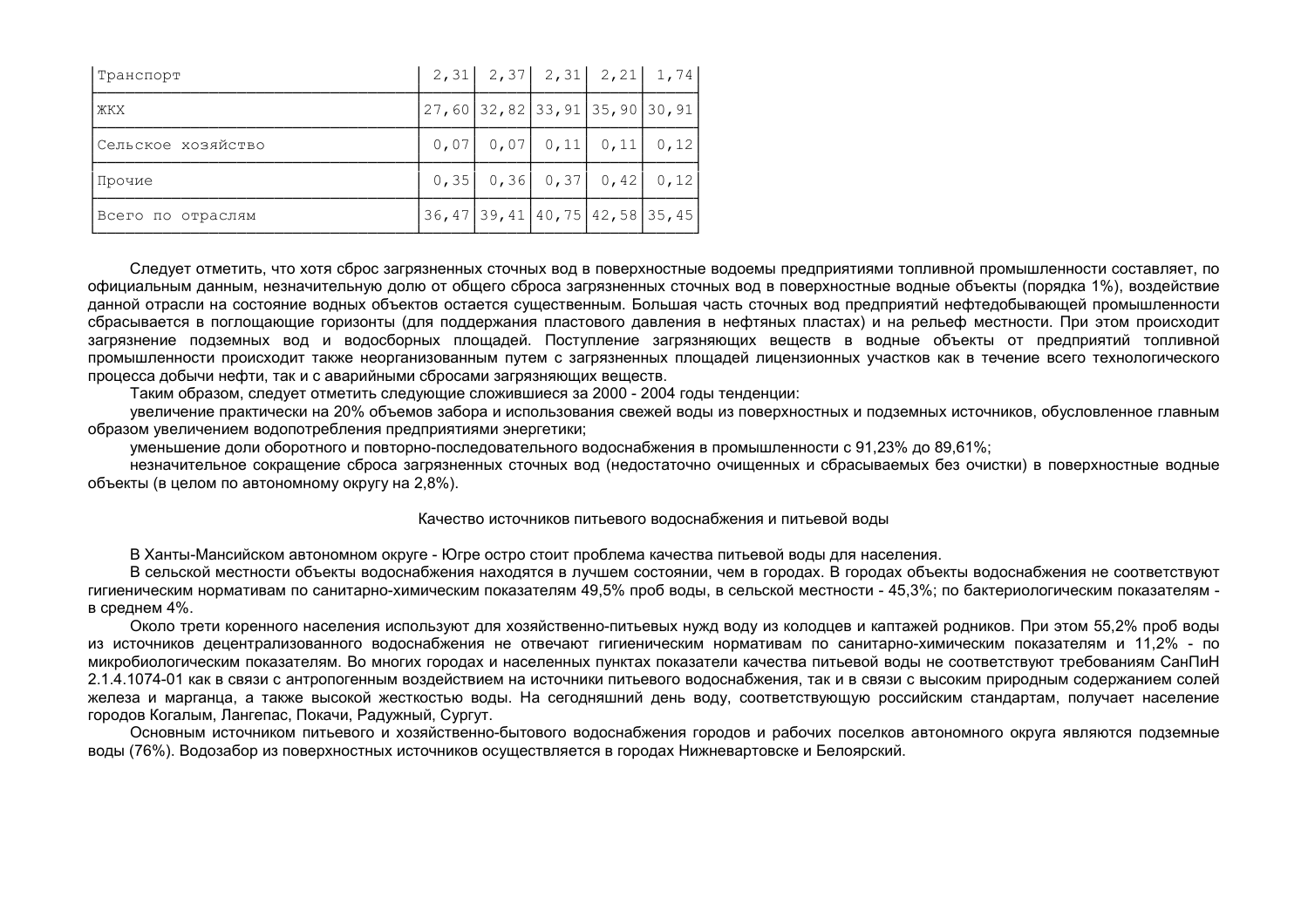Повсеместно наблюдается несоответствие качества воды в источниках питьевого водоснабжения установленным санитарным нормам и правилам по железу, марганцу, цветности; в отдельных скважинах - по мутности, окисляемости, сероводороду, азоту аммония, меди. Во многих скважинах низкое содержание кальция, магния, фтора и йода.

Основными причинами неудовлетворительного качества воды в поверхностных и подземных источниках питьевого водоснабжения являются: хозяйственная деятельность на водосборе:

антропогенное и техногенное воздействие непосредственно на водоем (ливневые стоки, сброс неочищенных и недостаточно очищенных сточных вод промышленных предприятий и сельскохозяйственных комплексов);

отсутствие зон санитарной охраны на водозаборах и (или) несоблюдение регламентирующего режима хозяйственной деятельности в этих зонах.

Кроме загрязнителей антропогенного характера, в воде источников водоснабжения присутствуют естественные (природные) загрязнители (в основном взвешенные вещества, железо, марганец и органические вещества).

Вследствие воздействия техногенеза на площадях нефтедобычи и территориях градопромышленных образований в подземных водах могут присутствовать, главным образом, нефтепродукты, фенолы, СПАВ, нитриты, нитраты.

К таким объектам относятся действующие водозаборы Нижневартовского ГПЗ, городов Лянтор, Урай, Нягань, Сургут и других населенных пунктов. При этом на отдельных участках содержание фенолов составляет от 4 до 20 норм ПДК, нефтепродуктов - от 4 до 10 ПДК.

Одним из основных источников загрязнения грунтовых вод являются токсичные отходы свалок, пруды-накопители для отстаивания промышленных сточных вод, подземные резервуары для хранения нефтепродуктов, химикалиев, растворителей.

Вблизи свалок городских отходов в грунтовых водах обнаруживаются смеси алифатических, ароматических и хлорированных органических растворителей, а также соединения мышьяка, кадмия, хрома, свинца, ртути, никеля и других токсичных веществ.

Таким образом, при использовании пресных подземных и поверхностных вод для питьевых нужд в большинстве случаев требуется строительство дополнительных водоочистных станций по стабилизации природной воды, а также организация на всех водозаборах зон санитарной охраны (3CO),

Некоторые организованные зоны санитарной охраны источников питьевого водоснабжения не соответствуют нормативным требованиям (г. Ханты-Мансийск). На многих водозаборах зоны санитарной охраны отсутствуют, а именно:

в городах: Когалым, Радужный, Лянтор, Белоярский;

в районах: Кондинском (п. Кондинское, с. Болчары, пгт. Луговой, п. Мортка, пгт. Междуреченский, пгт. Куминский, п. Леуши, п. Лиственичный, с. Ягодный, п. Дальний), Советском (п. Агириш, п. Зеленоборск, п. Пионерский, п. Коммунистический, п. Малиновский, п. Алябьевский, п. Таежный), Ханты-Мансийском (поселки Горноправдинск, Луговской, Кирпичный, Троица, Ягурь-Ях, Урманное, Базьяны, Белогорье, Сухоруково, Кедровый, Елизарово, Селиярово, Шапша, Реполово, Сибирский, Батово, д. Ярки), Сургутском (п. Нижнесортымский, д. Лямино, с. Локосово, п. Барсово, с. Сытомино, п. Горный, п. Ульт-Ягун, д. Русскинская, п. Высокий мыс, п. Малоаганский, п. Солнечный, п. Угут), Октябрьском (пгт. Октябрьское, п. Унъюган, п. Приобье, с. Перегребное), Нефтеюганском (муниципальная база "Сказка", п. Сингапай, п. Куть-Ях, п. Усть-Юган, п. Чеускино, п. Лемпино, п. Юганская Обь), Белоярском (с. Полноват, с. Казым, с. Лыхма, п. Верхнеказымский).

Неудовлетворительное качество питьевой воды, подаваемой населению, связано не только с загрязнением источников питьевого назначения, но и с низкой эффективностью водоочистки. На существующих централизованных станциях водоподготовки реализована традиционная технология очистки воды, включающая в себя коагуляцию, флокуляцию и фильтрацию с обеззараживанием хлором. Барьерная функция существующих очистных сооружений недостаточна по отношению как к химическим загрязнениям антропогенного происхождения (нефтепродукты, фенолы), так и в отношении природного фона (тяжелые металлы, марганец, радионуклиды). Применяемая технология обеззараживания хлором не обеспечивает полного отсутствия в воде вирусов и споровых бактерий.

Состояние большинства хозяйственно-питьевых водопроводов неудовлетворительное: 53.6% коммунальных и 63.3% ведомственных водопроводов не отвечают требованиям СанПиН.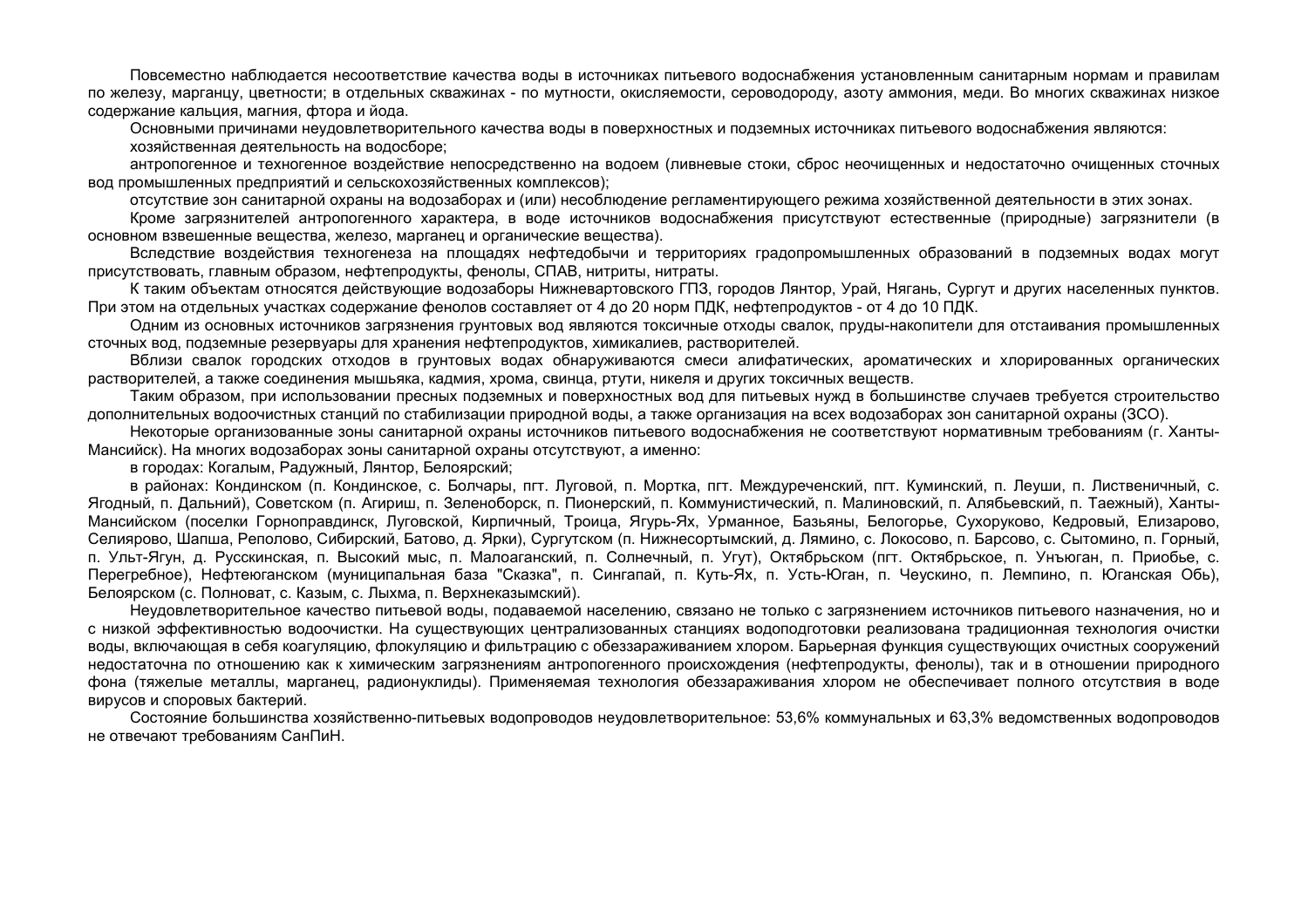Основной причиной вторичного загрязнения подготовленной на водоочистных станциях питьевой воды является износ основных фондов в секторе водоснабжения: водоочистные сооружения 46% (по РФ - 53.9%), водопроводные насосные станции - 35% (по РФ - 65.1%), водопроводные сети - 51% (по РФ - 65,3%). Самый высокий процент ветхих сетей приходится на г. Урай с п. Ушья - 67%, далее Советский район - 39% и г. Мегион с п. Высокий - 35%.

Несмотря на достигнутые результаты по обеспечению населения качественной питьевой водой, все же остаются проблемы, решение которых требует немалых усилий:

низкие темпы внедрения новых технических решений в системах водоснабжения и водоотведения:

износ основных фондов систем водоснабжения и водоотведения в автономном округе все еще очень высок и составляет от 35 до 50% (для сравнения - износ основных фондов европейских стран составляет от 3 до 10%):

почти 550 тыс. жителей автономного округа все еще не обеспечены качественной питьевой водой, соответствующей нормативам;

около 30 млн. куб. м в год недостаточно очищенных сточных вод сбрасывается в водоемы;

отсутствуют системы водоснабжения и водоотведения в сельских населенных пунктах.

#### Состояние систем канализации городов и населенных пунктов

Самые большие объемы сброса загрязненных стоков осуществляются в г. Сургуте - 2,6 млн. куб. м и г. Нефтеюганске - 1,2 млн. куб. м, что составляет 65% от общего сброса сточных вод без очистки. Город Покачи является единственным городом, где нет сброса загрязненных сточных вод, в городах Когалым, Мегион, Пыть-Ях, Лянтор недостаточно очищенные воды отводятся в малых объемах.

Процент обеспеченности населения автономного округа централизованными системами водоотведения достаточно высок: по городам составляет 95.2%; в городах Сургут, Нижневартовск, Когалым, Лангепас, Радужный, Покачи, Урай, Пыть-Ях достигает 97 - 100%. Обеспеченность населения, проживающего в районах автономного округа. - в среднем 60.5%, хуже остальных обеспечены жители Советского и Кондинского районов.

В настоящее время в городах и поселках автономного округа насчитывается более 60 сооружений очистки сточных вод общей производительностью 531,2 тыс. куб. м в сутки. На сегодняшний день в муниципальных образованиях действуют канализационные очистные сооружения общей производительностью (установленная мощность) 530,6 тыс. куб. м/сут.: в том числе по городам - 463,5 тыс. куб. м/сут., по районам - 67,1 тыс. куб. м/сут. Фактическая мощность канализационных очистных сооружений равняется 420,3 тыс. м3/сут. (в городах - 378,5 тыс. м3/сут., в районах - 41,8 тыс. куб. м/сут.), что составляет 80% от общей производительности. За 2003 год через очистные сооружения было пропущено 403.3 тыс. куб. м/сут. сточных вод. в городах - 375.2 тыс. куб. м/сут., в районах - 28.1 тыс. куб. м/сут.

Таким образом, по автономному округу имеются резервные очистные мощности, а сточные воды сбрасываются загрязненными или вообще без очистки, значительные объемы идут на рельеф местности, загрязняя почвы и, в конечном итоге, попадая в водные объекты. В основном все сооружения очистки сточных вод построены в 80-х годах и требуют реконструкции.

На сегодня от общего объема сточных вод, поступающих на существующие очистные сооружения, до нормативного качества доводится 85% сточных вод. Практически во всех городах не выполняются требования норматива по очистке: органических веществ - в г. Нефтеюганске более чем в 5 раз, в г. Урае - в 2 раза, биогенных веществ - более чем в 10 раз, в городах Урае и Югорске, в 2 раза - г. Нефтеюганске.

На подавляющем большинстве канализационных станций принята традиционная схема - биологическая и механическая очистка. Не предусмотрены сооружения доочистки от органических веществ, взвешенных веществ. В основном существующие сооружения не имеют в своем составе нефтеловушек, нет станций обезжелезивания и физико-химической очистки.

В городах Сургут, Нижневартовск, Югорск, Урай внедрена "классическая" технология полной биологической очистки на железобетонных сооружениях открытого типа.

В период с 1998 г. по 2004 г. в ходе выполнения программных мероприятий в автономном округе проложено дополнительно 129,5 км канализационных сетей, построено и реконструировано канализационных очистных сооружений общей мощностью 137,6 тыс. куб. м/сут. Это позволило повысить почти на 8% охват населения централизованными системами канализации. В связи с реализацией программных мероприятий износ основных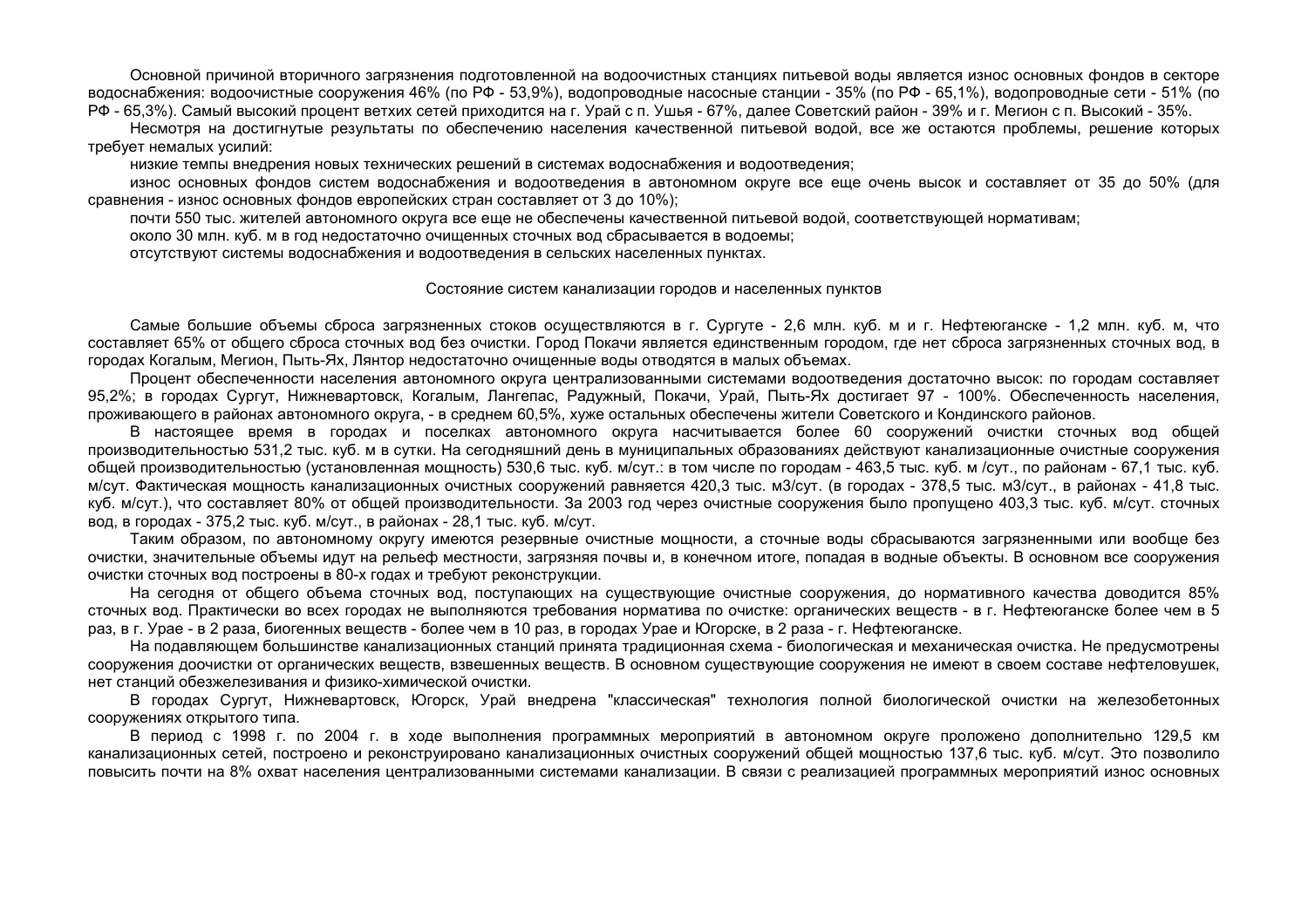фондов объектов водоотведения ежегодно снижается и составляет в настоящее время по автономному округу: сооружения очистки сточных вод - 40% (по РФ - 56.2%), канализационные насосные станции - 43% (по РФ - 57.1%), магистральные и внутриквартальные канализационные сети - 48% (по РФ - $62.5\%$ ).

Несмотря на достигнутые результаты по обеспечению населения системами водоотведения, остаются проблемы: низкие темпы внедрения новых технических решений в системах водоотведения, износ основных фондов систем водоотведения, отсутствие системы водоотведения в сельских населенных пунктах.

На решение существующих проблем направлена подпрограмма "Обеспечение качественной питьевой водой населения Ханты-Мансийского автономного округа - Югры" программы автономного округа "Развитие и модернизация жилишно-коммунального комплекса Ханты-Мансийского автономного округа - Югры" на 2005 - 2012 годы.

Введение в эксплуатацию новых и реконструкция существующих очистных сооружений канализации, строительство новых канализационных сетей в населенных пунктах автономного округа позволит повысить качество жизни населения.

3. Земельные ресурсы и обращение с отходами

#### Изъятие земель

В Ханты-Мансийском автономном округе - Югре одним из экологических последствий промышленно-транспортного освоения территории является изъятие значительных объемов земельных ресурсов.

Ежегодно отводится 15 - 20 тыс. га земельных участков, главным образом, под объекты нефтегазодобывающей отрасли (рис. 11). В настоящее время, по официальным данным, в пользовании нефтегазодобывающих предприятий находится не менее 160 тыс, га земельных участков,

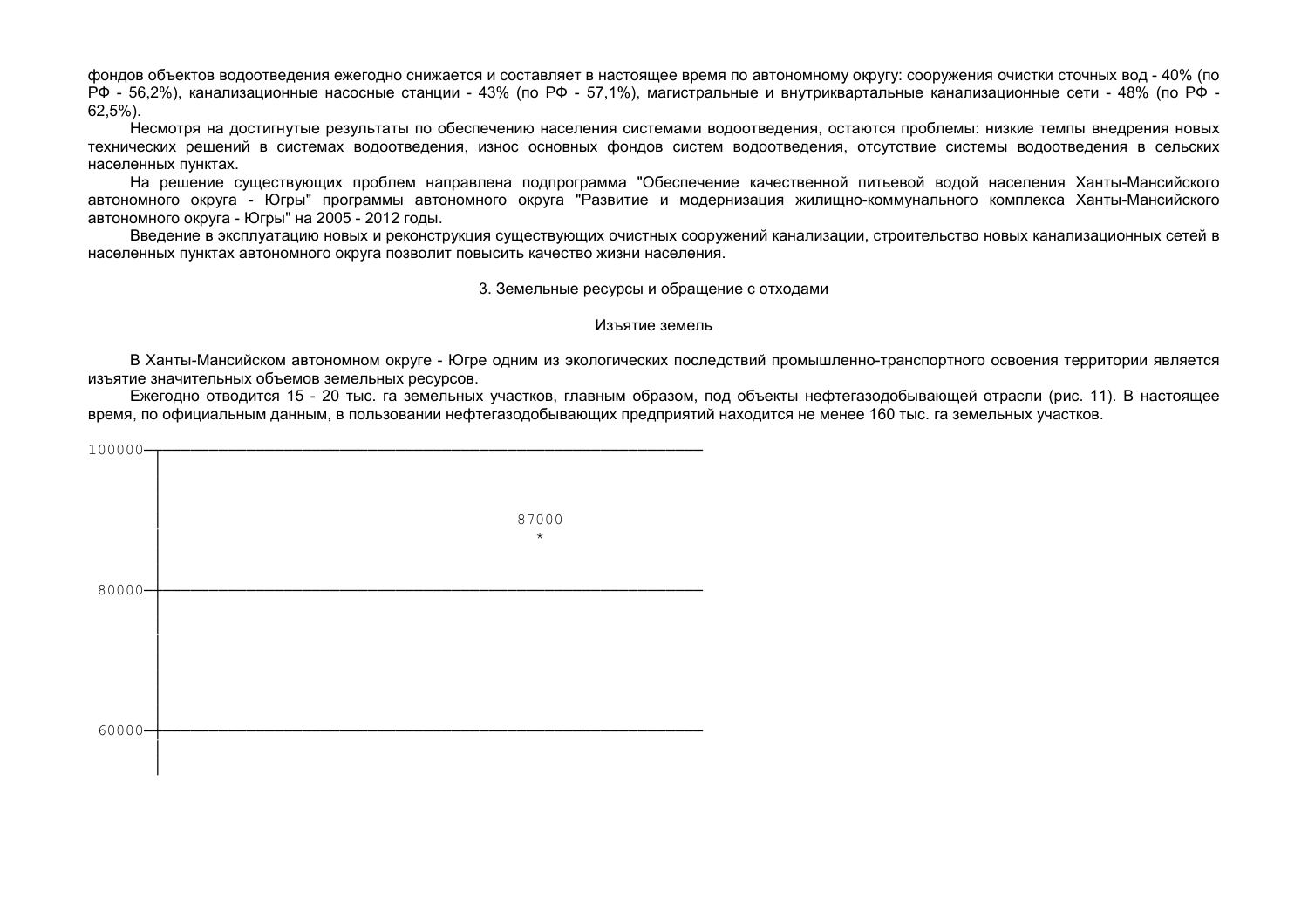

Рисунок 11. Динамика изъятия земель для нужд промышленности и транспорта

Наибольшая доля изъятой земли приходится на Сургутский и Нижневартовский районы, что в общей сумме составляет 59% всех изъятых земель в автономном округе в 2004 году (табл. 15 и рис. 12 - не приводится).

Таблица 15

# Изъятие земель в разрезе административных территориальных единиц, 2004 г.

| Административный район | . Площадь, га |
|------------------------|---------------|
| . Ханты-Мансийский     | 7342          |
| Белоярский             | 2899          |
| Березовский            | 545           |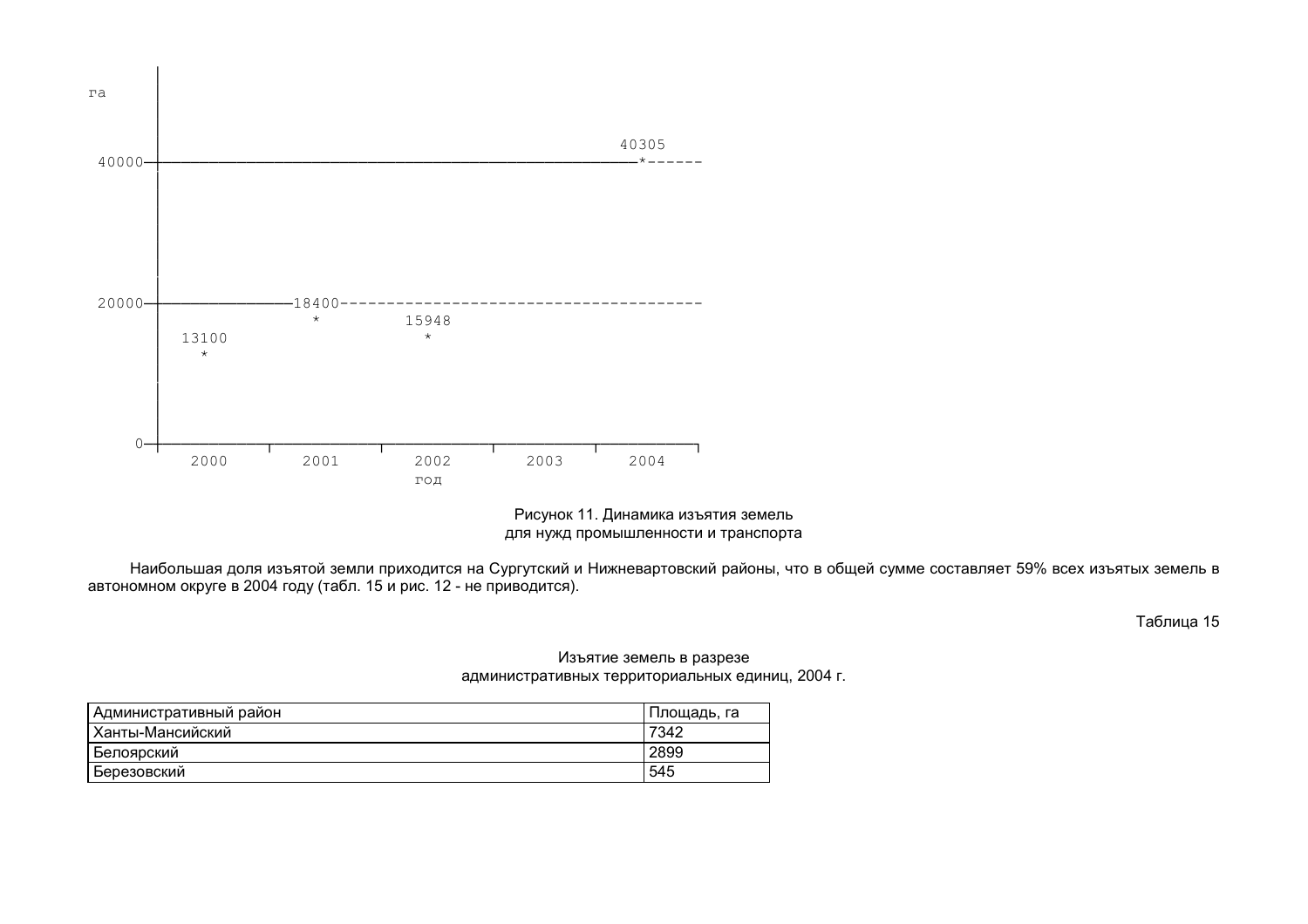| Кондинский                  | 957   |
|-----------------------------|-------|
| Октябрьский                 | 1407  |
| Советский                   | 875   |
| Нефтеюганский               | 3290  |
| Нижневартовский             | 9359  |
| Сургутский                  | 13633 |
| Итого по автономному округу | 40305 |

Рисунок 12. Доля плошади изъятой земли в разрезе районов  $(2004 r.)$ 

Сургутский 35% Ханты-Мансийский 18% Белоярский 7% Березовский 1% Кондинский 2% Октябрьский 3% Советский 2% Нефтеюганский 8% Нижневартовский 24%

#### Рисунок не приводится.

Площади земель, фактически изымаемые под объекты нефтеразведки и нефтедобычи, во многих случаях превышают площади, предусмотренные проектами землеотводов. По экспертным оценкам каждый гектар проектного отвода сопровождается 3 - 10 гектарами реальных отчуждений земель. В расчете на 1000 тонн извлекаемых запасов нефти количество реально отчуждаемых земель составляет при оценке извлекаемых запасов нефти до 10000 тыс. тонн - 0,22 - 0,74 га, от 10000 тыс. тонн до 40000 тыс. тонн - 0,15 - 0,5 га, более 40000 тыс. тонн - 0,08 - 0,27 га.

Кроме того, постоянно имеется задолженность по возврату земель, предоставленных во временное пользование, которая составляет порядка 15 -20 тыс. га в год.

#### Нарушение земель

Для Ханты-Мансийского автономного округа - Югры характерно нарушение земель в процессе их использования (захламление, загрязнение, размещение отходов производства и потребления).

Площадь нарушенных земель на 1 января 2006 года (по данным территориальных подразделений управления Роснедвижимости по Ханты-Мансийскому автономному округу - Югре) составила 52,8 тыс. га (табл. 16 и 17).

Таблица 16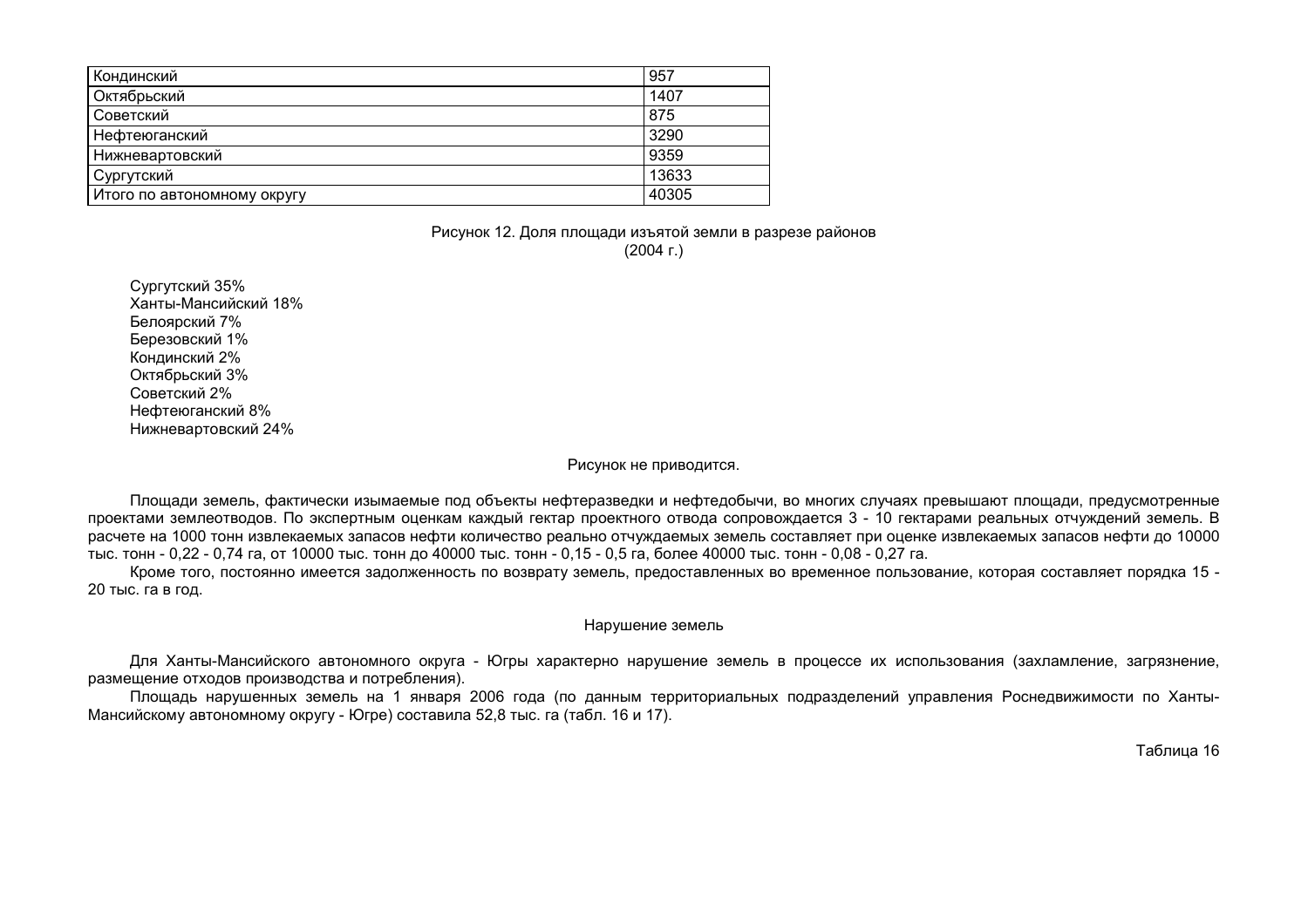# Распределение нарушенных земель по категориям в автономном округе, тыс. га

| Категории земель             | Площадь  |           |          |          |  |  |
|------------------------------|----------|-----------|----------|----------|--|--|
|                              | 1 января | 1 января  | 1 января | 1 января |  |  |
|                              | 2003 г.  | $2004$ г. | 2005 г.  | 2006 г.  |  |  |
| Земли поселений              | 0,3      | 0,4       | 0,4      | 0,4      |  |  |
| Земли промышленности, связи, | 11,2     | 9,8       | 9,0      | 7,6      |  |  |
| транспорта                   |          |           |          |          |  |  |
| Земли лесного фонда          | 39,7     | 42.0      | 43,5     | 43,0     |  |  |
| Земли запаса                 |          | 1,2       | 1,8      | 1,8      |  |  |
| Итого                        | 52,3     | 53,4      | 54,7     | 52,8     |  |  |

Таблица 17

## Нарушение земель в автономном округе, га

| Отрасли народного хозяйства | Площадь   |          |           |           |  |  |
|-----------------------------|-----------|----------|-----------|-----------|--|--|
|                             | 1 января  | 1 января | 1 января  | 1 января  |  |  |
|                             | $2003$ г. | 2004 г.  | $2005r$ . | $2006$ г. |  |  |
| Цветная металлургия         |           |          |           | 140       |  |  |
| Нефтедобывающая             | 38398     | 45747    | 51939     | 55872     |  |  |
| промышленность              |           |          |           |           |  |  |
| Газовая промышленность      | 4941      | 5037     | 5070      | 4964      |  |  |
| Электроэнергетика           |           |          |           |           |  |  |
| Геологоразведка             | 8106      | 8651     | 7993      | 7777      |  |  |
| Строительство автодорог     | 598       | 525      | 464       | 523       |  |  |
| Строительство магистральных | 395       | 403      | 460       | 479       |  |  |
| нефтегазопроводов           |           |          |           |           |  |  |
| Другие отрасли              | 628       | 653      | 700       | 739       |  |  |
| Итого                       | 53066     | 61017    | 66627     | 70494     |  |  |

Ведущее место в нарушении земель занимают предприятия нефтедобывающей промышленности и геологоразведка.

Одним из основных видов нарушения земель в Ханты-Мансийском автономном округе - Югре является загрязнение земель нефтью и нефтепродуктами, буровыми отходами и растворами, минерализованными водами.

По экспертным оценкам, реальная площадь нарушенных земель предприятиями нефтедобычи превышает площади землеотвода в несколько раз в результате аварийного загрязнения земель нефтепродуктами за пределами землеотвода, поступления загрязняющих веществ с нерекультивированных шламовых амбаров.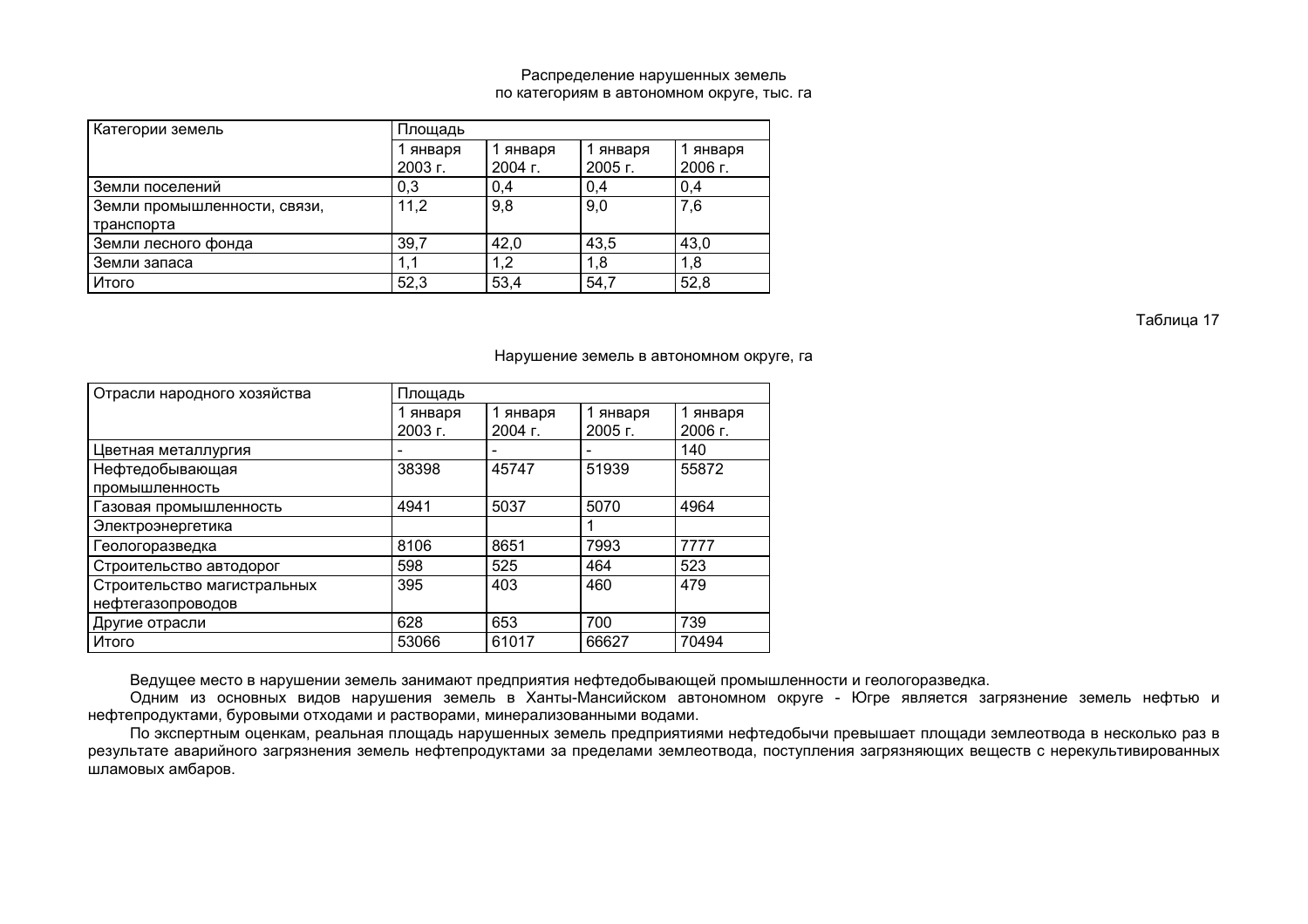Так, по данным опытных обследований, на каждый отводимый 1 га земель при освоении нефтегазовых месторождений приходится 0,38 га "нарушенных земель" за пределами границ отвода. Из них:

до 42,3% земельного участка обычно загрязняются нефтепродуктами, буровыми отходами и растворами, минерализованными водами;

до 33.5% территории - характерно сильное механическое повреждение древостоя, растительного покрова и почв;

до 19.7% - затопление и подтопление лесов грунтовыми водами:

до 4,5% - повреждение древостоя вокруг факелов.

Углеводороды поступают в почву при бурении, капитальном ремонте скважин и особенно в результате аварий на промысловых, межпромысловых и магистральных трубопроводах.

По данным космического мониторинга, на территории Ханты-Мансийского автономного округа - Югры загрязнено нефтью и нефтепродуктами порядка 35 - 40 тыс. га, в то время как по сведениям, предоставленным нефтедобывающими компаниями, на 1 января 2005 г. за предприятиями нефтедобычи числится только порядка 7 тыс. га нерекультивированных нефтезагрязненных земель.

Темпы рекультивации нефтезагрязненных земель существенно не изменились за последние 5 лет (порядка 1260 га в год). Процессы рекультивации и накопления нефтезагрязненных земель по районам Ханты-Мансийского автономного округа - Югры имеют различия (табл. 18).

Таблица 18

| Районы               | Рекультивировано  |                      |      |             | Осталось             |                   |          |      |
|----------------------|-------------------|----------------------|------|-------------|----------------------|-------------------|----------|------|
|                      | нефтезагрязненных |                      |      |             | нерекультивированных |                   |          |      |
|                      |                   | земель, га           |      |             |                      | нефтезагрязненных |          |      |
|                      |                   |                      |      |             | земель, га           |                   |          |      |
|                      | 2001              | 2002<br>2003<br>2004 |      |             | 2001                 | 2002              | 2003     | 2004 |
|                      | г.                | г.                   | г.   | г.          | Г.                   | Г.                | г.       | г.   |
| Нижневартовский      | 709               | 536                  | 633  | 855         | 2127                 | 2097              | 1740     | 4442 |
| Сургутский           | 254               | 805                  | 114  | 122         | 645                  | 334               | 519      | 622  |
| Нефтеюганский        | 0                 | 130                  | 165  | 57          | 624                  | 533               | 1423     | 1516 |
| Ханты-Мансийский     | 14                | 13                   | 81   | 34          | 97                   | 75                | 45       | 33   |
| Кондинский           | 38                | 50                   | 40   | 17          | 158                  | 114               | 56       | 41   |
| Октябрьский          | 49                | 48                   | 68   | 54          | 221                  | 259               | 194      | 160  |
| Советский            | 135               | 0,02                 | 5    | 0           | 14                   | 18                | 17       | н.д. |
| Березовский          | 0                 | 0                    | 0    | 0           | $\mathbf{0}$         | 0                 | 0        | 0    |
| Белоярский           | 0                 | 0                    | 0    | $\mathbf 0$ | $\Omega$             | 0                 | $\Omega$ | 0    |
| Всего по автономному | 1199              | 1582                 | 1106 | 1138        | 3886                 | 3430              | 3994     | 6814 |
| округу               |                   |                      |      |             |                      |                   |          |      |

## Рекультивация и накопление нефтезагрязненных земель в Ханты-Мансийском автономном округе - Югре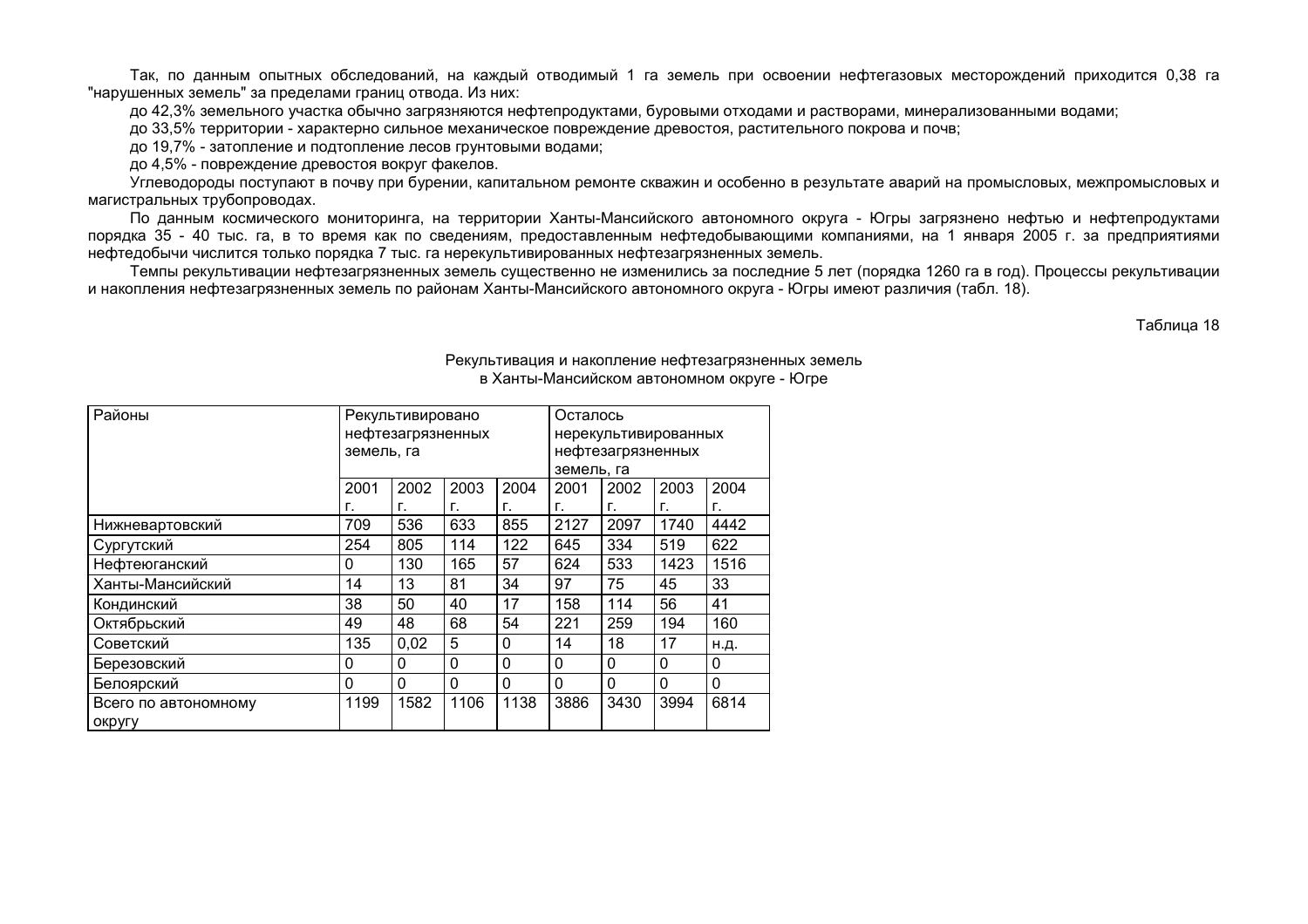Наибольшее количество земель, загрязненных нефтью и нефтепродуктами, рекультивировано в 2004 г. в Нижневартовском районе - 855 га, или 75,1% от общего по округу количества рекультивированных нефтезагрязненных земель. На втором месте находится Сургутский район - 122 га, или 10,7%. На третьем - Нефтеюганский и Октябрьский районы - 57 и 54 га (или соответственно 5,0% и 4,7%).

Прослеживается устойчивая тенденция к увеличению площади накопленных нефтезагрязненных земель (рис. 13). Отчасти увеличение количества накопленных нефтезагрязненных земель объясняется постановкой на учет (в результате инвентаризации земель) ранее скрываемых предприятиями нефтедобычи участков нефтезагрязненных земель.

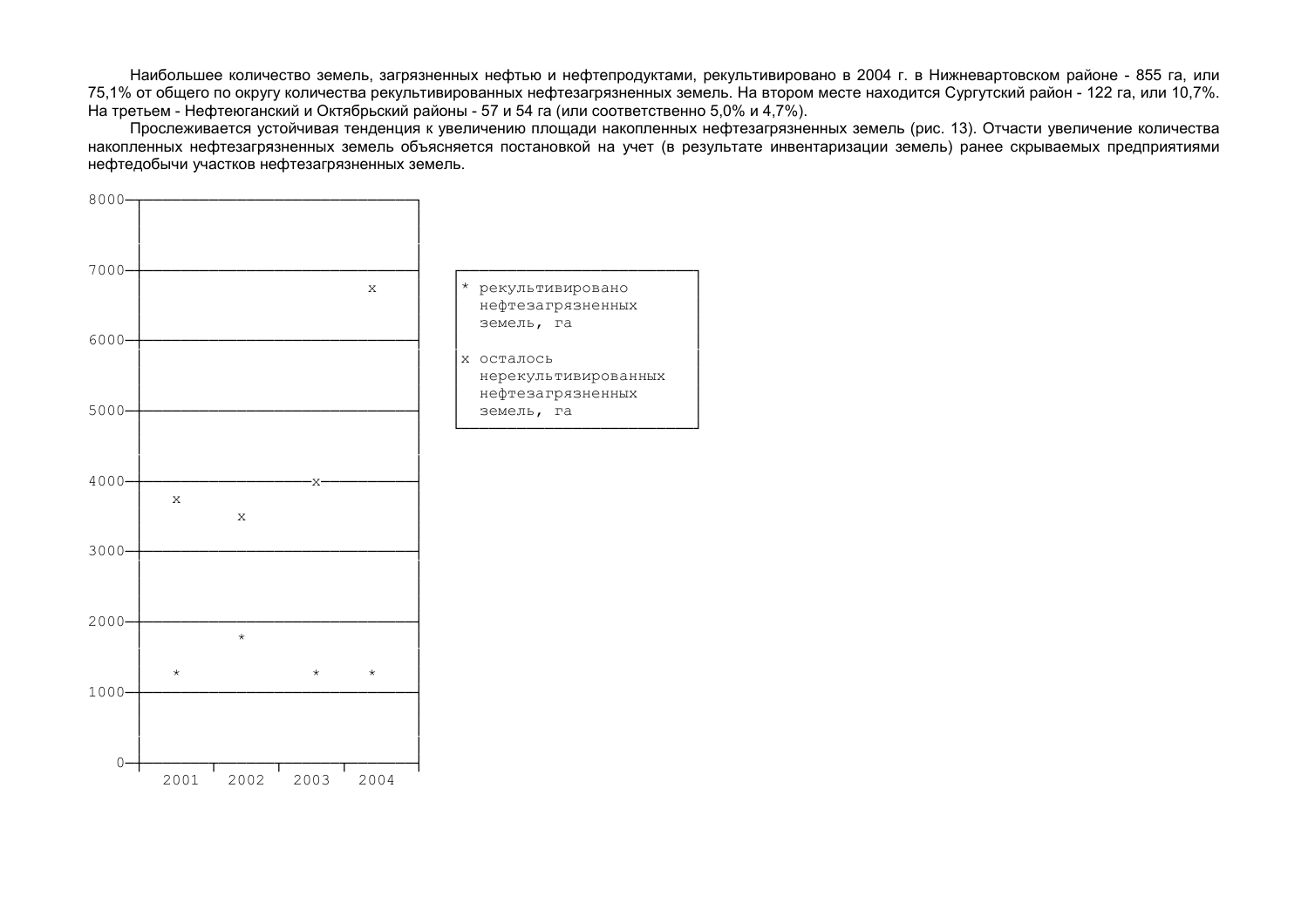# Рисунок 13. Накопление и рекультивация нефтезагрязненных земель

Наибольшее количество нерекультивированных нефтезагрязненных земель приходится на районы интенсивной нефтедобычи: Нижневартовский, Нефтеюганский, Сургутский районы (соответственно 65,2%, 22,2% и 9,1% от суммарной по автономному округу площади нерекультивированных нефтезагрязненных земель).

## Загрязнение земель отходами производства и потребления

Одной из проблем автономного округа является загрязнение земель отходами производства и потребления. На протяжении последних лет ежегодно в автономном округе образовывалось в среднем более 1,5 млн. тонн отходов, из которых примерно 14 приходится на высоко и умеренно опасные отходы (табл. 19).

Таблица 19

| 2000                   | 2001    |         | 2002    | 2003    |
|------------------------|---------|---------|---------|---------|
| 0,007                  | 0,002   |         | 0.11    | 0,06    |
| 70,84                  | 90,29   |         | 53.24   | 15,97   |
| 67,52                  | 68,91   |         | 250,45  | 269,76  |
| 1258,49                | 1299,87 |         | 1470,95 | 1199,58 |
| 5 класса опасности     |         |         | 87.06   | 77,90   |
| Всех классов опасности | 1396,86 | 1459,07 | 1861,81 | 1563,27 |

## Динамика образования отходов в период с 2000 по 2003 гг., ТЫС. ТОНН

Доля наиболее опасных отходов (отходы 1 класса опасности) в суммарном объеме образования отходов на протяжении последних 4 лет остается практически неизменной (не превышает 0.01%). Общий вклад отходов 2 класса опасности снижается и составляет порядка 1%. Доля отходов 3 и 4 классов составляет порядка 94% от всей массы образующихся отходов, отходов 5 класса опасности - порядка 5% (рис. 14 - не приводится).

> Рисунок 14. Структура образования отходов производства и потребления по классам опасности

1 кл. 0,004% 2 кл. 1.0% 3 кл. 17.3% 4 кл. 76,7% 5 кл. 5.0%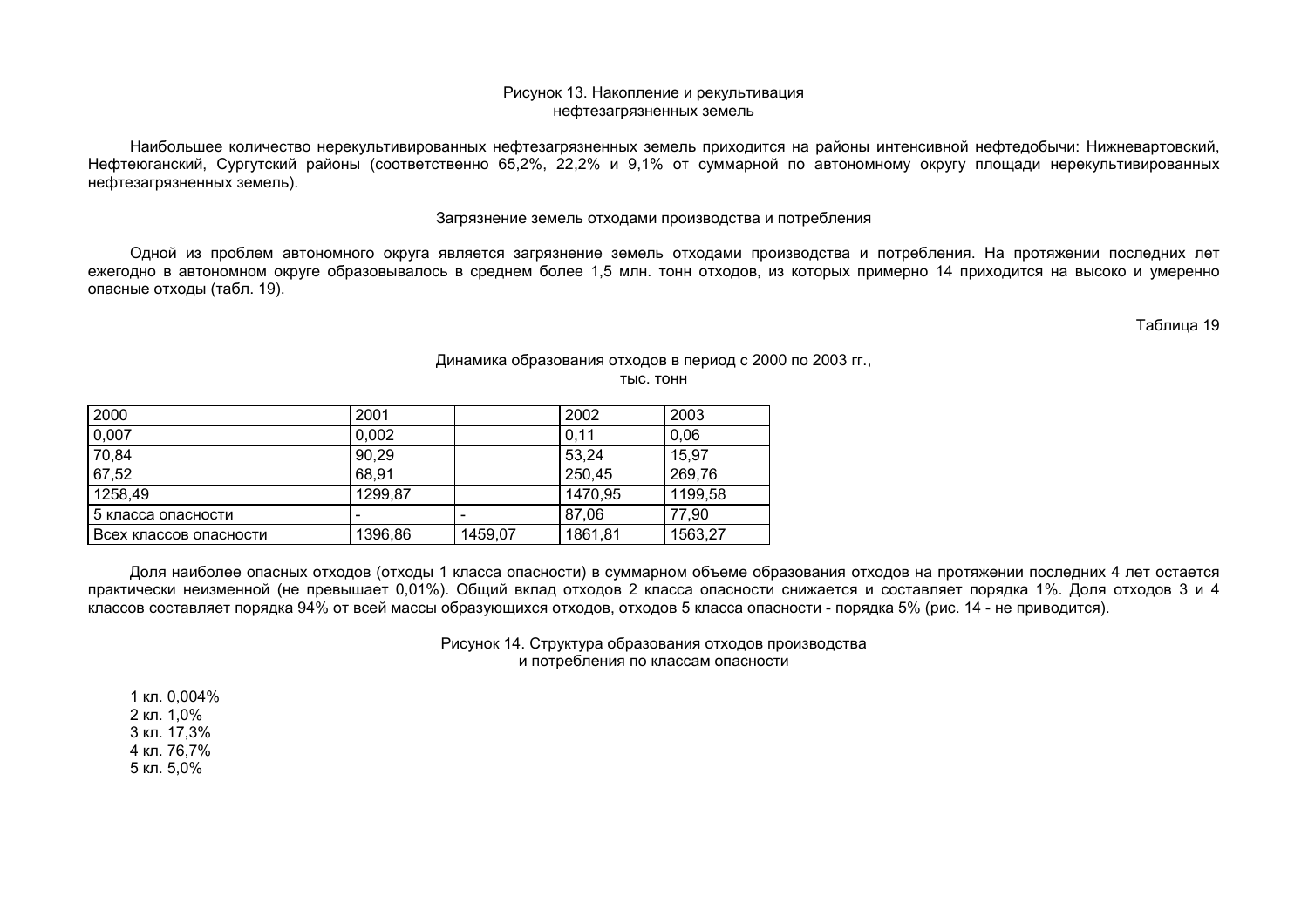## Рисунок не приводится.

Технологии освоения нефтяных месторождений в полном объеме объясняют сложившуюся структуру образования отходов (рис. 15 - не приводится). Основными видами отходов остаются отходы нефтедобычи (в основном это отходы 3 и 4 класса опасности); буровой шлам (38%), шлам нефтеуловителей и промывных стоков (14%).

# Рисунок 15. Структура образования отходов производства и потребления по видам отходов

буровой шлам 4 кл. 38% шлам нефтеуловителей и промывных стоков 3 кл. 14% мусор бытовой от населения 4 кл. 7% шлам очистки трубопроводов и емкостей 3 кл. 1% лом, стружка, пыль черных металлов и сплавов 4 кл. 6% навоз крупного рогатого скота свежий 5 кл. 1% лом черных металлов несортированный 5 кл. 1% прочие отходы всех классов опасности 32%

## Рисунок не приводится.

Наибольшее образование отходов приходится на Нижневартовский (33,71% в 2002 г. и 38,06% в 2003 г.) и Сургутский (29,12% в 2002 г. и 36,32% в 2003 г.) районы, главным образом за счет отходов 3 и 4 класса опасности (табл. 20). Наименьшее образование отходов приходилось в 2002 г. на Кондинский район (1,92), в 2003 г. - на Березовский район (0,53%).

Таблица 20

| Район           | 2002 г.  |                      | 2003 г.     |             |  |
|-----------------|----------|----------------------|-------------|-------------|--|
|                 | обра-    | % от объема<br>обра- |             | % от объема |  |
|                 | зование. | общего               | зование.    | общего      |  |
|                 | тонн     | образования          | тыс.        | образования |  |
|                 |          | ОТХОДОВ              | <b>TOHH</b> | ОТХОДОВ     |  |
| Белоярский      | 55302    | 2.97                 | 14067       | 0,91        |  |
| Березовский     | 62835    | 3,37                 | 8242        | 0,53        |  |
| Кондинский      | 35715    | 1,92                 | 61042       | 3,90        |  |
| Нефтеюганский   | 65980    | 3,54                 | 66324       | 4,24        |  |
| Нижневартовский | 627598   | 33,71                | 595048      | 38,06       |  |

Образование отходов в районах автономного округа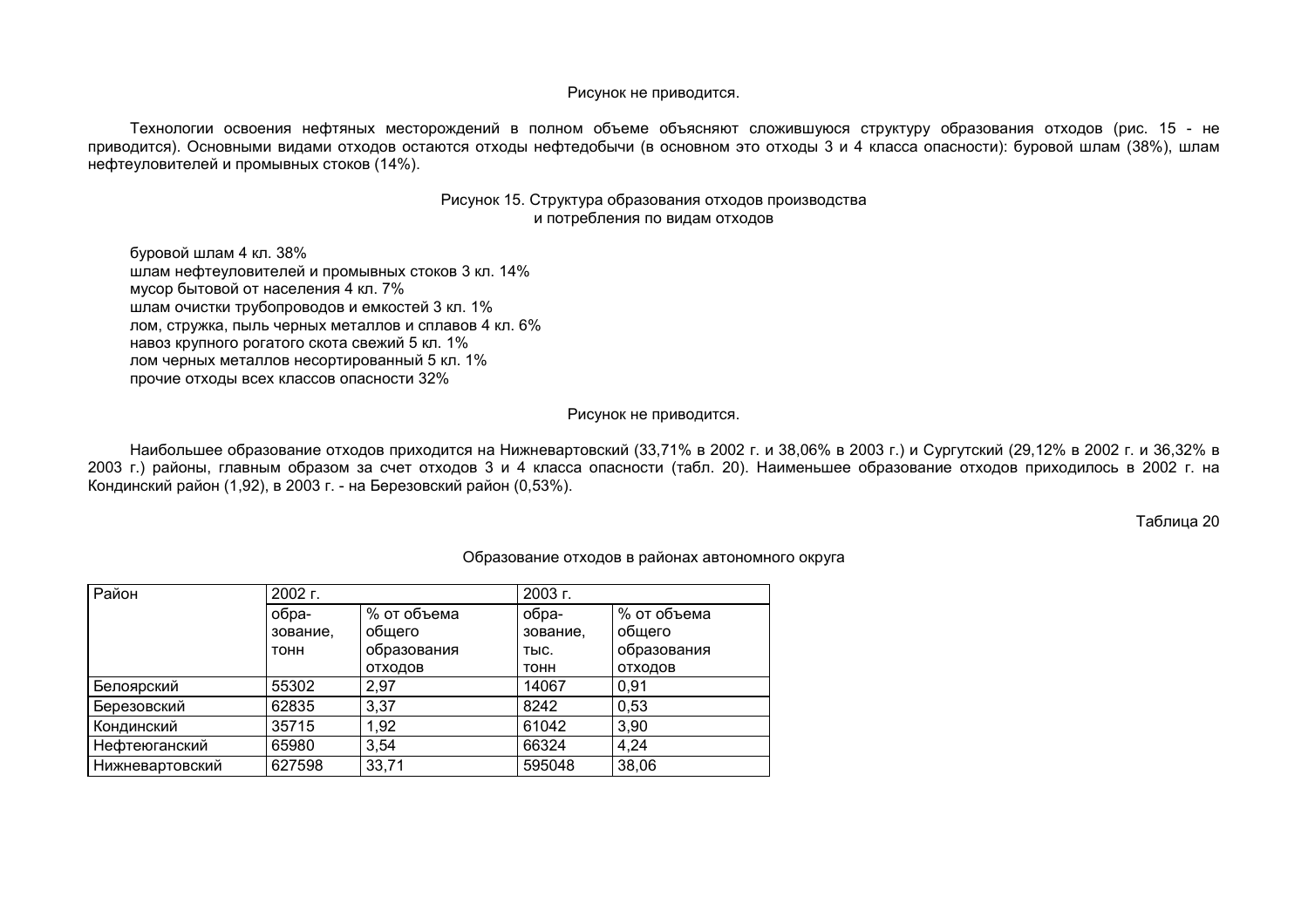| Октябрьский      | 171904  | 9.24  | 58891   | 3,78  |
|------------------|---------|-------|---------|-------|
| Советский        | 139491  | 7.49  | 51304   | 3.28  |
| Сургутский       | 542150  | 29.12 | 567908  | 36.32 |
| Ханты-Мансийский | 160841  | 8.64  | 140444  | 8.98  |
| Итого            | 1861816 | 100   | 1563270 | 100   |

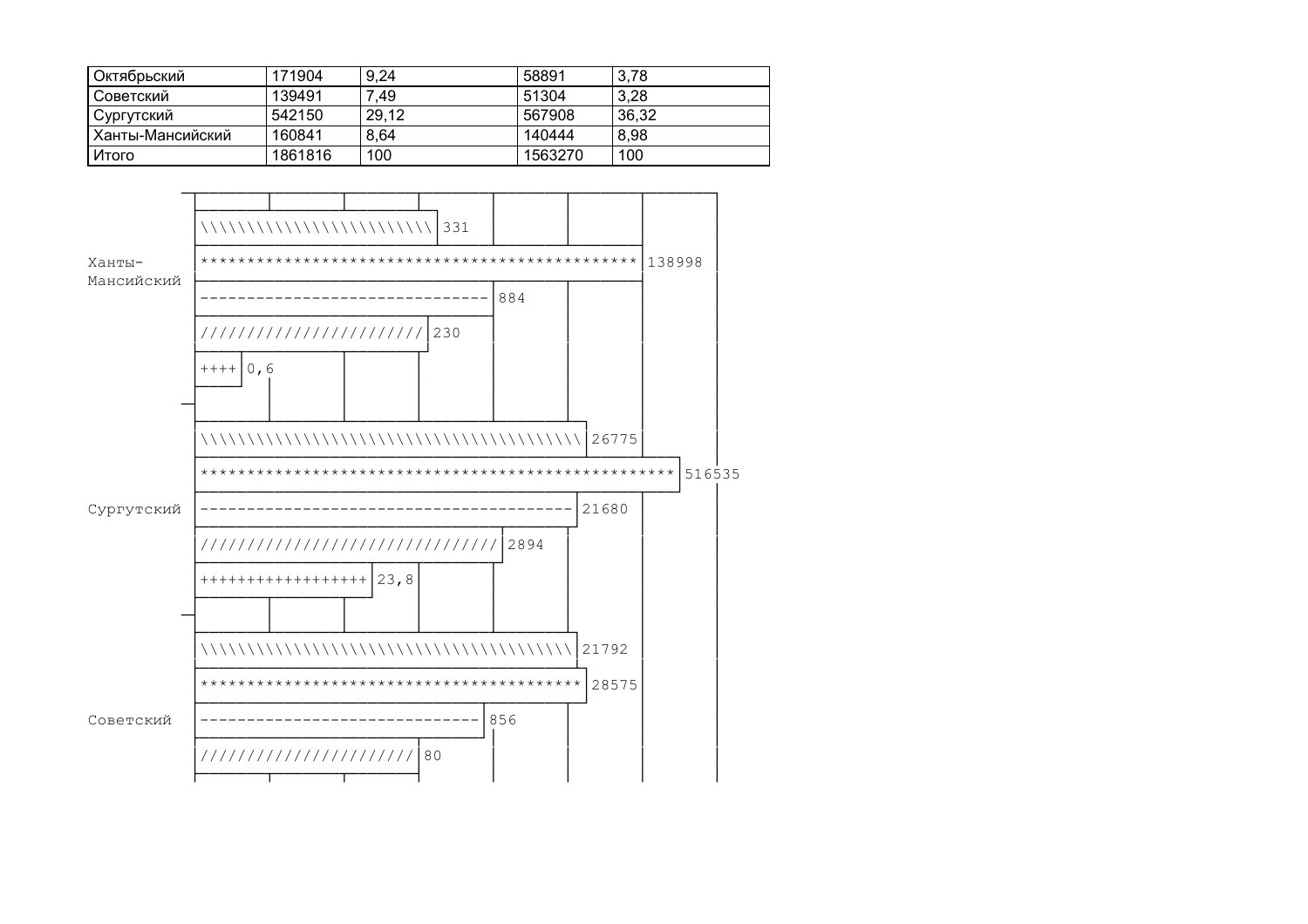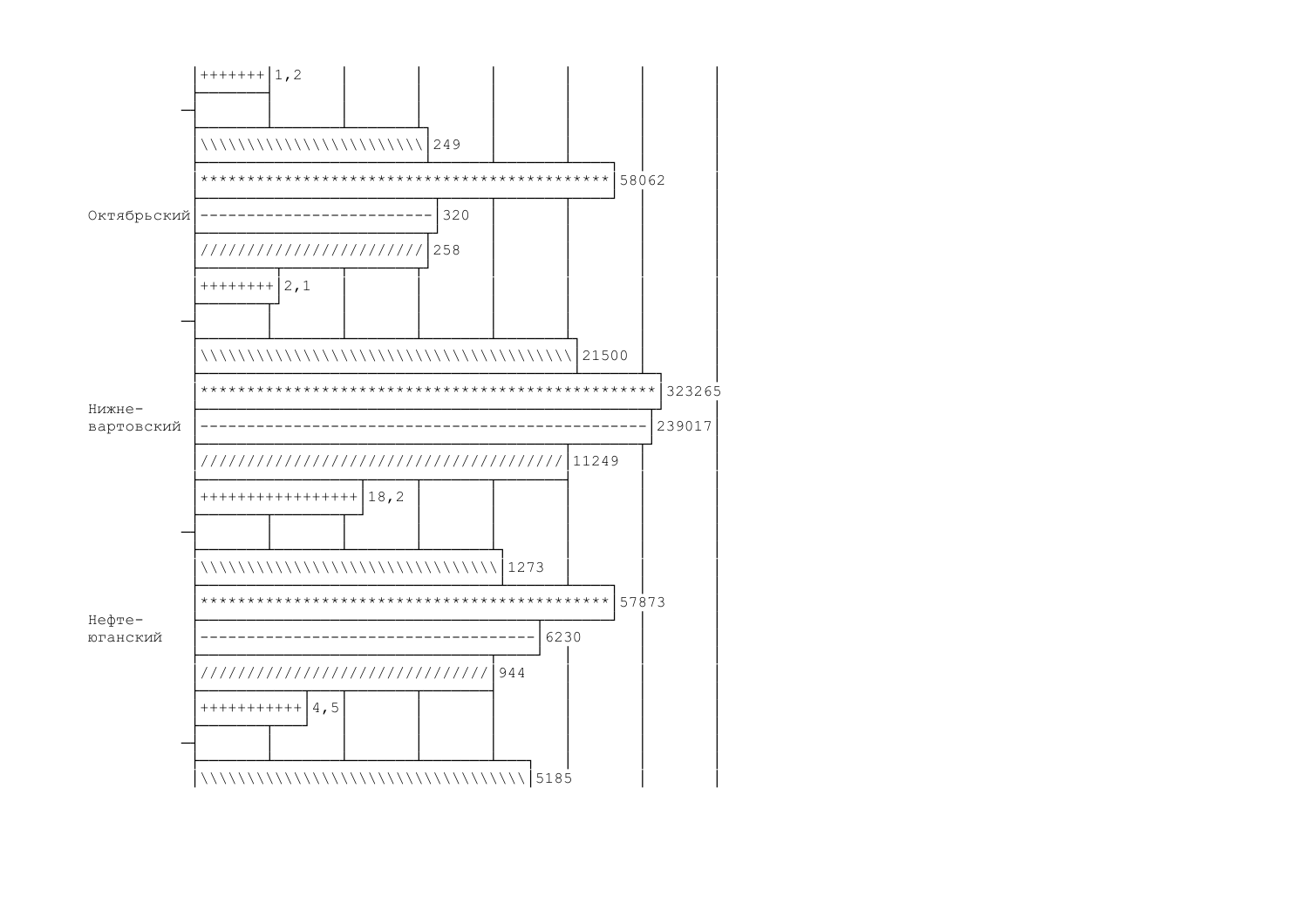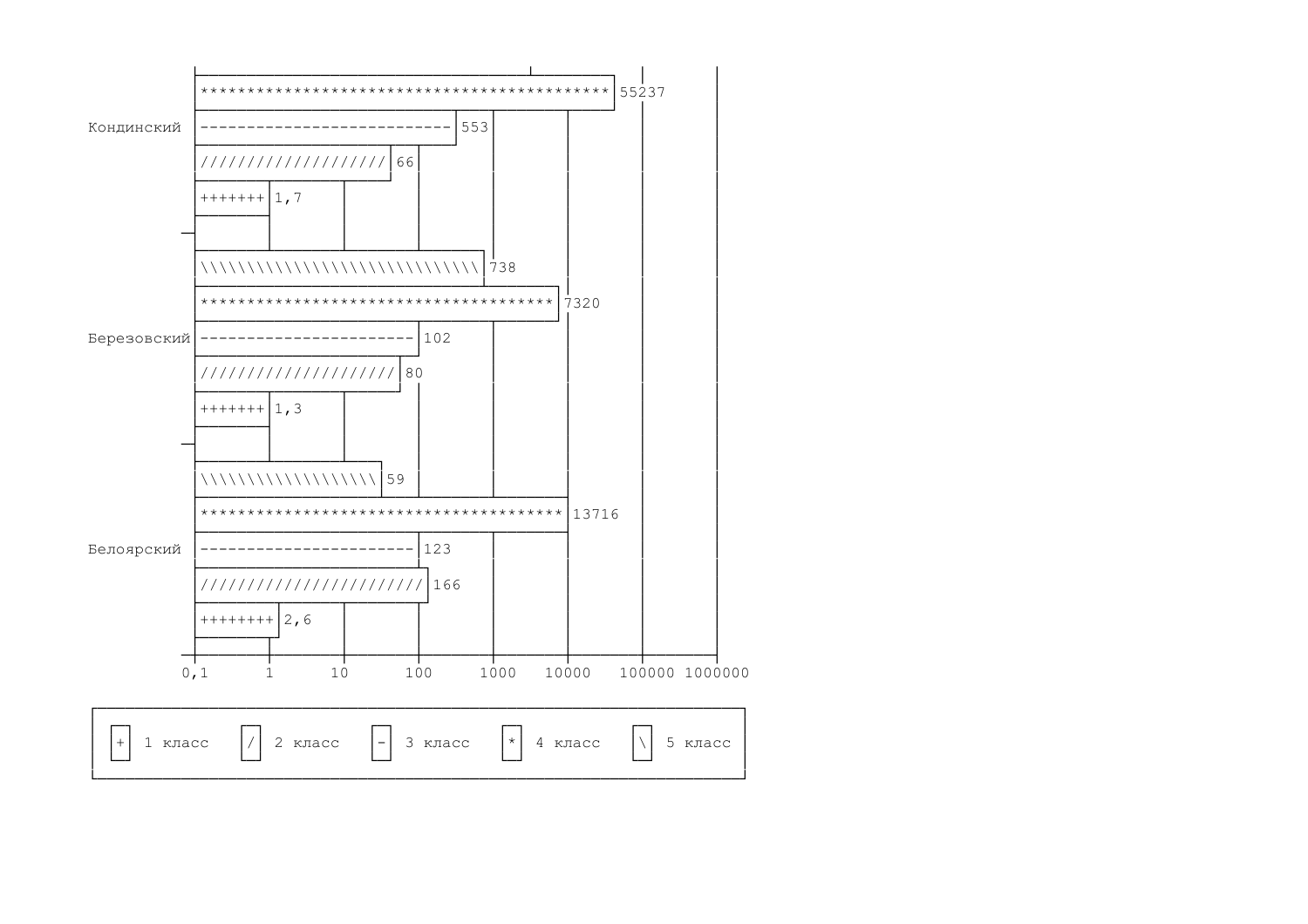Рисунок 16. Образование отходов по районам автономного округа, 2003 г.

В таких районах, как Березовский, Белоярский, Кондинский, Октябрьский и Советский в структуре отходов преобладают отходы жилишнокоммунальной сферы (от 70 - 90%). В Сургутском. Нижневартовском. Ханты-Мансийском и Нефтеюганском районах преобладающими видами отходов (около 70%) являются отходы нефтедобывающей промышленности (рис. 16).

В 2003 г. наметилась тенденция уменьшения образования отходов, главным образом за счет отходов 2 и 4 класса опасности для большинства районов. В Сургутском, Нефтеюганском и Кондинском районах наблюдалась обратная тенденция - увеличение образования отходов, главным образом за счет отходов 4 и 5 классов опасности.

Доля использования образовавшихся отходов производства и потребления выросла к 2003 г. с 7.45% до 24.0%, доля обезвреживания отходов - с 3.9% до 15.2%.

Ежегодно в автономном округе на полигоны и свалки поступает порядка 1,1 - 1,3 млн. тонн отходов. Количество отходов, размещаемых в течение года на объектах размещения отходов, сократилось в автономном округе к 2003 г. практически в 1,5 раза (табл. 21). Начиная с 2004 г. наблюдается резкое увеличение количества размещаемых отходов, главным образом за счет размещения производственных отходов. В 2004 году производственные отходы размещались на 2377 объектах, в которых было размещено 3055 тыс. тонн, что в 3 раза больше аналогичного среднего показателя за 2001 - 2003 годы (рис. 17).

Таблица 21

## Количество отходов, размещенных в течение года на объектах размещения отходов в автономном округе, тыс. тонн

| Наименование отходов  | 2000 | 2001 | 2002 | 2003 | 2004 |
|-----------------------|------|------|------|------|------|
| ТБО (твердые бытовые) | 1023 | 1345 | 1234 | 953  | 1010 |
| ПО (производственные) | 1839 | 1013 | 1105 | 995  | 3055 |
| Итого                 | 2862 | 2358 | 2339 | 1948 | 4065 |

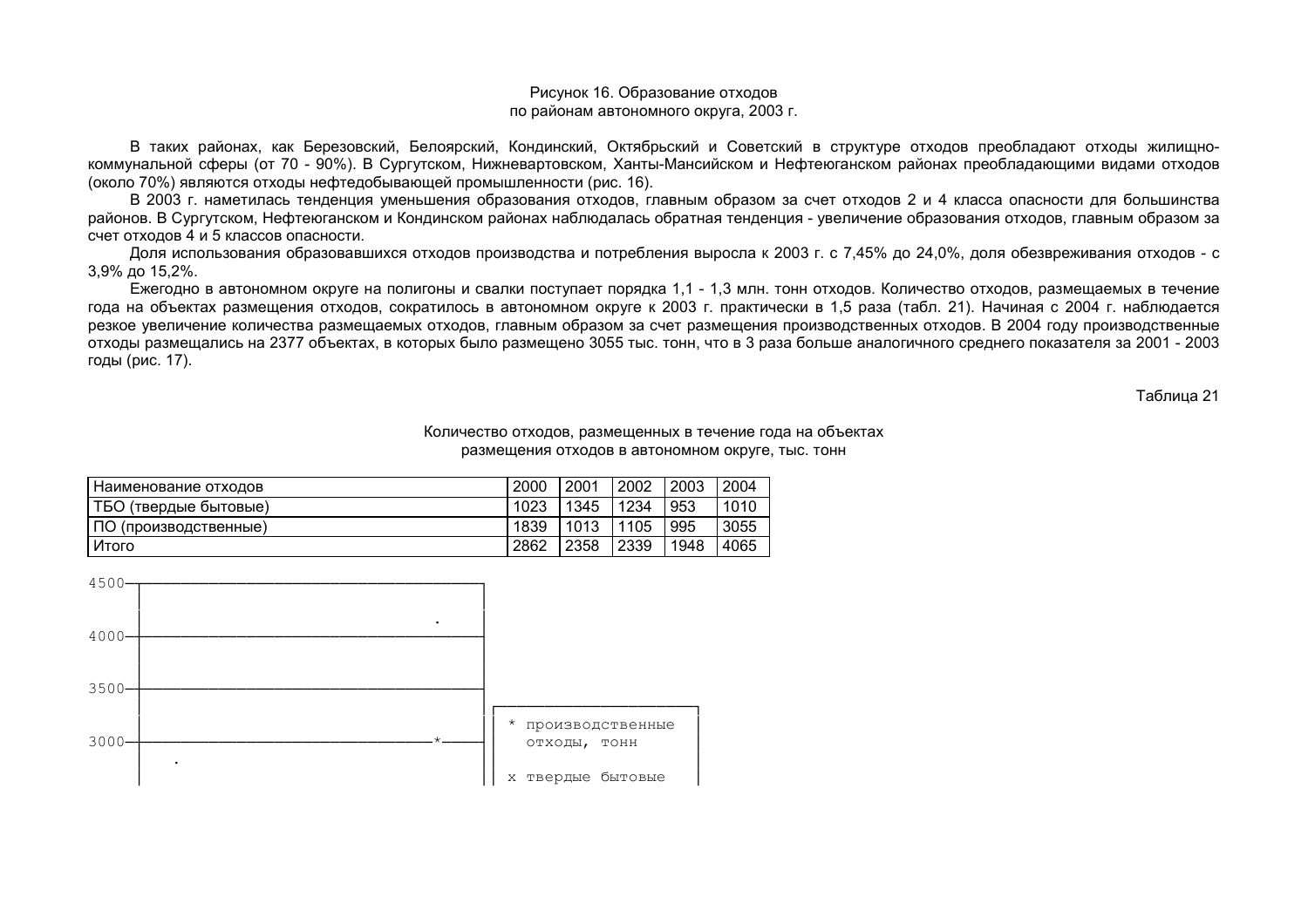



На 1 января 2005 г. на территории автономного округа действуют 46 полигонов для размещения твердых бытовых и производственных отходов, 112 свалок в городах, городских и сельских поселениях, из которых 57 несанкционированных, то есть тех, которые не имеют официального статуса мест размещения отходов и документов на отвод земельных участков. Площадь, занятая свалками и полигонами, составляет 511,85 га. В течение 2004 г. было обнаружено 103 несанкционированных свалки общей площадью 16 га. В течение 2000 г. 50 несанкционированных свалок было ликвидировано. Общая мощность санкционированных свалок и полигонов составляет 15.44 млн. тонн. Остаточная мощность полигонов - 7.24 млн. тонн.

Кроме мест размещения ТБО, в автономном округе насчитывается 2377 мест размещения производственных отходов, из них 27 полигонов, включая полигоны, совмещенные с полигонами ТБО; в автономном округе насчитывается порядка 8 обустроенных полигонов, предназначенных только для размещения исключительно производственных отходов, главным образом нефтезагрязненных грунтов и нефтешламов. Также имеется 18 санкционированных свалок производственных отходов, 5 несанкционированных, 121 шламонакопитель, 1960 шламовых амбаров, 27 емкостей с отработанными нефтесодержащими отходами, техническими маслами, 159 мест размещения металлолома, 23 иловых карты и фекальных отстойников, на 31 производственной площадке размещаются прочие производственные отходы (табл. 22).

Таблица 22

| Районы | Тип объекта        | Площадь  | Общая     |
|--------|--------------------|----------|-----------|
|        | размещения отходов | поли-    | мощность  |
|        |                    | гонов и  | полигона  |
|        |                    | санкцио- | и свалки. |
|        |                    | ниро-    | тыс. тонн |
|        |                    | ванных   |           |
|        |                    | свалок,  |           |
|        |                    | га       |           |

Полигоны и свалки отходов на 1 января 2005 г.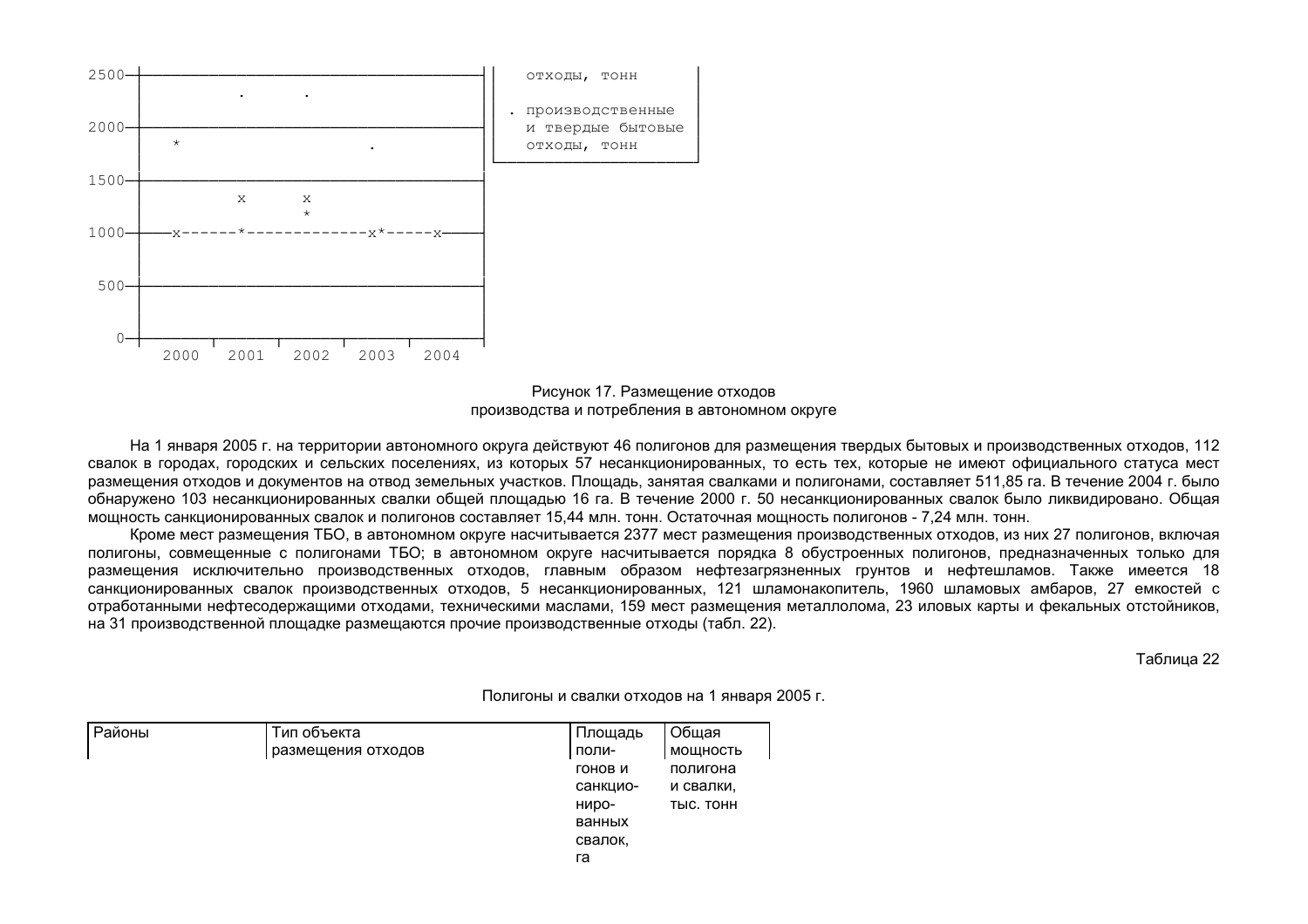|                                   | поли-<br>ГОН   | свалка ТБО,<br>санкцио-<br>нированная | свалка ПО<br>несанк-<br>циониро- |        |          |
|-----------------------------------|----------------|---------------------------------------|----------------------------------|--------|----------|
|                                   |                |                                       | ванная<br>(без доку-<br>ментов)  |        |          |
| Белоярский                        | $\overline{4}$ | 6                                     | 2                                | 27,48  | 436,51   |
| Березовский                       | $\overline{2}$ | 5                                     | 6                                | 14,59  | 214,93   |
| Кондинский                        |                | 7                                     | 13                               | 80,44  | 2430,42  |
| Нижневартовский                   | 17             | 2                                     | 8                                | 134,13 | 5294,67  |
| Нефтеюганский                     | 6              | $\overline{2}$                        | 4                                | 52,25  | 554,80   |
| Октябрьский                       | 3              | 4                                     | 11                               | 60,47  | 1040,51  |
| Советский                         |                | 6                                     |                                  | 40,20  | 796,00   |
| Сургутский                        | $\overline{4}$ | 6                                     | 13                               | 52,52  | 4219,26  |
| Ханты-Мансийский                  | 8              | 17                                    |                                  | 49,80  | 450,54   |
| Всего по<br>автономному<br>округу | 46             | 55                                    | 57                               | 511,85 | 15437,74 |

К началу 2004 г. на промышленных площадках предприятий накоплено около 4,5 млн. тонн промышленных отходов, 98% из них образовано топливной промышленностью.

Одним из основных источников загрязнения окружающей среды являются шламовые амбары с отходами бурения. По данным предприятий, в автономном округе на 1 января 2005 г. имеется 1938 нерекультивированных шламовых амбаров, что в 1,2 раза меньше данного показателя на 1 января 2001 г. В целом за период 2001 - 2004 гг. по автономному округу наметилась положительная тенденция роста количества рекультивированных и снижение количества оставшихся нерекультивированных шламовых амбаров (табл. 23 и рис. 18). Наибольшее снижение количества нерекультивированных шламовых амбаров наблюдалось в Нижневартовском районе (к 2004 г. произошло снижение почти в 2 раза).

Таблица 23

| Районы          | Рекультивировано<br>шламовых амбаров<br>(шт.) |      |      |      | Осталось<br>нерекультивированных<br>шламовых амбаров (шт.) |      |      |      |
|-----------------|-----------------------------------------------|------|------|------|------------------------------------------------------------|------|------|------|
|                 | 2001                                          | 2002 | 2003 | 2004 | 2001                                                       | 2002 | 2003 | 2004 |
| Нижневартовский | 237                                           | 258  | 263  | 174  | 1325                                                       | 1047 | 895  | 809  |
| Сургутский      | 243                                           | 405  | 383  | 452  | 440                                                        | 438  | 469  | 460  |

## Рекультивация шламовых амбаров в территориальном разрезе (шт.)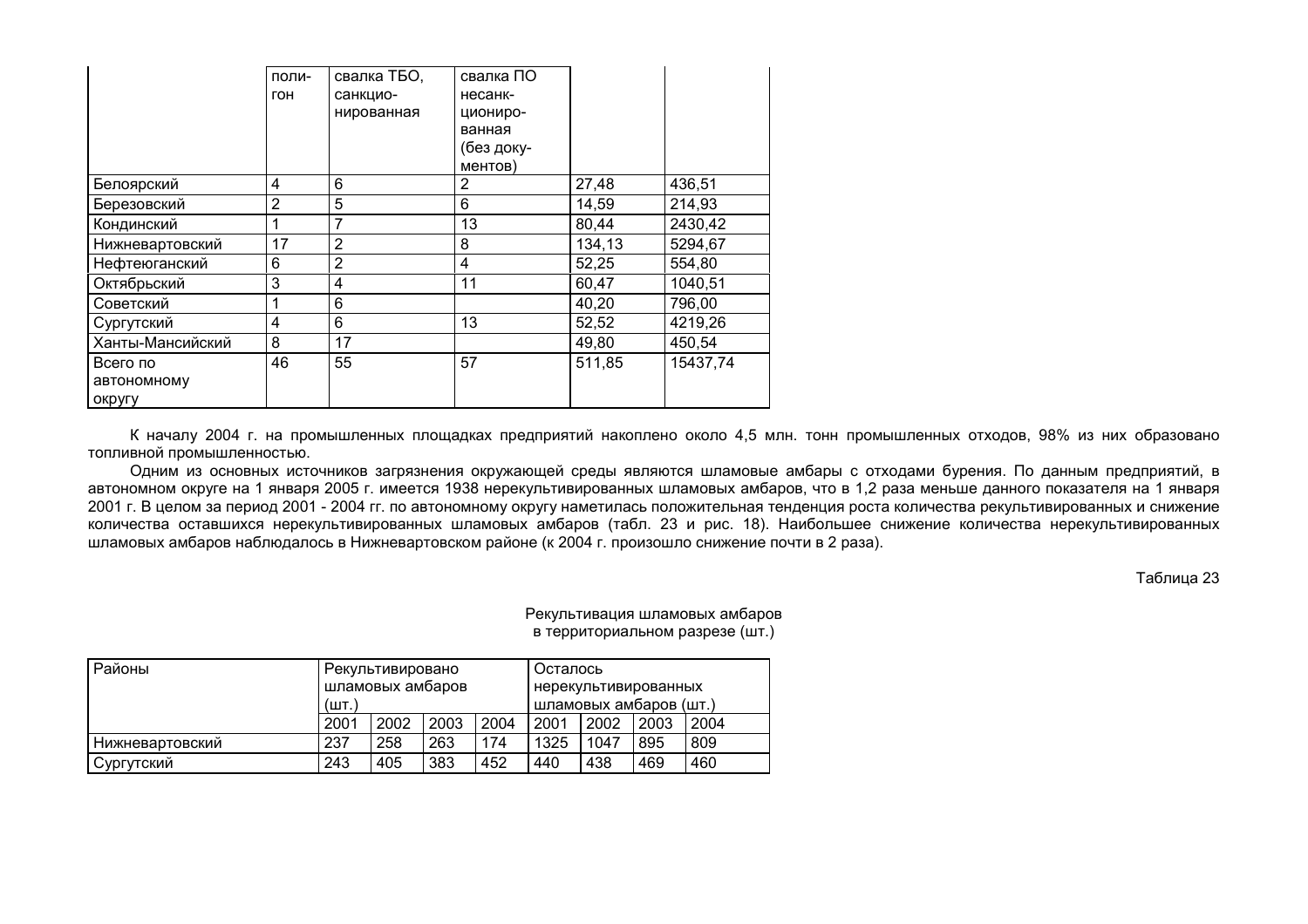| Нефтеюганский      | 2    | 6   | 60             | 45  | 679  | 687  | 627  | 541  |
|--------------------|------|-----|----------------|-----|------|------|------|------|
| Ханты-Мансийский   | 30   | 21  | 41             | 25  | 43   | 46   | 40   | 49   |
| Кондинский         | н.д. | 19  |                | 16  | н.д. | 14   |      | 9    |
| Октябрьский        | 6    | 55  | $\overline{2}$ | 8   | 104  | 37   | 53   | 45   |
| Советский          | 32   | 24  | 12             | 0   | 71   | 44   | 9    | 0    |
| Березовский        | 0    | 3   | 3              | 0   | 6    | 3    |      |      |
| Белоярский         | 3    | 4   | 5              | 2   |      | 17   | 12   | 16   |
| В целом по         | 553  | 795 | 776            | 722 | 2668 | 2333 | 2106 | 1938 |
| автономному округу |      |     |                |     |      |      |      |      |





Полигоны и свалки твердых бытовых отходов

Развитие промышленного производства и экономический рост в автономном округе обусловили увеличение численности населения, образование новых городов и поселков. Масса размещенных твердых бытовых отходов за 2004 г. составила 1010 тыс. тонн. Общая площадь полигонов и санкционированных свалок составляет 511,85 га, а несанкционированных - около 100 га. Почти во всех городах и многих поселках автономного округа система сбора и вывоза ТБО от населения, бюджетных организаций, предприятий торговли и сферы услуг развита хорошо. Образовавшиеся отходы на территориях городов и поселков собираются в мусоросборниках или контейнерах, размещаемых на специальных контейнерных площадках. Вывоз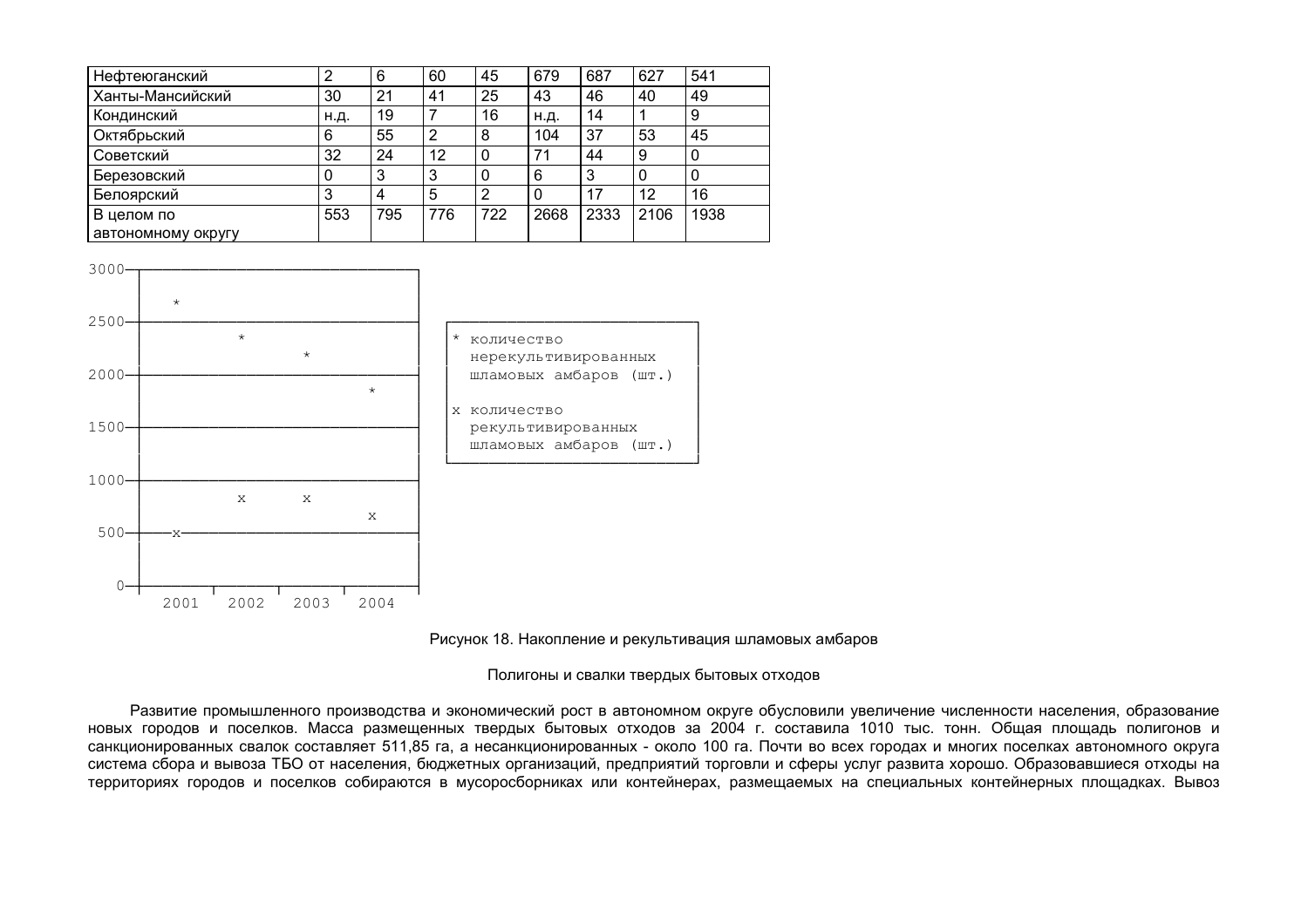скопленных отходов осуществляется ежедневно мусоровозами и мусоросборочными машинами на места размещения отходов - полигоны и санкционированные свалки.

В частном секторе городов и поселков мусор часто собирается напрямую у населения и организаций - мусоросборочные машины объезжают закрепленные за ними районы по графику и собирают вынесенный мусор. В целом, в тех населенных пунктах, где производится сбор ТБО, охват этой услугой составляет 100%.

Однако до сих пор не все населенные пункты автономного округа охвачены услугой по сбору и вывозу ТБО. Так, в Ханты-Мансийском районе только в одном населенном пункте п. Горноправдинск производится сбор отходов. Все остальные населенные пункты не имеют никакой системы сбора ТБО. В результате вокруг поселков стихийно образуются несанкционированные свалки, на которых накапливаются бытовые и строительные отходы,

Места размещения отходов ТБО в Ханты-Мансийском автономном округе - Югре делятся на три категории: полигоны, санкционированные и несанкционированные свалки. По данным на конец 2004 г., в автономном округе имелось 46 полигонов, на которых размещаются производственные и бытовые отходы. Из обшего количества полигонов порядка 11 принадлежат нефтегазодобывающим предприятиям. Это преимущественно полигоны, расположенные на месторождениях. В ведении муниципальных образований находятся 19 полигонов.

При этом в автономном округе нет ни одного полигона для размещения чрезвычайно опасных и высокоопасных отходов, образующихся в коммунальной сфере (например, ртутьсодержащие люминесцентные лампы, свинцовые аккумуляторы и батареи, отработанные машинные и трансформаторные масла, бытовые масляные радиаторы).

На полигонах выполняются работы по приему, складированию и изоляции ТБО. Организация работ на полигоне определяется технологической схемой эксплуатации полигона, которая включает такие операции, как размещение отходов на карте, уплотнение их бульдозером и пересыпание изолирующим слоем грунта, образовавшимся при рытье котлована. После достижения высоты полигона проектной отметки он подлежит рекультивации.

Наряду с полигонами в автономном округе насчитывается 55 действующих санкционированных свалок, на которых размещаются преимущественно бытовые отходы. Очевидно, что на сегодня в автономном округе использование санкционированных свалок, а не полигонов является самым популярным способом утилизации ТБО. В автономном округе имеются 50 действующих несанкционированных свалок, на которых размещаются преимущественно бытовые отходы. Рассредоточенное размещение отходов приводит к захламлению больших площадей земель. Многие свалки, особенно поселковые, имеют низкий уровень благоустройства, нет ограждений и обваловки. Учет и контроль на таких свалках не ведется. Большое количество свалок расположено в водоохранных зонах рек и озер, в неблагоприятных по гидрогеологическим условиям местах. В некоторых не налажен контроль поступающих отходов, в результате совместно размещаются ТБО, строительные и промышленные отходы разных классов опасности (вплоть до высокоопасных). Не соблюдается технология захоронения отходов, не проводится мониторинг состояния окружающей среды. На сегодня большая часть санкционированных свалок в автономном округе не отвечает санитарным и природоохранным требованиям.

В связи с недостаточным количеством полигонов и санкционированных свалок, а также слабым контролем со стороны органов местного самоуправления и природоохранных органов за деятельностью промышленных, строительных и торговых организаций по сбору и вывозу накопившихся отходов в автономном округе широко распространена практика вывоза отходов в места неорганизованного складирования, т.е. на несанкционированные свалки.

На территории автономного округа имеется опыт утилизации ТБО посредством термообезвреживания отходов; установка по термообезвреживанию отходов находится в п. Ларьяк. Мощность установки - 100 кг/час, рабочая температура печи - 950 - 1000 °С. Отходящие газы, образующиеся в процессе горения, проходят двухступенчатую очистку; пепел, остающийся после сжигания отходов, накапливается в специальных бетонных бункерах. Перед пуском в эксплуатацию проект получил положительное заключение государственной экологической экспертизы и необходимое согласование санитарноэпидемиологической службы. В данной установке сжигают не только бытовые отходы, но и трупы домашних животных.

В г. Нефтеюганске налажено межмуниципальное сотрудничество. Полигон, принадлежащий г. Нефтеюганску, принимает ТБО не только от самого города, но также от поселков района и г. Пыть-Яха, что позволяет эффективно эксплуатировать небольшое количество относительно крупных полигонов по утилизации ТБО.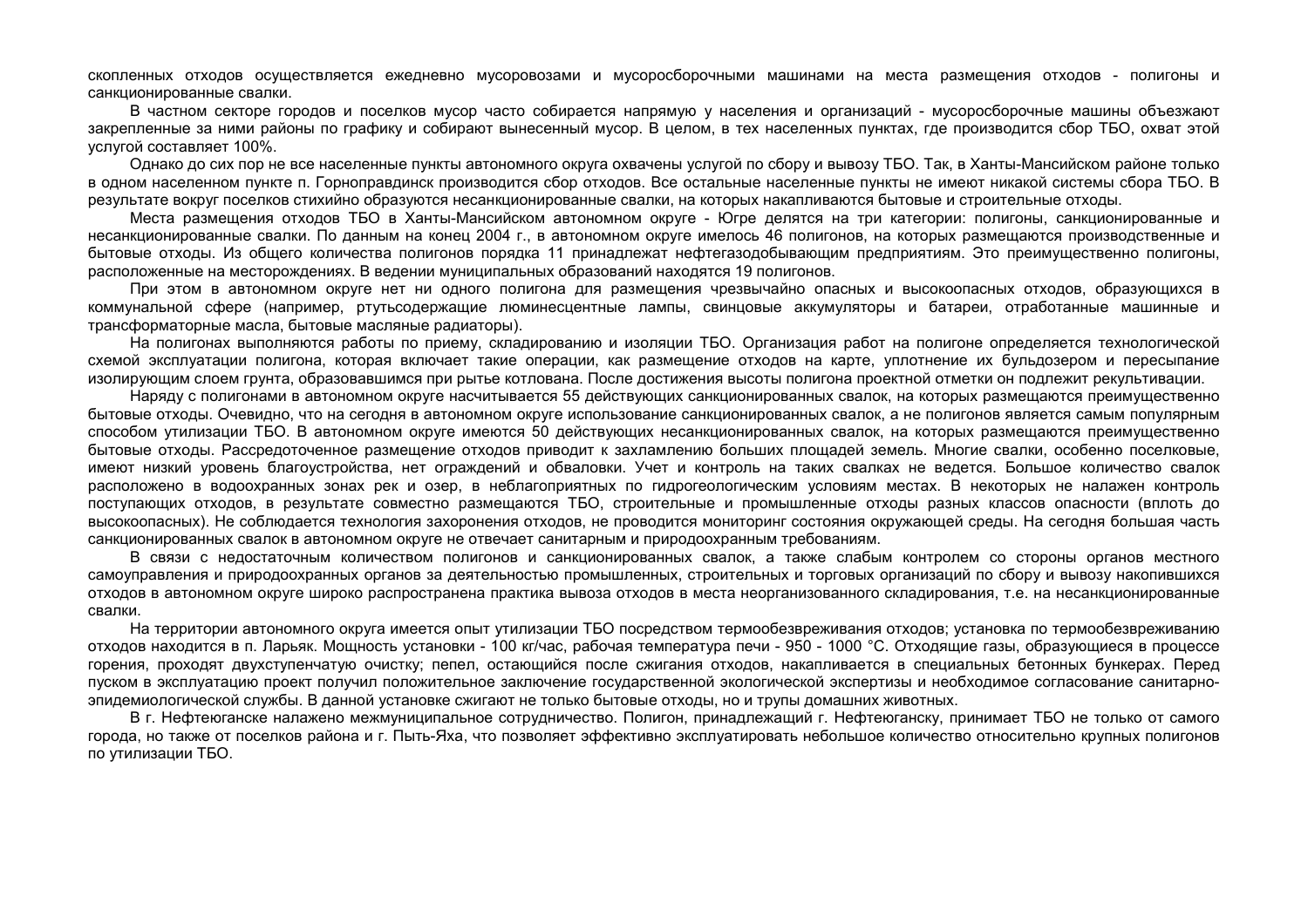Одной из проблем в г. Нижневартовске является недозагрузка мощностей нового мусороперерабатывающего завода. Он был построен для принятия и переработки отходов 1 млн. куб. м в год. но загружен лишь на 10%. Элементы технологической линии имеют недоделки. При заводе имеется полигон, на который размещается брикетированный мусор. Полигон расположен на заболоченной территории. Гидроизоляция в виде специальной пластиковой пленки отсутствует. Вместо требуемого по технологии глиняного замка используется сухая глина; отсутствует система дренажа.

#### 4. Чрезвычайные ситуации техногенного характера

На территории автономного округа расположено и действует значительное количество потенциально опасных производственных объектов и объектов жизнеобеспечения, аварии на которых могут привести к негативным социальным и экологическим последствиям. Большинство чрезвычайных ситуаций носят техногенный характер. Основными причинами возникновения чрезвычайных ситуаций техногенного характера продолжают оставаться изношенность основных производственных фондов, ухудшение материально-технического обеспечения, снижение производственной и технологической дисциплины, отсутствие современных систем управления опасными процессами.

Наибольшее количество чрезвычайных ситуаций техногенного характера приходится на нефтегазовые системы. Основным источником аварийности является трубопроводный транспорт (внутрипромысловые и магистральные нефтепроводы). В целом по автономному округу за последние годы наблюдается увеличение количества аварий на нефтегазовых системах (табл. 24).

Таблица 24

| Районы                      | 2001 год | 2002 год | 2003 год | 2004 год |
|-----------------------------|----------|----------|----------|----------|
| Белоярский                  | 0        | 0        |          | 0        |
| Березовский                 | 0        | 0        | 0        |          |
| Кондинский                  | 8        | 15       |          |          |
| Нефтеюганский               | 703      | 994      | 1428     | 2184     |
| Нижневартовский             | 438      | 456      | 538      | 1071     |
| Октябрьский                 | 183      | 125      | 66       | 61       |
| Советский                   | 5        | 2        | 3        | 3        |
| Сургутский                  | 135      | 92       | 155      | 266      |
| Ханты-Мансийский            | 126      | 87       | 44       | 44       |
| Всего по автономному округу | 1598     | 1771     | 2235     | 3631     |

Количество аварий на нефтепромыслах за 2001 - 2004 гг.

Общее число аварий в 2004 г. возросло почти в 1,3 раза по сравнению с уровнем 2001 года. Данная ситуация сложилась, в основном, из-за Нефтеюганского и Сургутского районов, где количество аварий возросло практически в 3 раза.

По категории аварийности большинство аварий относятся к локальным авариям (более 90%). Более 95% аварий на нефтепроводах произошло в результате внутренней и внешней коррозии нефтепроводов. На внутрипромысловых нефтепроводах из-за внутренней коррозии 42% труб служат менее 5 лет. Изношенность трубопроводов на старых нефтяных месторождениях составляет порядка 50%. Протяженность труб, требующих немедленной замены, составляет порядка 4 - 5 тыс. км.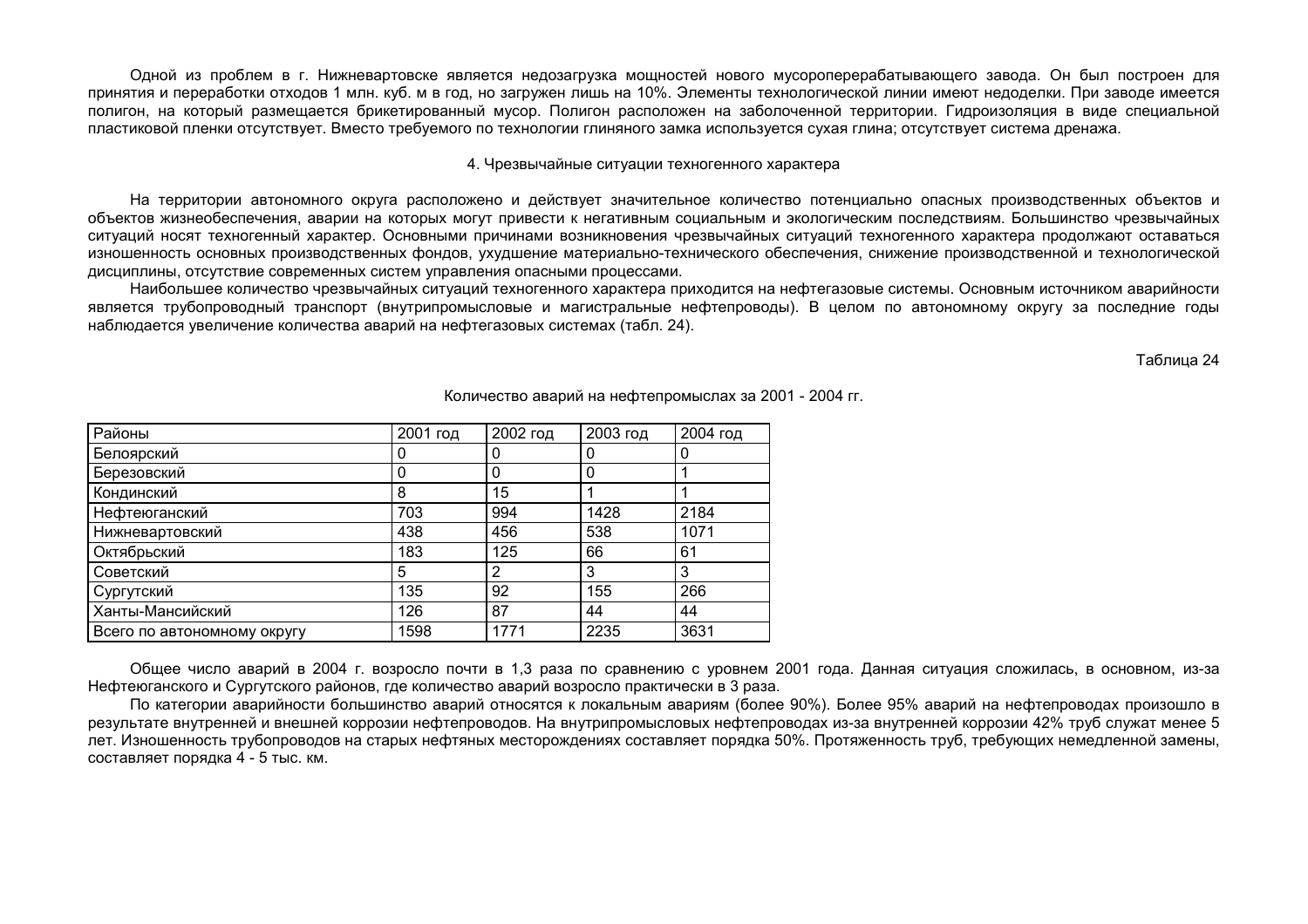В результате аварий в окружающую природную среду попадает большое количество загрязняющих веществ, главным образом, нефть и нефтепродукты. Наибольшее воздействие от аварийных разливов нефти испытывают земельные и водные ресурсы. Только в 2004 г. в результате аварий на нефтепромыслах в окружающую природную среду поступило более 14 тыс. тонн загрязняющих веществ (табл. 25).

Таблица 25

| Районы                      | 2001 | 2002        | 2003        | 2004  |
|-----------------------------|------|-------------|-------------|-------|
| Белоярский                  | 0    | 0           | 0           | 4     |
| Березовский                 | 0    | $\mathbf 0$ | $\mathbf 0$ | 0     |
| Кондинский                  | 518  | 0,77        | 0,25        | 0,20  |
| Нефтеюганский               | 274  | 667         | 111         | 10663 |
| Нижневартовский             | 323  | 1386        | 1924        | 2918  |
| Октябрьский                 | 92   | 48          | 33          | 32    |
| Советский                   | 2,60 | 0,17        | 9,83        | 1,23  |
| Сургутский                  | 95   | 346         | 63          | 568   |
| Ханты-Мансийский            | 333  | 48          | 47          | 47    |
| Всего по автономному округу | 1638 | 2499        | 2188        | 14233 |

## Аварийное поступление загрязняющих веществ в окружающую среду, тонн

По категории аварийности большинство аварий относятся к локальным авариям (более 90%). Более 95% аварий на нефтепроводах произошло в результате внутренней и внешней коррозии нефтепроводов. На внутрипромысловых нефтепроводах из-за внутренней коррозии 42% труб служит менее 5 лет. Изношенность трубопроводов на старых нефтяных месторождениях составляет порядка 50%. Протяженность труб, требующих немедленной замены, составляет порядка 4 - 5 тыс. км.

Одним из последствий аварий на нефтегазовых системах является загрязнение земельных ресурсов. Если в 2002 г. в результате аварий было загрязнено 72 га, то в 2004 г. количество площадей, загрязненных аварийными сбросами, составило 218 га, что соответствует увеличению в 3 раза (табл.  $26$ ).

Таблица 26

| Районы      | $2001$ F. | $2002$ г. | 2003 г. | 2004 г. |
|-------------|-----------|-----------|---------|---------|
| Белоярский  |           |           | -       | -       |
| Березовский |           |           |         | -       |
| Кондинский  |           |           |         |         |

## Площадь загрязненных земель вследствие аварий на нефтегазопроводах (га)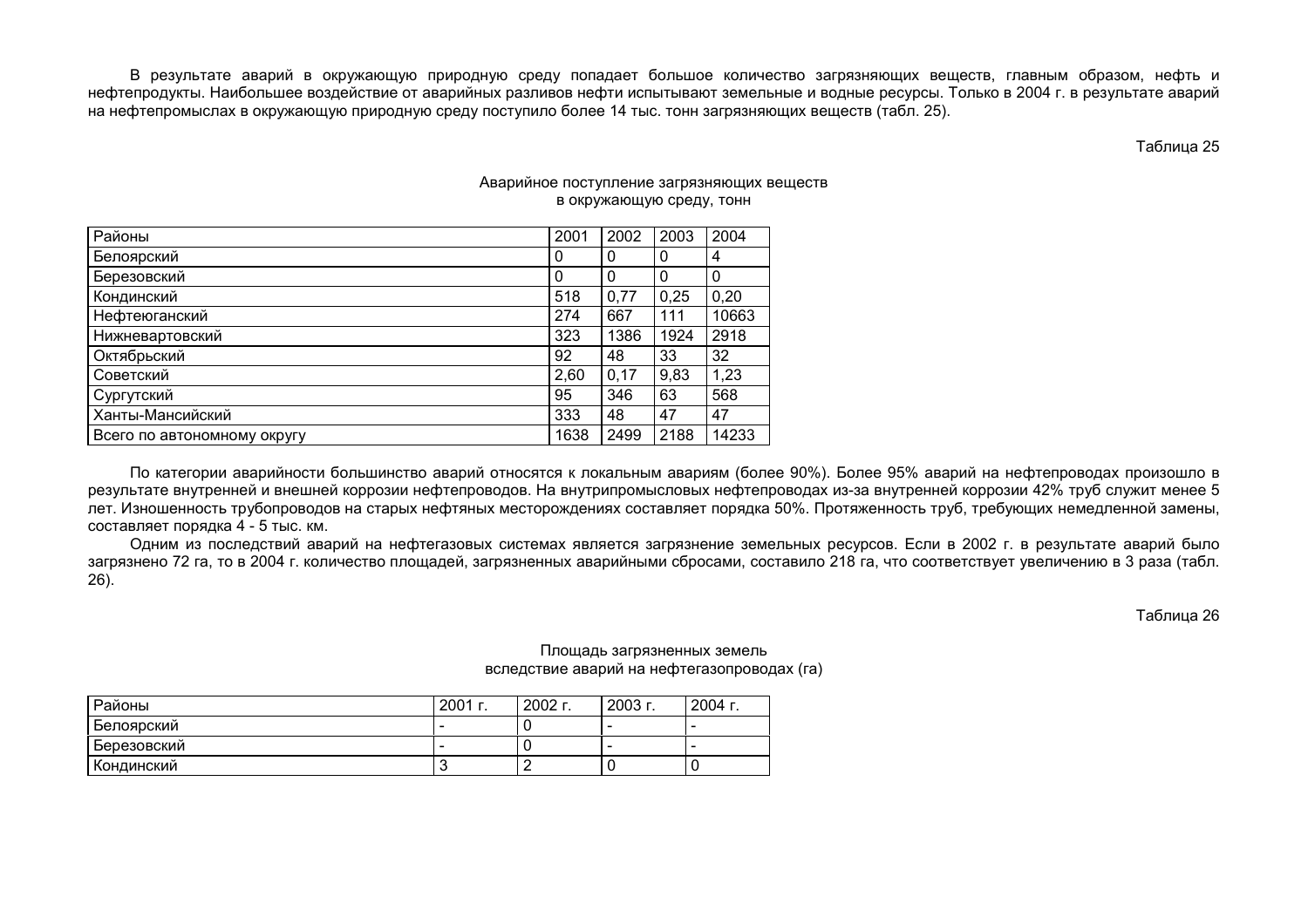| Нефтеюганский               | 23  | 37 | 64  | 149 |
|-----------------------------|-----|----|-----|-----|
| Нижневартовский             | 19  | 10 | 82  | 9   |
| Октябрьский                 |     |    |     |     |
| Советский                   |     |    |     |     |
| Сургутский                  | 390 | 18 |     | 55  |
| Ханты-Мансийский            |     |    | 10  |     |
| Всего по автономному округу | 438 | 70 | 167 | 218 |

Прослеживается тенденция увеличения и количества аварий и аварийного поступления загрязняющих веществ в окружающую среду и увеличение плошадей загрязненных земель в результате аварий. Обшее состояние нефтегазопромысловых трубопроводов может характеризоваться как критическое, требующее принятия срочных радикальных мер. Достаточно высокий уровень аварийности нефтегазопроводных систем остается. Он обусловлен низкой коррозийной стойкостью применяемых труб, прокладкой нефтепроводов с нарушением глубины заложения, отсутствием надежного технического диагностирования прорывов нефтегазопроводов.

#### 5. Радиационная обстановка

На протяжении последних 5 лет радиационная обстановка на территории Ханты-Мансийского автономного округа - Югры оценивается специалистами как относительно стабильная и благополучная. Получение этой оценки стало возможным благодаря организации и проведению на территории автономного округа ежегодного начиная с 2001 года радиоэкологического мониторинга, включившего в себя значительный объем исследований содержания природных и техногенных радионуклидов в воде источников питьевого водоснабжения, атмосферном воздухе, почве, пищевых продуктах, объектах флоры и фауны, а также исследования уровня естественной радиоактивности в жилых и общественных зданиях, на открытой местности.

Определение уровней суммарной альфа- и суммарной бета-активности, а также величин удельной активности природных радионуклидов в пробах питьевой воды, потребляемой населением автономного округа из различных источников питьевого водоснабжения, показало, что в некоторых случаях численные значения суммарной альфа-активности превышают уровень предварительной оценки допустимости использования воды для питьевых целей, регламентированный HPБ-99 (0.1 Бк/л). Однако случаев нарушения условия SUMi (Ai / УВi) <= 1, также регламентированного HPБ-99, не обнаружено. Численные значения удельной суммарной бета-активности в питьевой воде ниже "контрольного уровня", установленного НРБ-99 (1,0 Бк/л). Полученные результаты свидетельствуют о необходимости проведения дополнительного обследования основных источников питьевого водоснабжения населения автономного округа и установления местных (локальных) или регионального (на всю территорию автономного округа) "контрольных уровней" по суммарной альфа-активности радионуклидов в питьевой воде.

Радиохимические и гамма-спектрометрические исследования проб почвы показали, что суммарная удельная активность природных радионуклидов существенно выше, чем техногенных, причем основной вклад в природную компоненту радиоактивного загрязнения вносит 40К. Радионуклиды уранового и ториевого рядов находятся в радиоактивном равновесии (с учетом погрешности определения их удельной активности). Их содержание в почвах варьирует в пределах, типичных для почв нечерноземной зоны Российской Федерации. Среднее соотношение концентраций техногенных радионуклидов 137Сs и 90Sr в пробах почвы составляет величину, близкую к 1,6, характерную для глобальных выпадений, что свидетельствует об отсутствии дополнительного, кроме глобальных выпадений, техногенного загрязнения территорий обследованных районов автономного округа.

Вместе с тем пристального внимания заслуживают результаты радиационно-гигиенического мониторинга атмосферного воздуха. Так, по данным исследований 2006 года, при суммарной запыленности атмосферного воздуха на территории населенных пунктов в пределах 0,05 - 0,15 мг/куб. м, удельная бета-активность пыли составляет около 10000 Бк/кг. По мнению специалистов, причиной столь высокой активности долгоживущих бета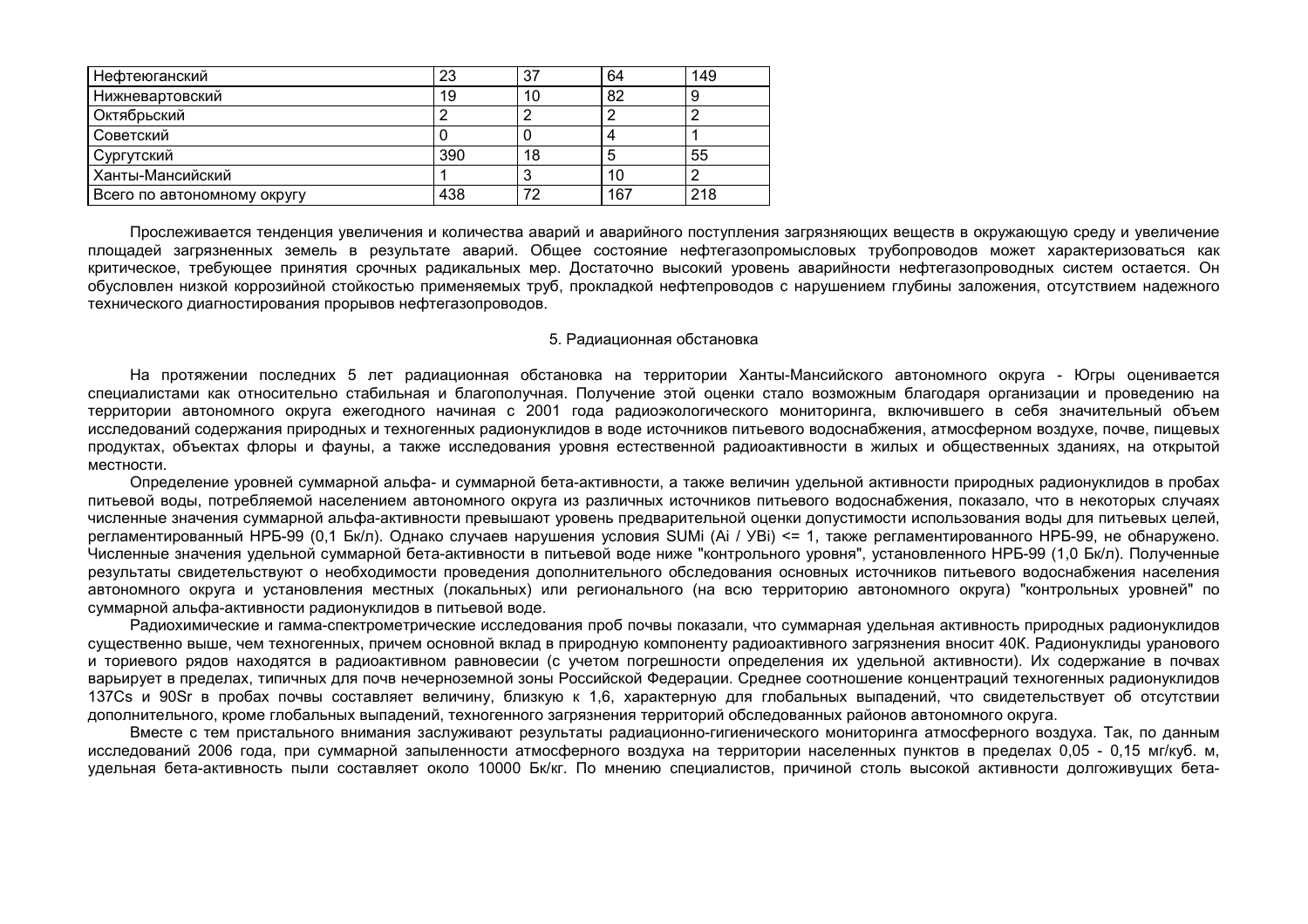излучающих природных радионуклидов в приземном слое атмосферного воздуха может быть только вынос больших количеств природных радионуклидов с добываемыми углеводородами. Учитывая тот факт, что в ближайшие годы темпы нефтегазодобычи в автономном округе не будут снижены, загрязненность атмосферного воздуха долгоживущими природными радионуклидами может рассматриваться как интегральный показатель экологического благополучия.

Исследование проб пишевых продуктов, потребляемых жителями Ханты-Мансийского автономного округа - Югры, преимущественно местного производства, показало, что удельная активность радионуклидов 137Cs и 90Sr многократно ниже допустимых уровней этих радионуклидов, установленных действующими санитарными правилами. Основной вклад в дозу внутреннего облучения большинства жителей автономного округа дают рыба и "дары леса" (грибы, ягоды).

Анализ данных, полученных в течение ряда лет специалистами госсанэпидслужбы автономного округа при текущем контроле радиационной обстановки, и результатов комплексного радиационного обследования жилых и общественных зданий и открытой местности показал, что мощность дозы внешнего гамма-излучения на открытой местности, в помешениях жилых и обшественных зданий не превышает значений многолетних наблюдений, Естественный радиационный фон в среднем по автономному округу составляет 0,08 - 0,10 мкЗв/ч. Средние значения содержания радона и его дочерних продуктов в воздухе закрытых помещений жилых и общественных зданий не превышают допустимых уровней.

Накопленные в течение ряда лет данные радиационно-гигиенического мониторинга объектов окружающей среды позволили оценить вклад каждого из природных источников излучения в суммарную дозу облучения населения Ханты-Мансийского автономного округа - Югры. Основной вклад (около 70%) в лучевую нагрузку жителей автономного округа вносят регулируемые источники, а именно изотопы радона и их короткоживущие дочерние продукты, содержащиеся в воздухе помещений, и внешнее гамма-излучение в помещениях и на открытой местности. Суммарный вклад внутреннего облучения населения за счет потребления питьевой воды и продуктов питания составляет не более 4%.

Вместе с тем на территории автономного округа имеются собственные источники радиоактивного загрязнения, которые представляют потенциальную опасность для экологии.

К ним относятся:

места проведения подземных ядерных взрывов, являющиеся по существу могильниками радиоактивных отходов;

источники ионизирующего излучения, используемые в работе рядом промышленных предприятий (по состоянию на 1 января 2005 года в автономном округе учтено 890 закрытых источников ионизирующего излучения);

осуществление перевозок и транзита по территории Ханты-Мансийского автономного округа - Югры источников ионизирующего излучения для осуществления своей деятельности промышленными предприятиями.

6. Растительный и животный мир.

#### естественные экологические системы

В результате интенсивного освоения нефтяных месторождений и использования нефтегазодобывающими предприятиями недостаточно эффективных с точки зрения экологической безопасности технологий происходит значительное влияние на природные экосистемы: уменьшение разнообразия аборигенных (местных) видов животных и растений, сокращение численности ценных промысловых животных, уменьшение продуктивности дикоросов, сокращение площади девственных лесов и др.

В автономном округе изменяются и деградируют как отдельные компоненты естественных экосистем (почвенный покров, мезофауна, растительный покров и др.), так и экосистемы в целом (лесные, водные, болотные и др.).

Сокращается площадь лесов в связи с передачей земель лесного фонда под строительство объектов промышленности, дорог и нефтегазопроводов. Увеличивается число мягколиственных пород.

В Ханты-Мансийском автономном округе - Югре выделяются пять лесоэкономических районов: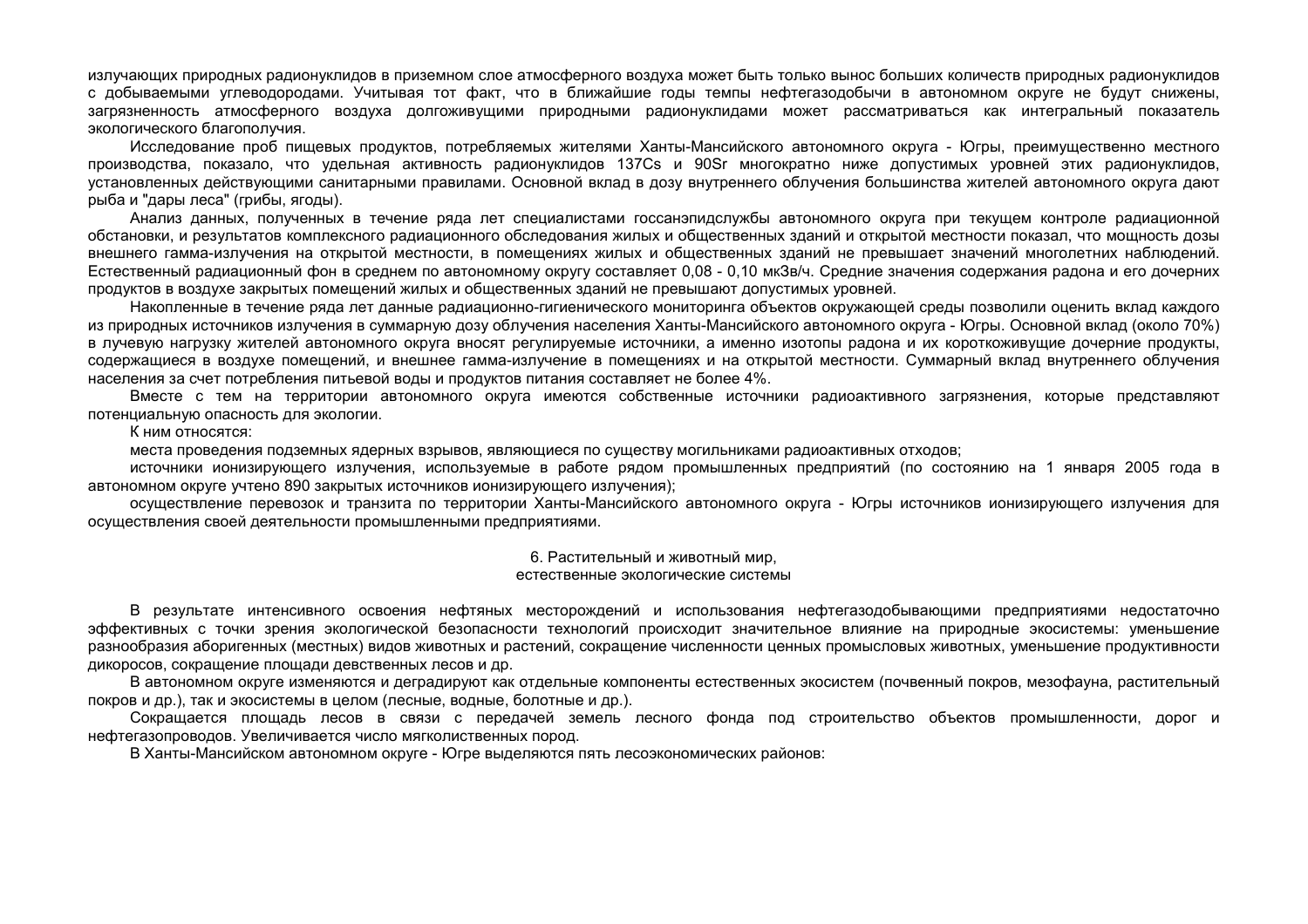Березовский лесоэкономический район расположен на северо-западе автономного округа. Крайняя западная часть - горная - имеет строго защитное хозяйственное значение. Здесь берут начало все левобережные притоки Северной Сосьвы, бассейн которой - единственный не загрязненный промышленными выбросами, имеет исключительно важное нерестоохранное значение. В целом, район еще не затронут интенсивной лесопромышленной эксплуатацией, и его следует рассматривать как резервный. Соответственно, направление использования лесов и ведение хозяйства должно быть защитно-эксплуатационным. Такой режим целесообразен и для бассейна реки Казым.

Ивдель-Обский лесоэкономический район охватывает лесные массивы, тяготеющие к железной дороге Ивдель - Обь и ответвлению от него до станции Агириш. Здесь сосредоточено около 17,0% покрытых лесной растительностью земель и древесного запаса автономного округа. Преобладают хвойные древостои (92.0%). В районе большие плошади кедровников (24%), которые сосредоточены в долине Оби и междуречье рек Конда и Пелым-Позьва.

За прошедшие 40 лет район дал народному хозяйству более 120.0 млн. куб. м древесины, при этом практически полностью вырублены полосы леса шириной 70 - 100 км по обе стороны дороги. Неоправданно экстенсивные рубки лесов этого района привели к тому, что за практически полностью были истощены доступные для эксплуатации лесосырьевые базы всех лесозаготовительных предприятий вдоль железнодорожной магистрали Ивдель - Обь. В результате концентрированных рубок на обширных территориях образовались одновозрастные сосновые молодняки, неустойчивые к лесным пожарам.

Кондинский лесоэкономический район охватывает хорошо освоенные с начала 1950-х годов лесной промышленностью лесные массивы бассейна реки Конды и Кондо-Тавдинского междуречья. Все продуктивные сосняки в бассейне реки Конды практически вырублены. В районе лесной комплекс занимает ведущее положение, хотя доля нефтедобывающей промышленности тоже велика. Общая значимость лесов и направление ведения хозяйства в районе - промышленно-эксплуатационное.

Обь-Иртышский лесоэкономический район охватывает территорию нижнего течения реки Иртыш в пределах автономного округа и правобережья Оби к северу от города Ханты-Мансийска (бассейн рек Назым и верховий Лямин). Интенсивные промышленные рубки велись в конце 60-х и начале 70-х годов прошлого столетия. Обшие объемы заготовок доходили до 2.0 - 3.0 млн. куб. м в год. Благоприятные в транспортном отношении и наиболее продуктивные лесные массивы истощены, что выразилось в снижении расчетной лесосеки к настоящему времени, по сравнению с 1978 г., вдвое.

Район характеризуется развитием не только лесного комплекса. В последнее десятилетие идет интенсивное развитие нефтегазовых месторождений. Общее направление ведения хозяйства - промышленно-эксплуатационное, со значительной долей защитных систем в долинах рек Обь и Иртыш и их многочисленных крупных притоков.

Среднеобский лесоэкономический район объединяет лесные массивы бассейнов рек Тыма, Тромъегана, Агана, Ваха на правобережье рек Оби и Кольегана, Югана, Б. Балыка, Салыма - в левобережье, Здесь сосредоточено около половины плошади лесного фонда и запасов древесины автономного округа. Площадь спелых и перестойных насаждений составляет 60% всех лесов. В районе все более четко складывается промышленноэксплуатационный тип развития лесного комплекса. Действуют крупные лесозаготовительные и деревоперерабатывающие центры (Балыкский лесопромышленный комплекс, лесоперерабатывающие предприятия городов Нижневартовска, Сургута и др.)

#### Животный мир:

северные регионы России, к которым относится и территория Ханты-Мансийского автономного округа - Югры, очень чувствительны к антропогенным преобразованиям, и любые, даже небольшие, антропогенные воздействия на хрупкие северные экосистемы быстро приводят к отрицательным последствиям.

В таежной зоне сочетание больших массивов лесов с широкими поймами рек и многочисленными озерами обуславливает стабильную численность горностая, колонка, красной лисицы. Из наземных позвоночных животных важную часть охотничьего промысла составляют такие таежные виды, как лось, куница, соболь, белка, выдра, норка и др.

В результате уничтожения характерных мест обитания (ягельных боров) и роста браконьерства на территории автономного округа катастрофически уменьшается численность северного оленя (табл. 27).

Таблица 27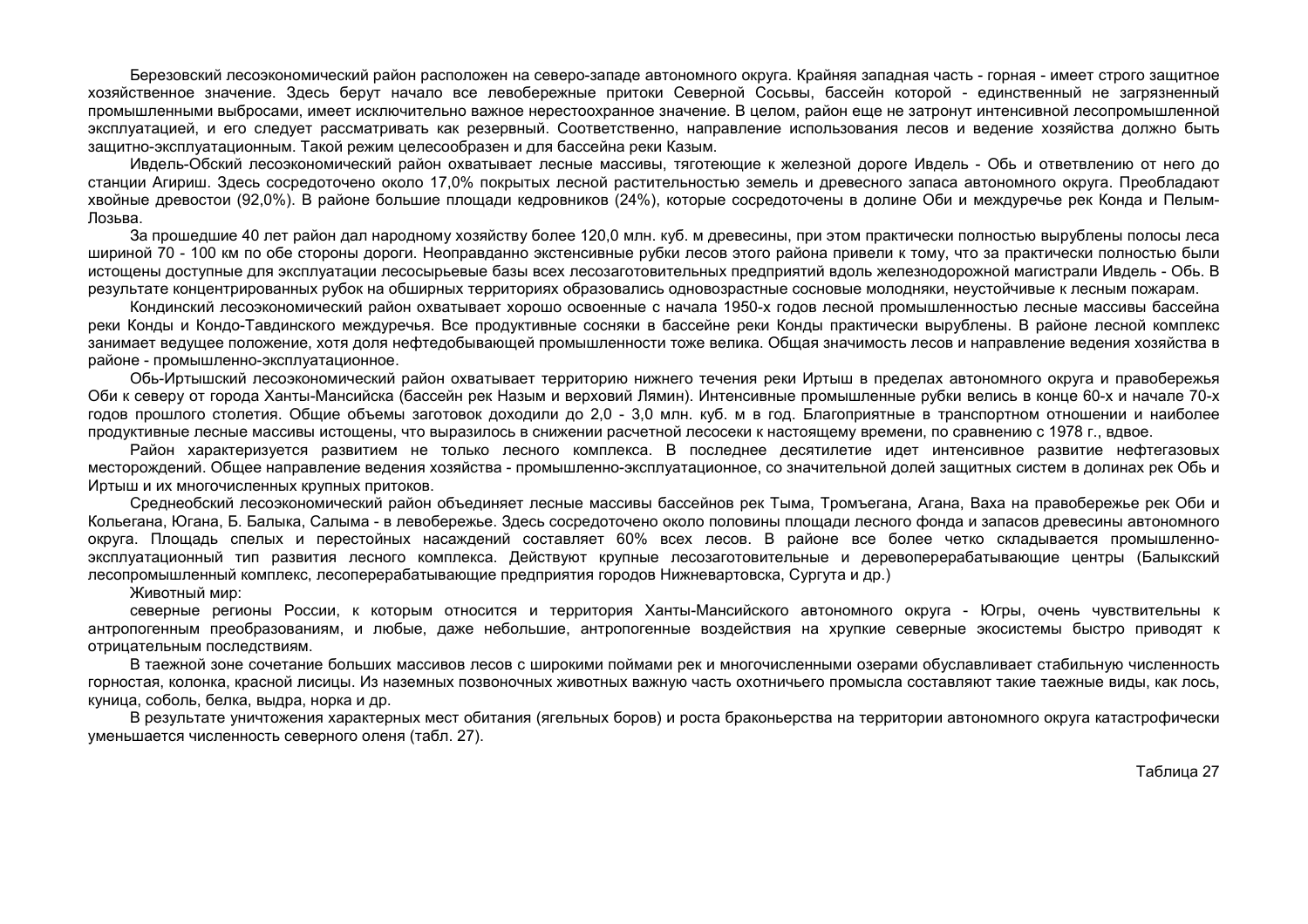## Динамика численности охотничьих животных

# на территории Ханты-Мансийского автономного округа - Югры за 1997 - 2004 гг.

| Виды      | 1997   | 1998   | 1999   | 2000   | 2001   | 2002   | 2003   | 2004   |
|-----------|--------|--------|--------|--------|--------|--------|--------|--------|
|           | г.     | г.     | г.     | г.     | г.     | г.     | г.     | г.     |
| Лось      | 21365  | 22320  | 22800  | 21110  | 20500  | 19670  | 18580  | 21580  |
| Олень     | 5512   | 5565   | 5900   | 4480   | 3800   | 2480   | 980    | 900    |
| Соболь    | 16386  | 17820  | 20500  | 22840  | 22600  | 26100  | 32850  | 46550  |
| Горностай | 36940  | 34620  | 39300  | 26100  | 19200  | 17230  | 9530   | 11130  |
| Колонок   | 6015   | 3850   | 3700   | 3300   | 3500   | 2180   | 910    | 1970   |
| Росомаха  | 887    | 600    | 810    | 1160   | 1050   | 1060   | 1070   | 920    |
| Выдра     | 1759   | 1505   | 1940   | 2600   | 3480   | 1570   | 1710   | 1870   |
| Норка     | 7902   | 7020   | 9920   | 11780  | 11800  | 3500   | 3315   | 15310  |
| Лисица    | 8862   | 11710  | 11580  | 10850  | 9240   | 18490  | 14880  | 12340  |
| Белка     | 131338 | 233570 | 310500 | 162150 | 166400 | 261880 | 224900 | 518350 |
| Заяц      | 88351  | 65470  | 137600 | 136210 | 149100 | 99530  | 63410  | 117870 |
| беляк     |        |        |        |        |        |        |        |        |
| Глухарь   | 80582  | 154260 | 242500 | 174500 | 177230 | 174025 | 236790 | 208310 |
| Тетерев   | 118081 | 213250 | 274800 | 416570 | 547000 | 563960 | 535410 | 728380 |
| Рябчик    | 84920  | 239900 | 252400 | 402520 | 484920 | 468120 | 449780 | 574850 |
| Белая     | 331122 | 333670 | 612000 | 669610 | 771340 | 977380 | 957840 | 986420 |
| куропатка |        |        |        |        |        |        |        |        |

В связи с загрязнением рек и водоемов промышленными сточными водами рыболовство в настоящее время испытывает серьезные затруднения. Загрязнения водоемов нефтью и отходами ее добычи, сбросы токсичных веществ, судоходство, ведение широкомасштабных дноуглубительных и гидронамывных работ, урбанизация нефтегазодобывающих районов и прочие антропогенные факторы оказывают отрицательное влияние на состояние кормовой базы, воспроизводство рыбы, ее сохранность и промысловый возврат.

## Особо охраняемые природные территории

Общая площадь особо охраняемых природных территорий федерального, окружного и местного значения (ООПТ) в Ханты-Мансийском автономном округе - Югре составляет 4030786 га, что соответствует примерно 7,5% от всей территории автономного округа.

Для многих ООПТ не соблюдены оптимальные площади, обеспечивающие сохранение типичных состояний, режимов и межкомпонентных связей в экосистемах разных типов. Примером может служить заказник федерального значения "Васпухольский", созданный с целью сохранения Кондинской популяции северного оленя. Учитывая интенсивный антропогенный фактор, заказник в существующих границах (площадь 93 тыс. га) не может создать надежных гарантий сохранения поголовья северного оленя и обеспечить восстановление этой популяции.

Большинство ООПТ плохо "вписаны" в реальную пространственно-временную структуру ландшафта; зачастую отсутствуют буферные зоны.